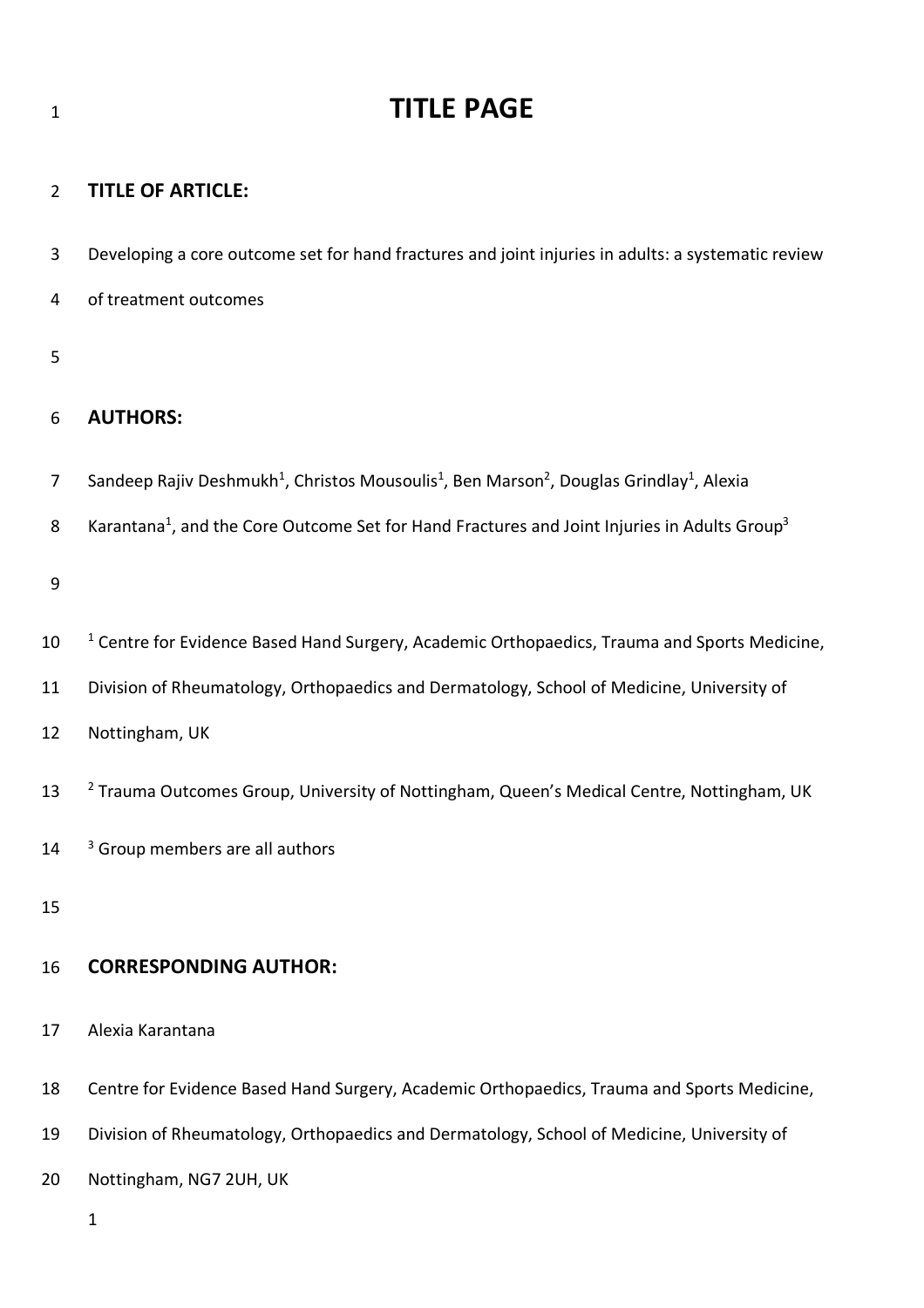| 21 | alexia.karantana@nottingham.ac.uk |
|----|-----------------------------------|
|----|-----------------------------------|

## **KEYWORDS:**

Hand fractures; joint injuries; core outcome set; treatment outcomes; systematic review

## **CONFLICTING INTERESTS:**

- 27 The author(s) declare no potential conflicts of interest with respect to the research, authorship,
- and/or publication of this article.

## **INFORMED CONSENT**

Not applicable

## **ETHICAL APPROVAL**

Not applicable

## **CORE OUTCOME SET FOR HAND FRACTURES AND JOINT INJURIES IN ADULTS**

**GROUP MEMBERS**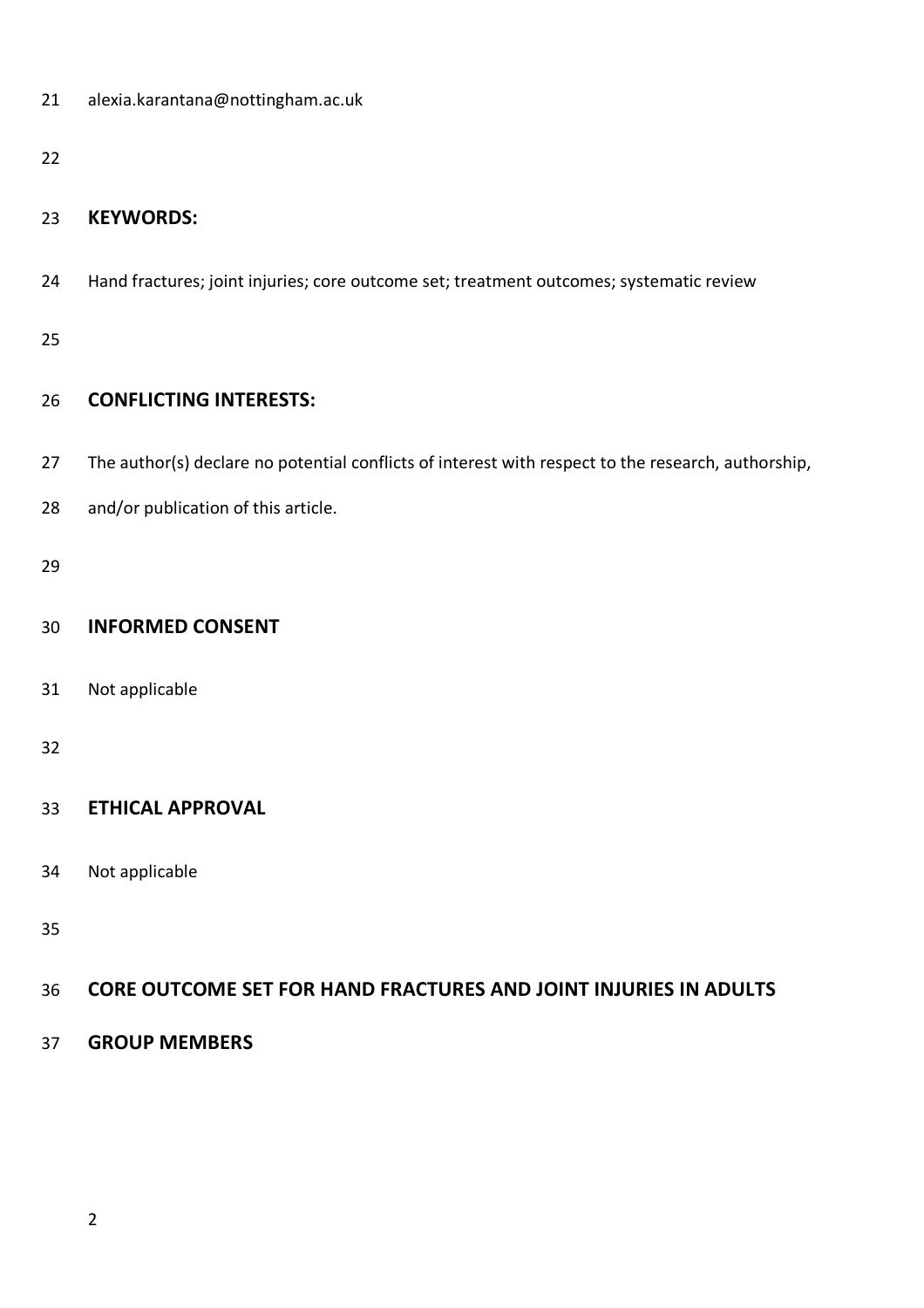|  | 38 Sandeep Rajiv Deshmukh <sup>1</sup> , Douglas Grindlay <sup>1</sup> , Christina Jerosch-Herold <sup>5</sup> , Alexia Karantana <sup>1</sup> , Paul |  |  |  |
|--|-------------------------------------------------------------------------------------------------------------------------------------------------------|--|--|--|
|--|-------------------------------------------------------------------------------------------------------------------------------------------------------|--|--|--|

- 39 Leighton<sup>3</sup>, Ben Marson<sup>2</sup>, Alan A Montgomery<sup>4</sup>, Christos Mousoulis<sup>1</sup>, Jeremy N Rodrigues<sup>6</sup>, Ryan 40 Trickett<sup>7</sup>.
- <sup>1</sup> Centre for Evidence Based Hand Surgery, Academic Orthopaedics, Trauma and Sports Medicine,
- 42 Division of Rheumatology, Orthopaedics and Dermatology, School of Medicine, University of
- 43 Nottingham, UK
- <sup>2</sup> Trauma Outcomes Group, University of Nottingham, Queen's Medical Centre, Nottingham, UK
- <sup>3</sup> Centre of Evidence Based Dermatology, Faculty of Medicine and Health Sciences, School of
- 46 Medicine, University of Nottingham, UK
- 47 4 Nottingham Clinical Trials Unit, Faculty of Medicine and Health Sciences, School of Medicine,
- 48 University of Nottingham, UK
- 49 <sup>5</sup> School of Health Sciences, University of East Anglia, UK
- <sup>6</sup> 50 Nuffield Department of Orthopaedics, Rheumatology and Musculoskeletal Sciences (NDORMS),
- 51 University of Oxford, & Stoke Mandeville Hospital, Buckinghamshire Healthcare NHS Trust,

52 Aylesbury, UK

- 53 <sup>7</sup> Cardiff and Vale University Health Board, University Hospital of Wales, UK
- 54

## 55 **CONTRIBUTORSHIP**

- 56 SRD, AK, AAM and PL conceived the study. SRD, DG, AK, AAM, PL, CJ-H, JNR and RT developed the
- 57 protocol. SRD, DG and AK were involved in screening of search results. SRD, CM and BM
- 58 conducted data extraction and analysis. SRD wrote the first draft of the manuscript. All authors
- 59 reviewed and edited the manuscript and approved the final version of the manuscript.
	- 3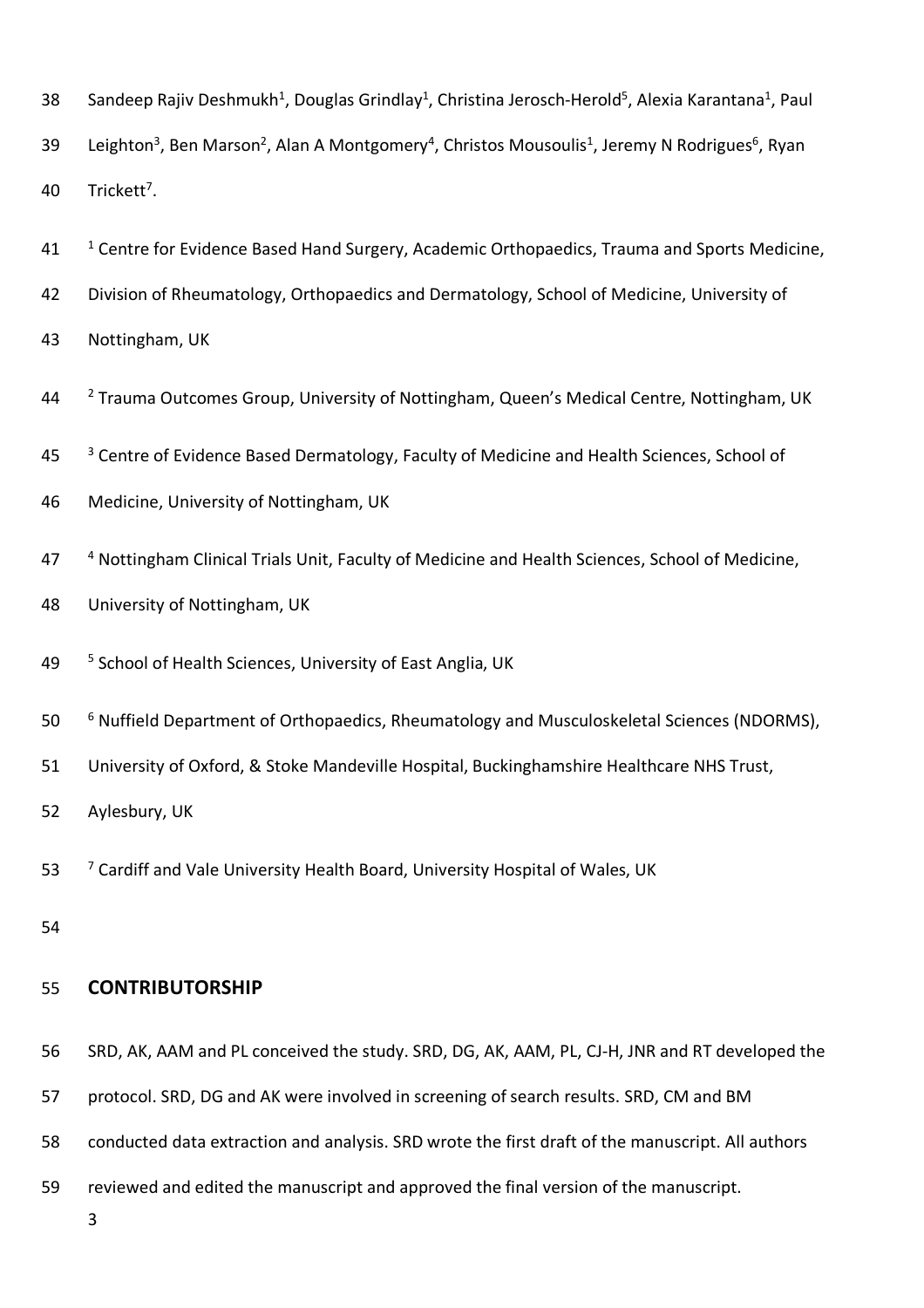### **FUNDING STATEMENT:**

- This research received no specific grant from any funding agency in the public, commercial, or not-
- for-profit sectors. SRD is funded by PhD studentship at the CEBHS, University of Nottingham,
- which receives funds from the British Society for Surgery of the Hand.
- BM is funded by a National Institute for Health Research (NIHR) Doctoral Fellowship (NIHR300240)
- and JNR is funded by a National Institute for Health Research (NIHR) Postdoctoral Fellowship (PDF-
- 2017-10-075). This paper presents independent research funded by the National Institute for
- Health Research (NIHR). The views expressed are those of the author(s) and not necessarily those
- of the NHS, the NIHR or the Department of Health and Social Care.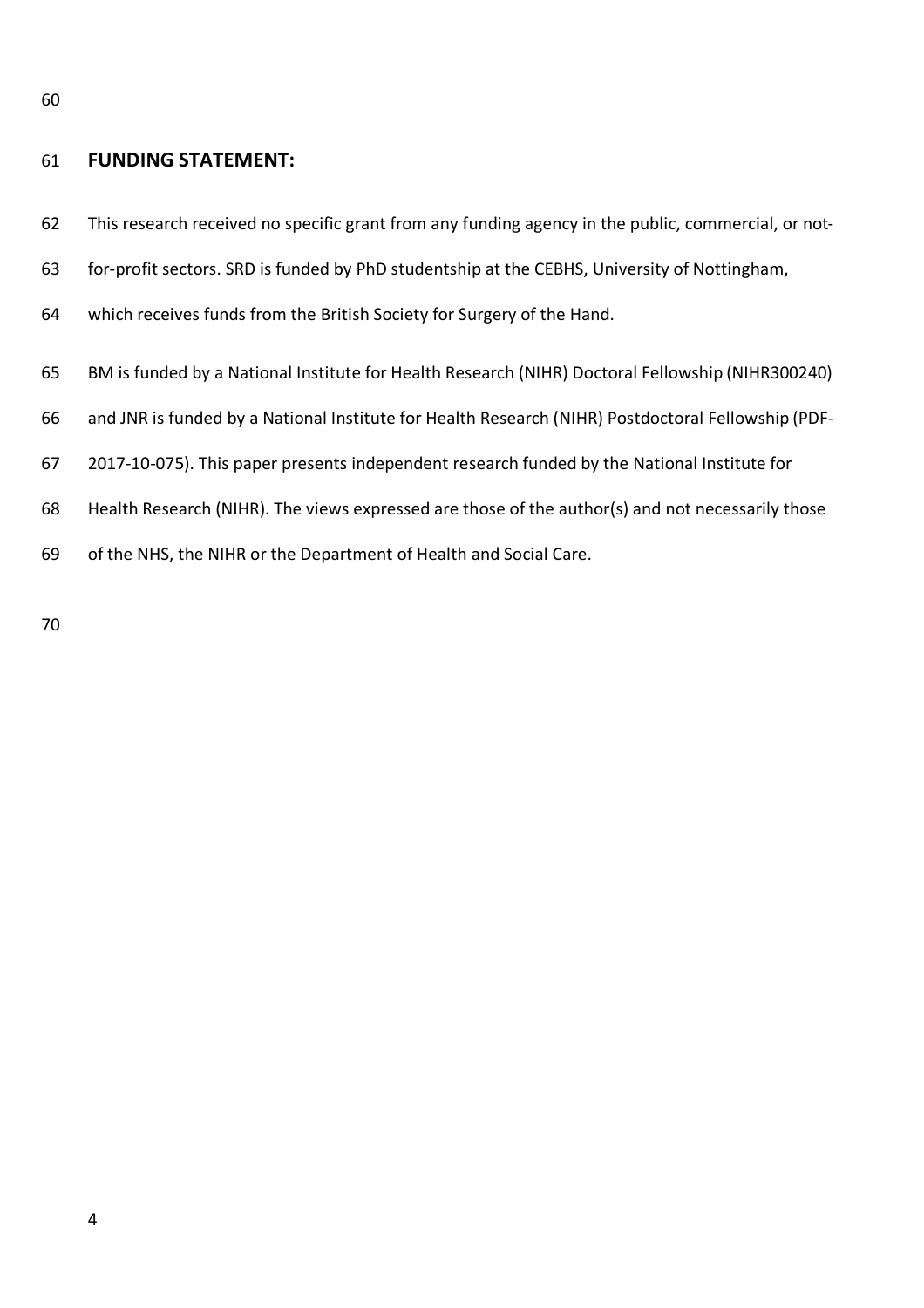- Developing a core outcome set for hand fractures and joint injuries in adults: a systematic review
- of treatment outcomes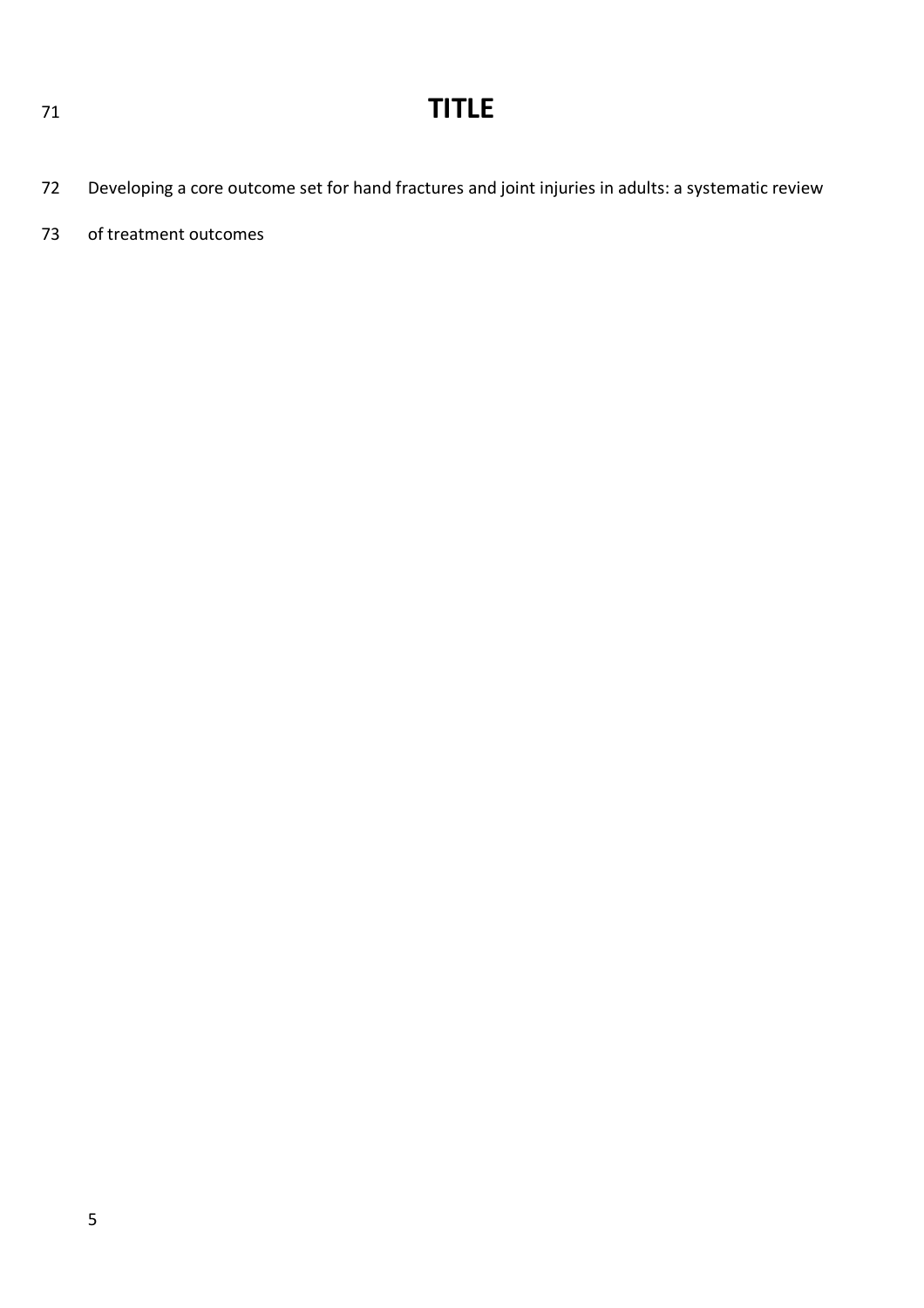## **ABSTRACT**

 This study identifies the treatment outcome domains used in recently published studies on the treatment of hand fractures and joint injuries, to inform development of a core outcome set. Seven databases were searched from January 2014 to March 2019 for randomized and quasi- randomized studies and large prospective observational studies. We identified 1777 verbatim outcomes in 160 eligible studies. From the verbatim outcomes we distinguished 639 unique outcomes which we categorised into 74 outcome domains based on the World Health Organization International Classification of Functioning, Disability, and Health framework. The 82 primary outcome was appropriately identified in only 65% (72/110) of randomized and quasi-83 randomized controlled trials. Of the 72 studies with a primary outcome identified, 74% (53/72) 84 had an appropriate power calculation. The vast heterogeneity in outcome selection across studies highlights the need for a core outcome set of what outcomes to measure in future clinical research on hand fractures and joint injuries.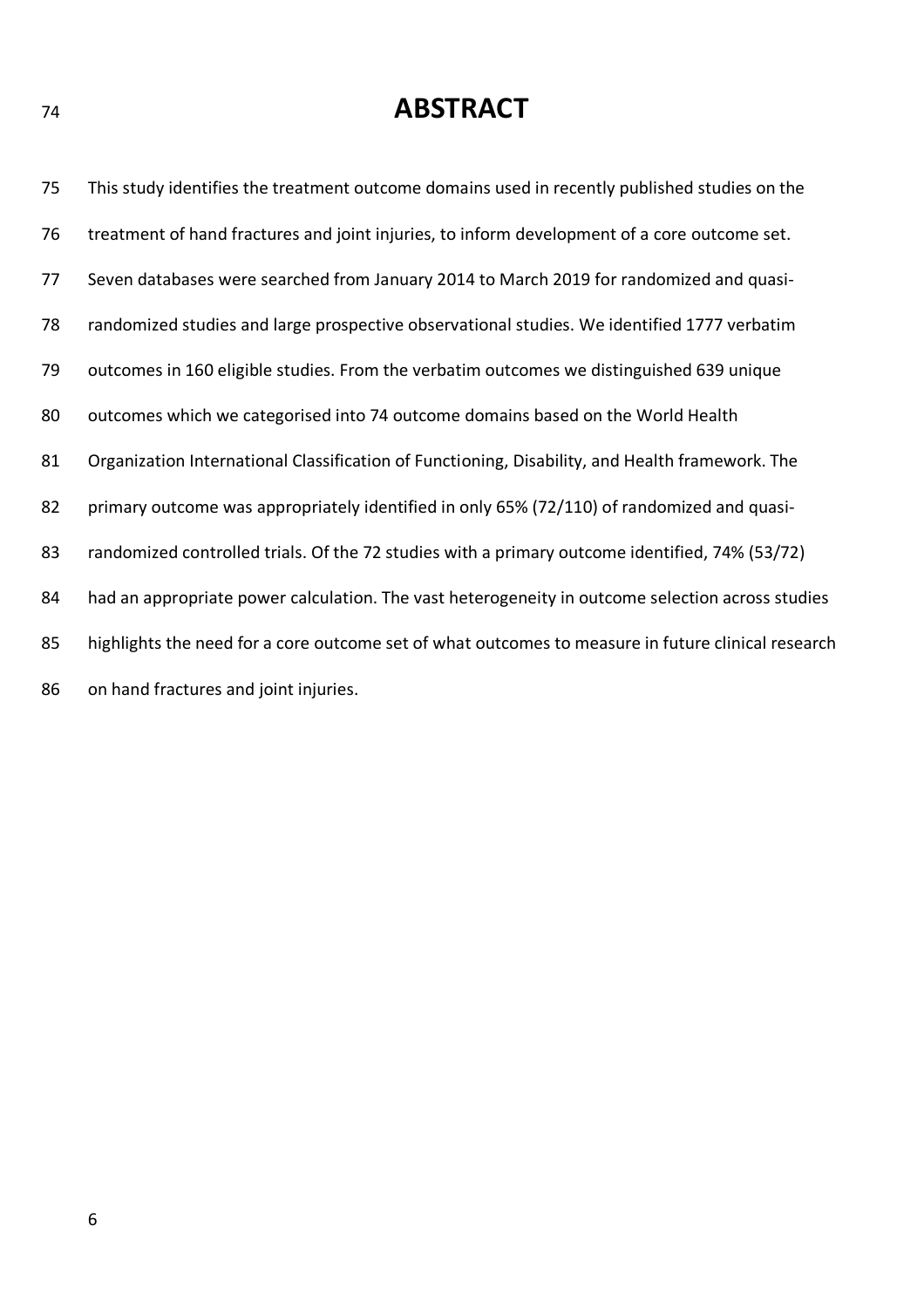**INTRODUCTION**

| 88  | The recent James Lind Alliance Priority Setting Partnership on common conditions affecting the              |
|-----|-------------------------------------------------------------------------------------------------------------|
| 89  | hand and wrist incorporated the opinions of patients, carers and clinicians. It highlighted the need        |
| 90  | for research to answer uncertainties concerning both the treatment of injuries in the hand and              |
| 91  | wrist and the methods of best assessing patient outcomes from treatment (James Lind Alliance,               |
| 92  | 2017). Outcome selection is a fundamental aspect of clinical research. However, when different              |
| 93  | researchers select outcomes independently, there is the risk of inconsistency in outcomes used              |
| 94  | across studies. There is also the risk that researchers omit outcomes of priority to patients               |
| 95  | themselves (Kirwan et al., 2003).                                                                           |
| 96  | A core outcome set (COS) is an agreed minimum set of outcomes that should be measured and                   |
| 97  | reported in all clinical trials or research studies in a specific area of health (Williamson et al., 2017). |
| 98  | It should have input from key stakeholder groups including healthcare professionals but also                |
| 99  | patients. Use of a COS increases consistency across studies, allowing more trials to be included in         |
| 100 | future meta-analyses and helping to measure clinically relevant outcomes. Selective reporting bias          |
| 101 | is also reduced since it becomes apparent if COS outcomes are not fully reported.                           |
| 102 | The aims of this systematic review were to:                                                                 |
| 103 | Identify and map the outcome domains measured in recent clinical studies of hand fractures<br>1.            |
| 104 | and joint injuries                                                                                          |
| 105 | 2. Assess selective outcome reporting bias in these studies                                                 |
| 106 | Compare outcome domains reported on the treatment of patients with distal radial fractures<br>3.            |
| 107 | (DRF) versus other hand and wrist injuries (non-DRF). Epidemiological studies have indicated a              |
| 108 | difference in the typical age and sex distribution of the patient populations of DRF and non-               |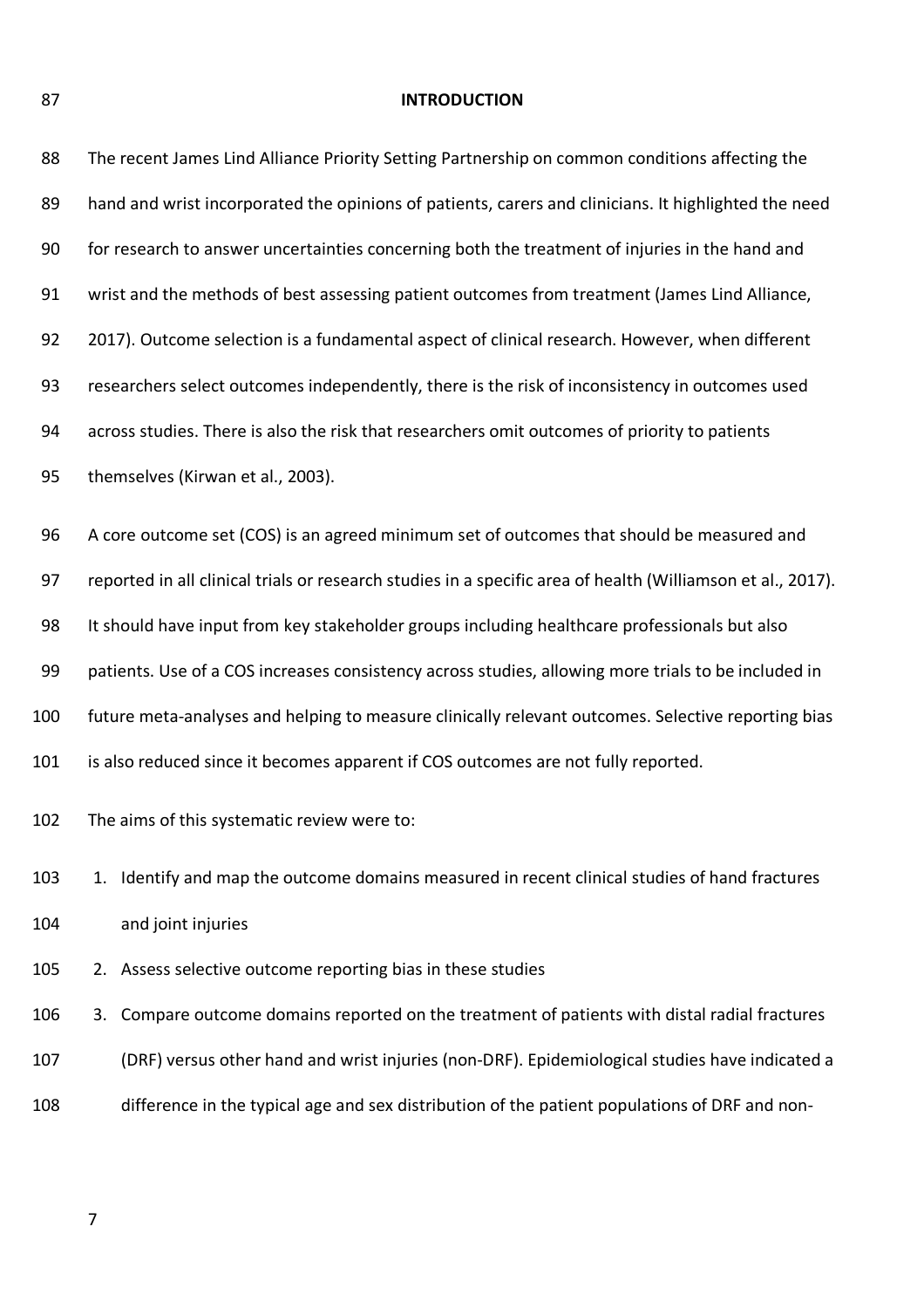- DRF injuries (Karl et al., 2015; Van Onselen et al., 2003; Van Staa et al., 2001). Such differences may influence outcome selection by researchers.
- 
- 

### **METHODS**

- The design of this systematic review was guided by the Core Outcome Set-STAndards for
- Development (COS-STAD) (Kirkham et al., 2017). The protocol was prospectively registered on the
- PROSPERO international prospective register of systematic reviews (CRD42019126299).

#### **Scope and eligibility criteria**

- We defined hand fractures and joint injuries as phalangeal, metacarpal, carpal or distal radial
- fractures (with or without distal ulna) or an injury to a joint between any of these bones. These
- injuries included dislocation, subluxation, volar plate injury, avulsion injury, ligamentous
- tears/sprains/ruptures, and closed tendon ruptures/tears.
- We excluded complex hand injuries (i.e. 'mangled hand', amputations requiring replantation),
- primary nerve injuries, burns and open tendinous injuries, as such injuries likely have very
- different outcome domains of interest.
- Study types included randomized controlled trials (RCTs) and pilot or feasibility studies, quasi-
- randomized controlled trials (qRCTs) and prospective observational studies with ≥100 patients.
- Detailed inclusion and exclusion criteria are outlined in Online Table S1.

### **Study identification**

- We compiled search strategies under guidance of an information specialist experienced in the
- hand surgery literature (DG). Key search strategy concepts were:
- 1. Bones, joints, tendons and ligaments of the hand, carpus and distal radial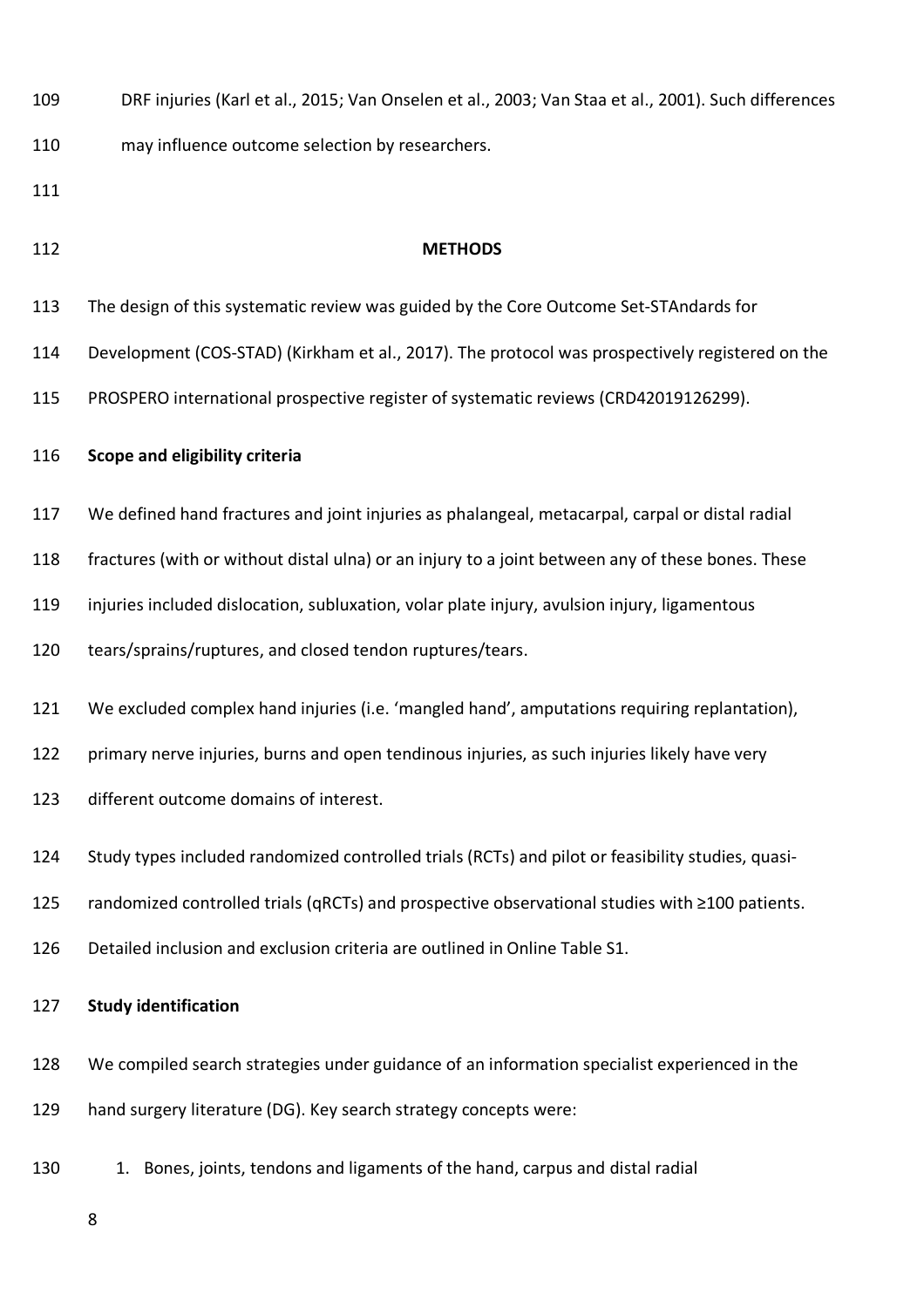- 2. Generic terms for fractures and joint injuries
- 3. Specific hand fracture and joint injury terms

We combined [1] and [2] with AND, then added to these by combining with [3] using OR.

We identified relevant free text terms and subject headings for each database. Databases

searched were Ovid MEDLINE, Ovid Embase, Cochrane Central Register of Controlled Trials

(CENTRAL), PubMed, CINAHL (EBSCO), PEDro and Ovid PsycINFO.

We conducted a staged search strategy as outlined in the COMET Initiative handbook (Williamson

et al., 2017), with initial search run on 29/03/2019. An example of the search strategy and

descriptions of the staged search method and study selection process are provided in Online

Appendix S1.

### **Risk of bias assessment**

We determined the outcomes captured by studies rather than the quantitative results obtained.

However, selective outcome reporting can offer insight into which outcomes authors truly

prioritise. Kirkham et al. (2010) describe an outcome matrix for the assessment of outcome

reporting bias (ORB) based on the premise that any outcome specified for inclusion should be

reported in the final publication. We used a modified version of this, as summarised in Online

Table S2.

We deemed the primary outcome to be one of the following (in descending order):

i. The outcome upon which the study sample size calculation was based

ii. The primary outcome specified in the study

151 iii. The outcome which appeared to correspond most closely with the study aim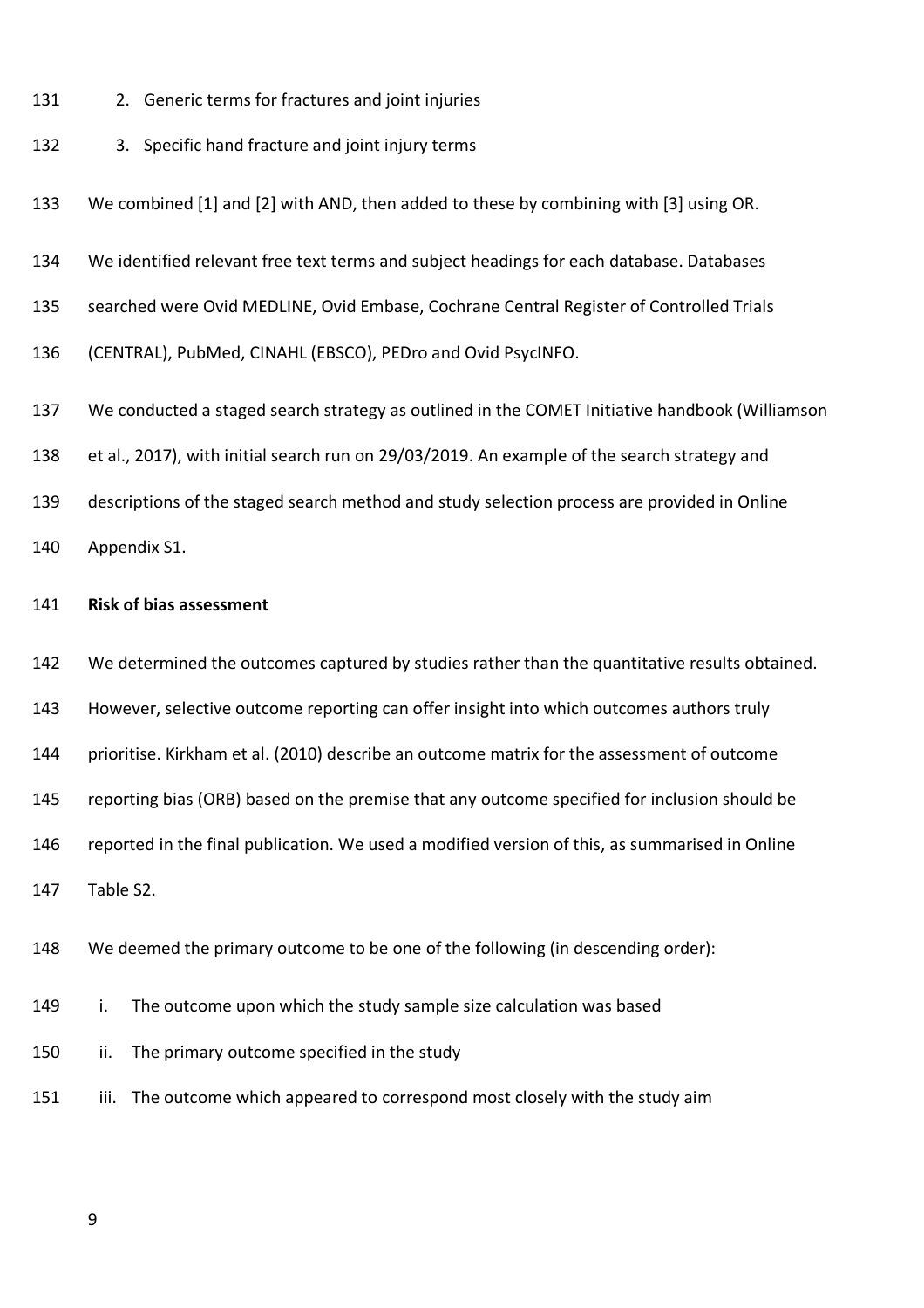If there was no clear primary outcome, we considered all outcomes in the study as secondary outcomes.

 We performed independent two-reviewer assessment of outcome reporting status (SRD for all outcomes, second assessment divided between CM and BM).

 We excluded generic 'adverse event' or 'complication' outcomes from the assessment, except in cases where specific named complications were identified as being standalone study outcomes.

### **Data synthesis**

 We analysed all extracted verbatim outcomes for similarity in meaning through discussion (SRD for all, and either CM or BM). "Verbatim outcome" means the literal outcome. For example, "finger flexion" and "flexion of the finger" would technically constitute different "verbatim outcomes" but one unique outcome if measured in the same way. We split verbatim outcomes with similar terminology but different meaning into two unique outcomes where results for these outcomes could not be reasonably pooled in a meta-analysis. For example, "finger flexion" constitutes two unique outcomes if reported in degrees of joint movement in some studies but as a percentage compared to the contralateral limb in others. We categorised unique outcomes into domains based on the World Health Organization International Classification of Functioning, Disability, and Health (WHO ICF) framework (World Health Organization, 2001), using the WHO ICF linking rule guide (Cieza et al., 2005).

 We analysed patient-reported outcome measure (PROM) instruments by categorising the individual items and components of any scales into WHO ICF outcome domains (Macefield et al., 2014).

 Time points of outcomes are often heterogeneous. To determine 'meaningful' heterogeneity resulting from use of multiple and varying time points for outcome assessment, we created time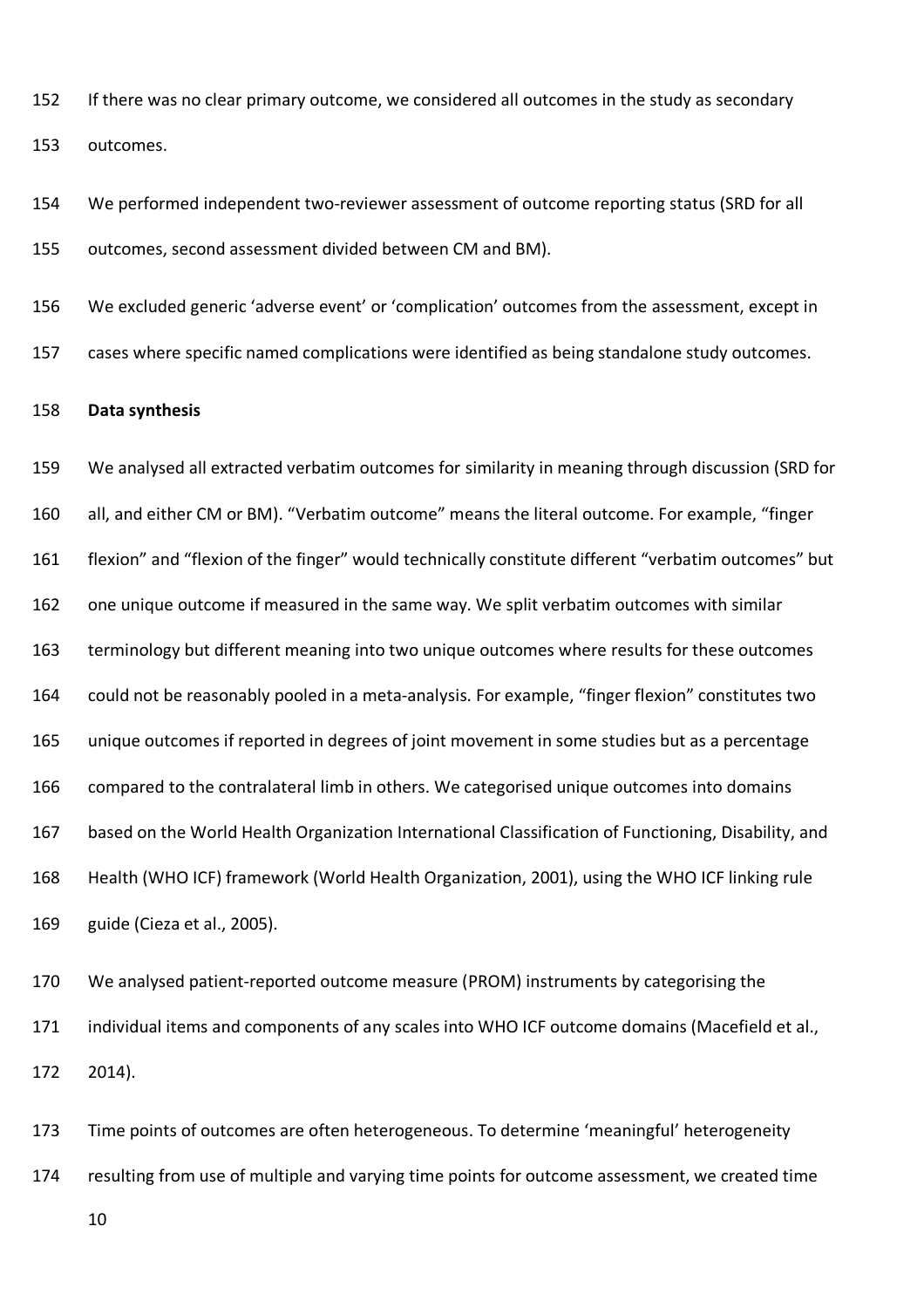point 'ranges' representing typical 'follow-up windows' and categorised our findings according to

these 'ranges'.

### **RESULTS**

- Figure 1 shows the PRISMA study flow diagram (Moher et al., 2009).
- A table of all 160 included studies is provided in Online Appendix S2. Most studies were single-
- centre and based in Europe and Asia (Table 1). A total of 20228 participants were recruited from
- 39 countries. Most studies were RCTs. The primary outcome was appropriately identified in 65%
- (72/110) of RCTs and qRCTs. Of those 72 studies with a primary outcome identified, 74% (53/72)
- had an appropriate power calculation.

### **Outcomes**

- There were 1777 verbatim outcomes. The number of outcomes reported per study varied from 1
- to 36, with a median of ten outcomes (interquartile range 6 to 14). Verbatim outcomes were
- deduplicated and rationalised to 639 unique outcomes. Of these unique outcomes, 71% (456/639)
- were used in only a single study, 20% (128/639) were used in only two to four studies and just
- 8.9% (57/639) were used in five or more studies.
- Clinicians and healthcare professionals were the outcome assessors for 66% (1181/1777) of
- verbatim outcomes (Figure 2). There was heterogeneity in time point 'range' for outcome
- assessment as summarised in Table 2. The modal time point 'range' was 6 weeks to 6 months
- (28% of verbatim outcomes, 1109/3936).

### **Outcome domains**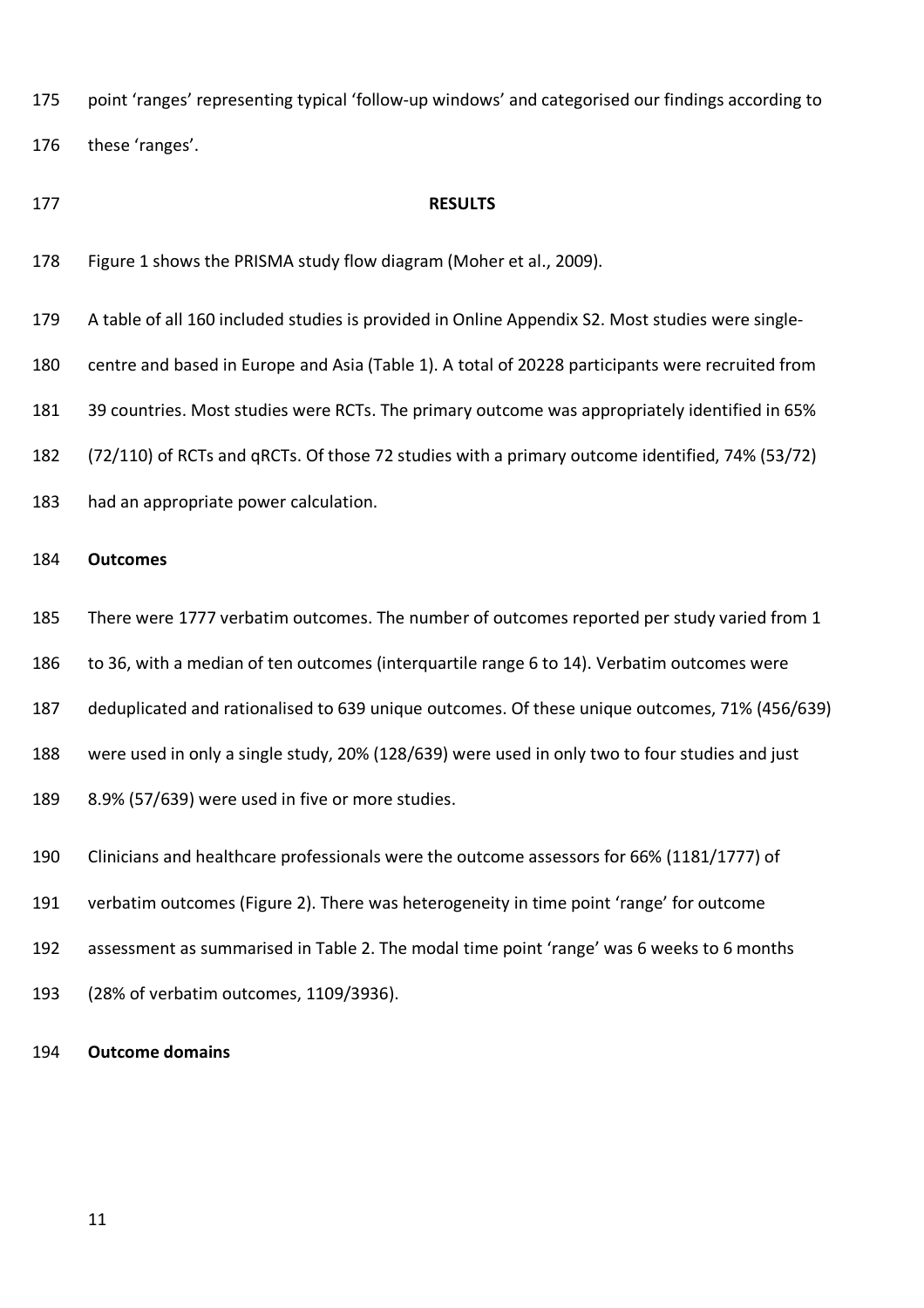We mapped the 639 unique outcomes to 74 outcome domains using the WHO ICF framework

(World Health Organization, 2001). The presence of each outcome domain in individual studies

was noted; further details are depicted in Online Appendix S3.

While many of the unique outcomes linked to a single WHO ICF domain, some (in particular

PROMs) linked to multiple domains. Certain outcomes did not map onto the framework at all, the

most common being adverse events/complications (58% of studies, 93/160), patient satisfaction

(24% of studies, 38/160) and bone healing (23% of studies, 36/160).

### **Comparison of distal radial fractures and non-DRF studies**

There were 121 (76%) studies involving mainly patients with DRFs. Table 3 summarises the age

and sex distribution of participants in DRF studies as compared to non-DRF studies.

PROMs were used in 79% (96/121) of DRF studies and 92% (36/39) of non-DRF studies. Table 4

shows the five most common PROMs and ten most common outcome domains used, and their

frequency in DRF compared to non-DRF studies. The Visual Analog Scale (VAS) for pain was the

most commonly reported PROM overall (41% of studies, 66/160). The DASH was second most

common PROM for DRF studies (38% of studies, 46/121) and the QuickDASH was second

commonest PROM for non-DRF studies (12/39). The most common outcome domain for both DRF

and non-DRF studies was 'sensation of pain' (92% of studies, 147/160) and second commonest

was 'mobility of joint functions' (86% of studies, 137/160).

### **Outcome reporting bias**

 Figure 3 depicts the reporting status of outcomes across the different study types, with RCTs and 215 qRCTs subdivided based on trial registration status. This reflects the reporting bias for these 216 outcomes. Of the RCTs and qRCTS, only 20% (22/110) were prospectively registered. Fewer than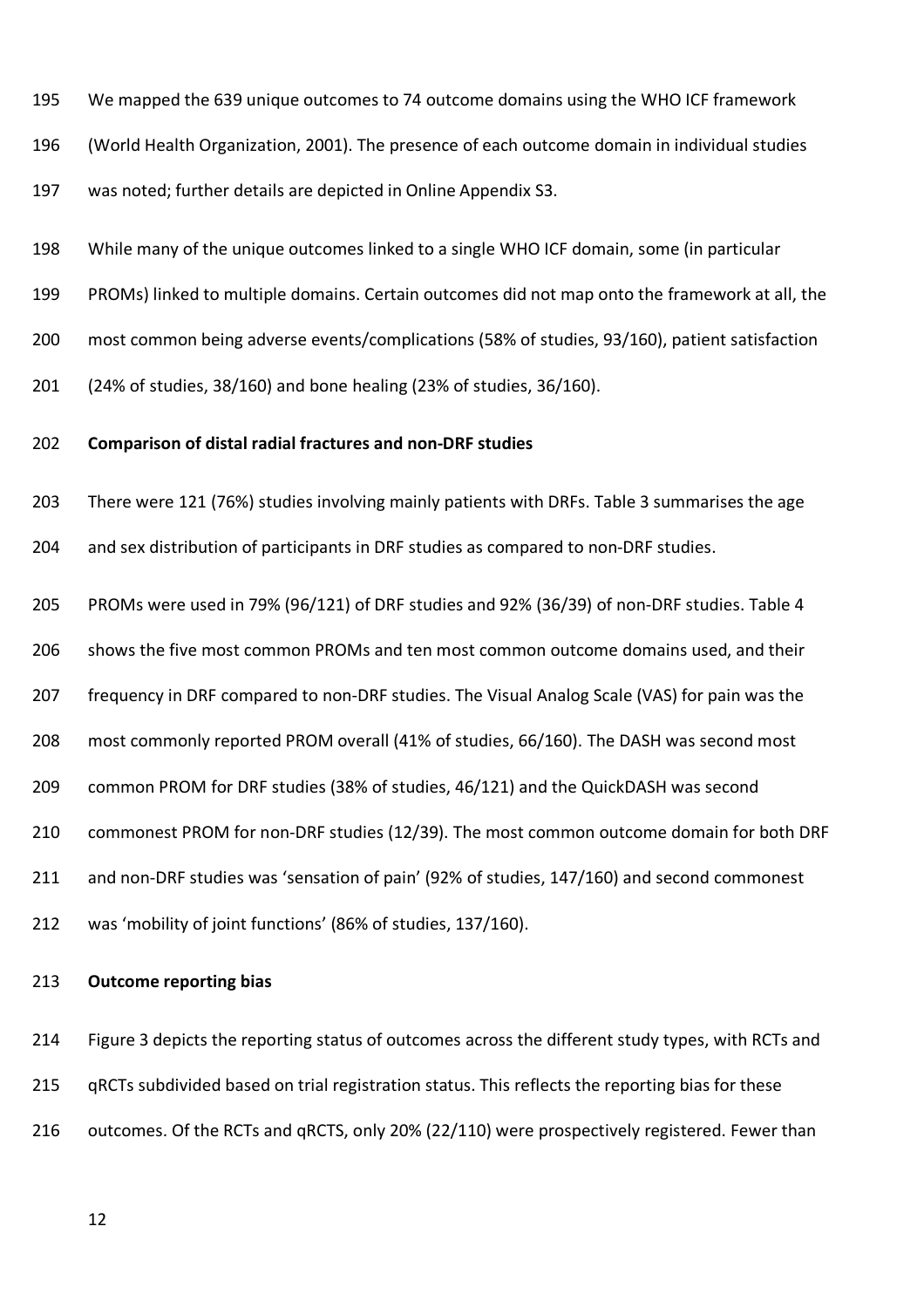217 half of the outcomes in RCTs and qRCTs and two-thirds in prospective observational and

randomized pilot/feasibility studies were 'completely' reported.

### **DISCUSSION**

 This review reveals several fundamental methodological issues in outcome selection for clinical research on hand fractures and joint injuries. It is important to raise awareness of these issues amongst hand surgeons, who will form a key stakeholder group in any future consensus work. A wide range of heterogeneous outcome domains and outcome time points are reported in the recent literature on hand fractures and joint injuries. Such variation hinders meta-analysis and predisposes to 'research waste' (Ioannidis et al., 2014; Yordanov et al., 2018). 227 The high number of unique outcomes is partially explained by the broad scope of injuries being covered. However, even at the more fundamental outcome domain level we identified 74 distinct domains. Only three domains were reported in over 75% of studies; 'sensation of pain', 'mobility of joint functions' (range of movement) and 'muscle power function' (grip/pinch strength, performing certain actions). Even these were measured in a variety of ways and at various time points, hindering or precluding meta-analysis. A prior study limited to a small selection of journals found that 'objective clinical measures' (e.g. grip strength, range of motion, functional status), 'quality of life' and morbidity were the commonest outcomes assessed (Chung et al., 2006). Weinstock-Zlotnick and Mehta (2016) reported on outcomes for wrist fractures and ligament injuries from RCTs between 2005 and 2015. 237 Though lacking details in terms of WHO ICF outcome domains, they found 'range of movement', 'grip strength' and 'pain' were the commonest physical outcome measures used, while DASH and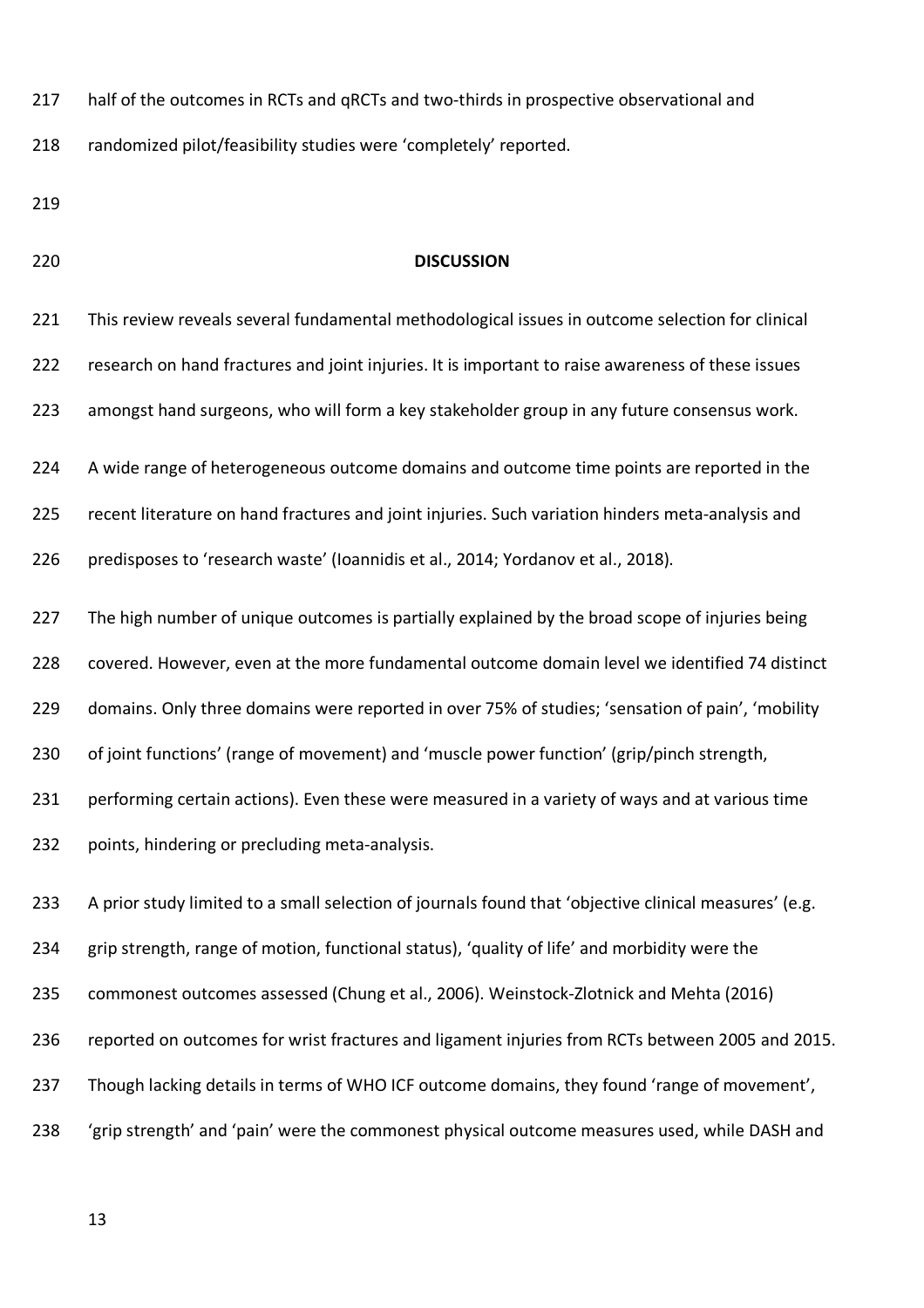PRWE were the commonest PROMs. Their findings are in broad agreement with ours, indicating

240 that priorities in outcome selection for studies preceding our search window were similar.

 Goldhahn et al. (2014) undertook a literature review as part of a process which aimed to establish 242 a core set for DRF. Though highlighting some commonly used outcomes, they did not present detail on the heterogeneity of outcomes identified. They found that 'radiological outcomes' (e.g. healing and alignment), 'grip strength', 'range of motion' and 'pain' were commonest, present in 68%, 49%, 49% and 38% of studies respectively. The 'pain' outcome was used much less commonly than the near-universal use we found. The frequency of 'radiological outcomes' is 247 higher than we found but this is because they combined outcomes that we considered distinct domains of 'healing' (bone healing) and 'alignment' (structure of upper extremity). We compared outcome selection in DRF and non-DRF studies and found considerable overlap. Though the rank order of commonest PROMs and outcome domains varied slightly, the top five PROMs and top ten outcome domains were the same (Table 4). Hence similar outcomes appear to be considered relevant to both populations.

 However, most PROMs reflect multiple domains giving rise to greater apparent overlap. The commonest multi-domain PROMs used were DASH (Hudak et al., 1996), PRWE (MacDermid et al., 1998) and QuickDASH (Beaton et al., 2005). DASH captures all of the ten commonest outcome domains, while PRWE and QuickDASH each capture eight of the ten commonest domains used (except for 'mobility of joint functions' and 'muscle power functions').

**Outcome reporting bias**

 The International Committee of Medical Journal Editors has deemed prospective trial registration in a public registry a condition for publication since 01/07/2005 (De Angelis et al., 2004). The updated Consolidated Standards of Reporting Trials statement (CONSORT) in 2010 contains clear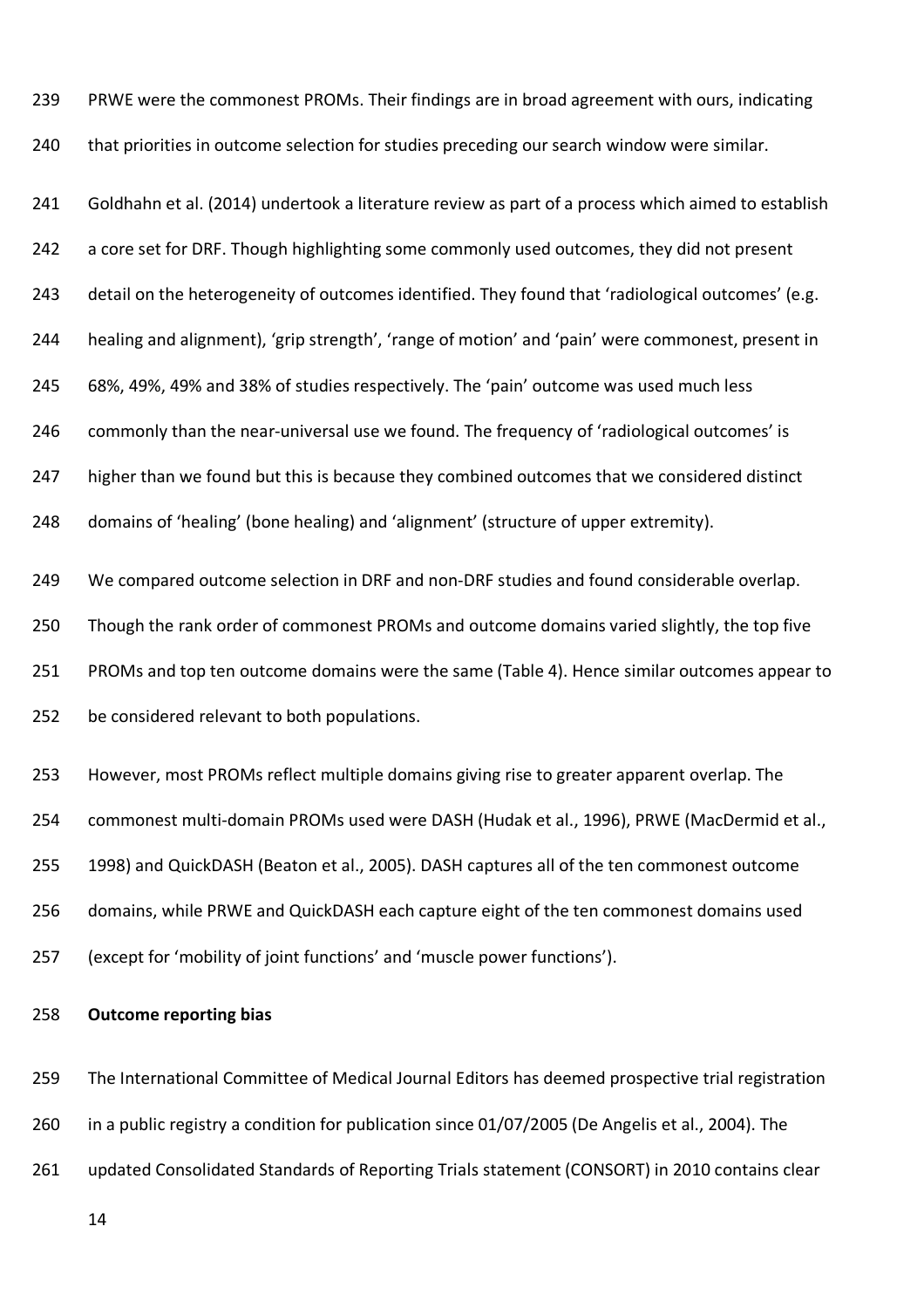recommendations for registration and outcome reporting (Schulz et al., 2010). Despite these standards being set, (Lee et al., 2018) found that only 31% (28/90) of RCTs on distal radial fractures were registered. Only 16 trials specified a primary outcome measure at registration and seven of these ended up reporting either a different/additional primary outcome or none at all. We found marked selective reporting bias in the recent literature of hand fractures and joint injuries, in agreement with previous studies of different populations. Many outcomes were not reported at all despite being specified in the publication or trial registration. Multiple others were reported incompletely, with only a brief comment or lacking sufficient detail for meta-analysis. All represent non-adherence to reporting standards.

271 We also found 'unexpected' outcomes, with 'duration of surgery' being the commonest. The prospectively registered studies had a lower proportion of 'unexpected' outcomes as compared to retrospectively registered trials. It is possible that prospective registration correlates with a higher methodological quality in general, which is reflected in this marker of ORB. An assessment of overall study design and risk of bias across all domains was beyond the primary scope of this study.

 Other reviews of hand fractures and joint injuries have highlighted issues of "inadequate outcome assessment" and "large variation in reported outcomes" (Handoll and Vaghela, 2004; Poolman et al., 2006; Verver et al., 2017). This review specifically quantifies the magnitude of the problem.

 One limitation of this review was the exclusion of studies for which a publication in English could not be obtained (n=22, Figure 1). However, for almost every country of origin where this occurred there were other studies with an English publication available maintaining some representation of these countries in the review. A theoretical limitation was the date range used, but we made this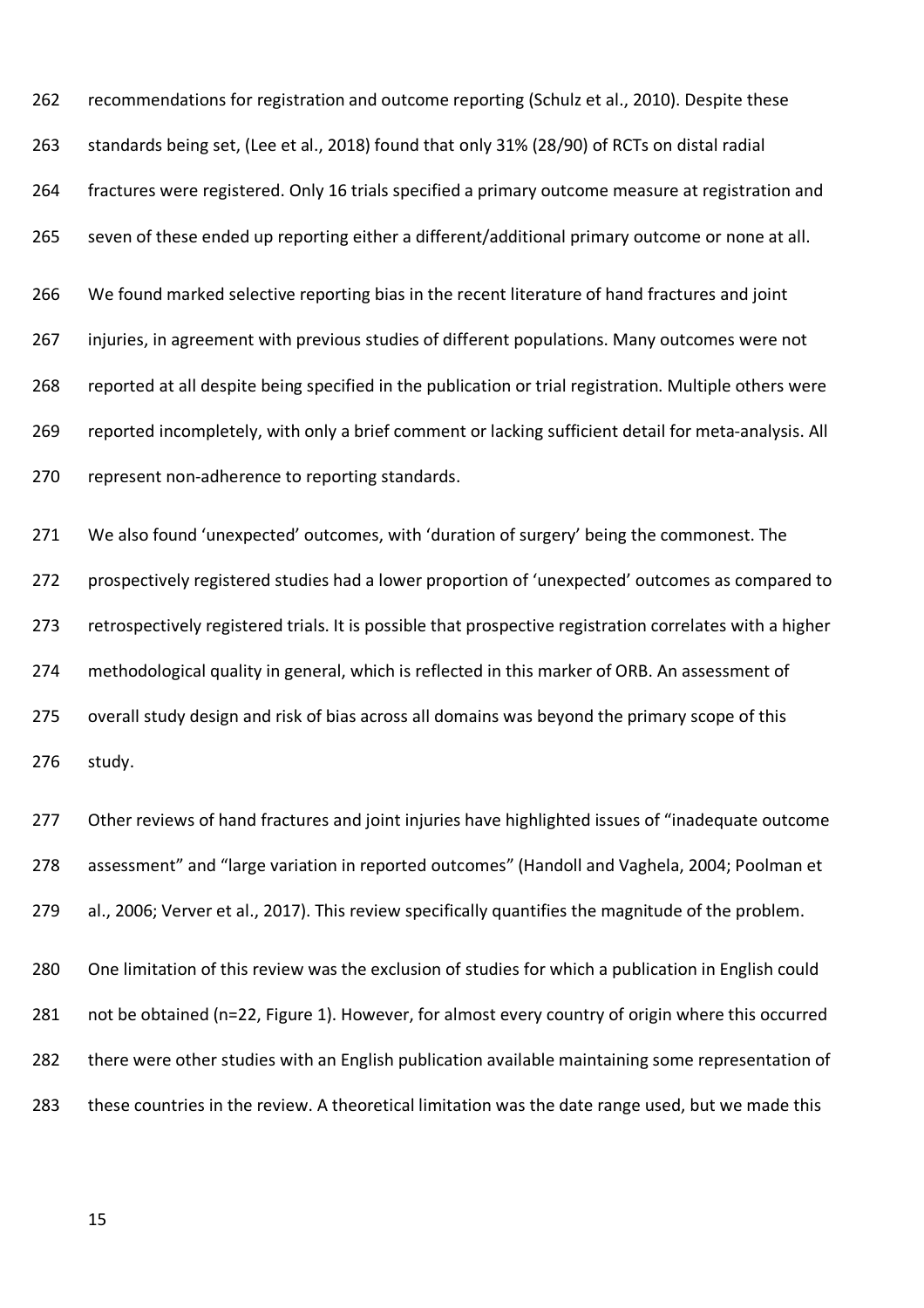- choice to focus on outcomes used in the more recent literature through a 'staged search'
- approach, as recommended by the COMET Initiative (Williamson et al., 2017).

This review contributes to a longlist of outcome domains, laying the foundations for COS

- 287 development. The next step is to formally and extensively explore the patients' perspective,
- through interviews and focus groups with those who have first-hand experience of these injuries.
- Information from both will be processed through consensus work in the form of a Delphi study
- and a final consensus meeting. Key stakeholders will be involved throughout to develop a COS of
- 291 what key outcomes should always be reported in all future studies of the treatment of hand
- fractures and joint injuries, improving the evidence-base that guides clinical practice.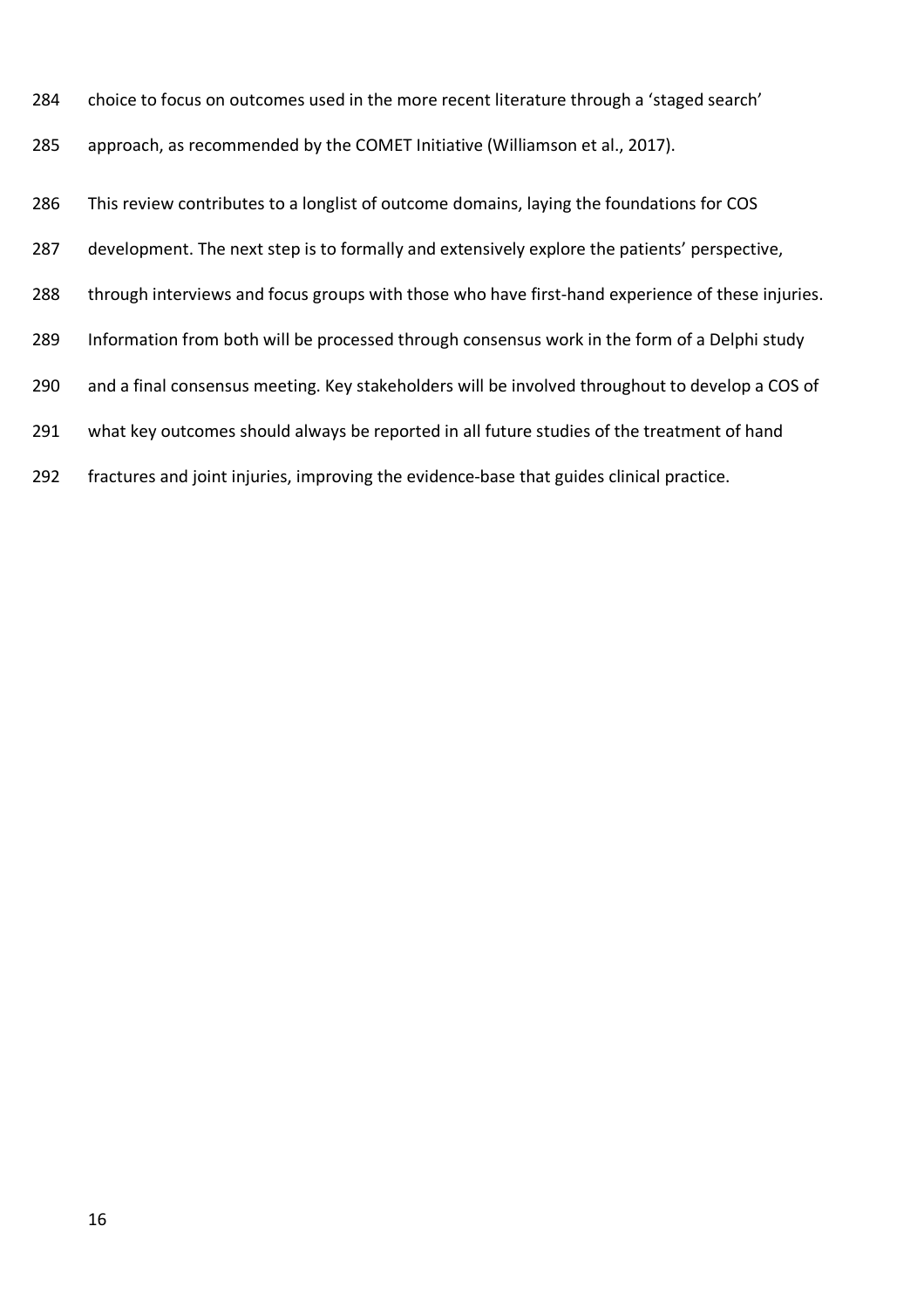# **REFERENCE LIST**

- De Angelis C, Drazen JM, Frizelle FA, et al. Clinical trial registration: a statement from the
- International Committee of Medical Journal Editors. Lancet (London, England). 2004, 364: 911–2.
- Beaton DE, Wright JG, Katz JN, Group UEC. Development of the QuickDASH: comparison of three
- item-reduction approaches. JBJS. 2005, 87: 1038–46.
- Chung KC, Burns PB, Davis Sears E. Outcomes Research in Hand Surgery: Where Have We Been and Where Should We Go? J Hand Surg Am. 2006, 31: 1373–9.
- Cieza A, Geyh S, Chatterji S, Kostanjsek N, Üstün B, Stucki G. ICF linking rules: An update based on
- lessons learned. J Rehabil Med. 2005, 37: 212–8.
- Goldhahn J, Beaton D, Ladd A, Macdermid J, Hoang-Kim A. Recommendation for measuring clinical
- outcome in distal radius fractures: A core set of domains for standardized reporting in clinical
- practice and research. Arch Orthop Trauma Surg. 2014, 134: 197–205.
- Handoll HH, Vaghela M V. Interventions for treating mallet finger injuries. Cochrane Database Syst Rev. 2004: CD004574.
- Hudak PL, Amadio PC, Bombardier C, et al. Development of an upper extremity outcome measure:
- The DASH (disabilities of the arm, shoulder, and head). Am J Ind Med. 1996, 29: 602–8.
- Ioannidis JPA, Greenland S, Hlatky MA, et al. Increasing value and reducing waste in research
- design, conduct, and analysis. Lancet. 2014, 383: 166–75.
- James Lind Alliance. Common conditions affecting the hand and wrist. 2017.
- [http://www.jla.nihr.ac.uk/priority-setting-partnerships/common-conditons-affecting-the-hand-](http://www.jla.nihr.ac.uk/priority-setting-partnerships/common-conditons-affecting-the-hand-312)
- and-wrist/downloads/JLA-Final-Summary.pdf (accessed July 6, 2019).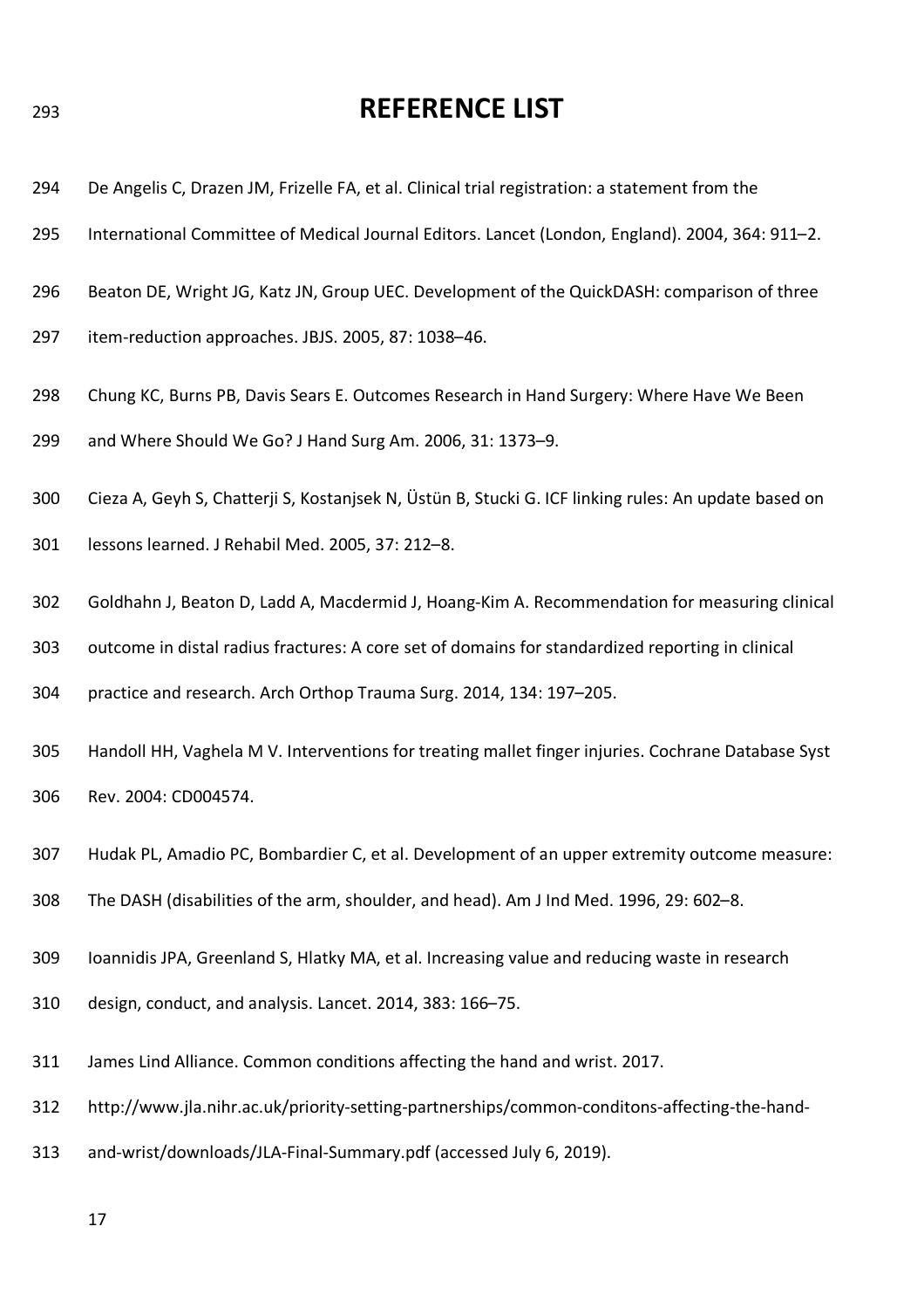- Karl JW, Olson PR, Rosenwasser MP. The epidemiology of upper extremity fractures in the United
- States, 2009. J Orthop Trauma. 2015, 29: e242–4.
- Kirkham JJ, Dwan KM, Altman DG, et al. The impact of outcome reporting bias in randomised
- controlled trials on a cohort of systematic reviews. BMJ. 2010, 340: 637–40.
- Kirkham JJ, Tunis S, Clarke M, et al. Core Outcome Set-STAndards for Development: The COS-STAD
- recommendations. PLOS Med. 2017, 14: e1002447.
- Kirwan J, Heiberg T, Hewlett S, et al. Outcomes from the Patient Perspective Workshop at
- OMERACT 6. J Rheumatol. 2003, 30: 868–72.
- Lee S, Khan T, Grindlay D, Karantana A. Registration and Outcome-Reporting Bias in Randomized
- Controlled Trials of Distal Radial Fracture Treatment. JB JS Open Access. 2018, 3: e0065.
- MacDermid JC, Turgeon T, Richards RS, Beadle M, Roth JH. Patient Rating of Wrist Pain and
- Disability: A Reliable and Valid Measurement Tool. J Orthop Trauma. 1998, 12: 577–86.
- Macefield RC, Jacobs M, Korfage IJ, et al. Developing core outcomes sets: Methods for identifying
- and including patient-reported outcomes (PROs). Trials. 2014, 15: 49.
- Moher D, Liberati A, Tetzlaff J, Altman DG. Preferred reporting items for systematic reviews and
- meta-analyses: the PRISMA statement. BMJ. 2009, 339: b2535.
- Poolman RW, Goslings JC, Lee JB, Statius Muller M, Steller EP, Struijs PA. Conservative treatment
- for closed fifth metacarpal (small finger) fractures. Orthop Trauma Dir. 2006, 4: 21–8.
- Schulz KF, Altman DG, Moher D, Group C. CONSORT 2010 statement: updated guidelines for
- reporting parallel group randomised trials. BMJ. 2010, 340: c332.
- Van-Onselen EBH, Karim RB, Hage JJ, Ritt MJPF. Prevalence and distribution of hand fractures. J
- Hand Surg Br. 2003, 28: 491–5.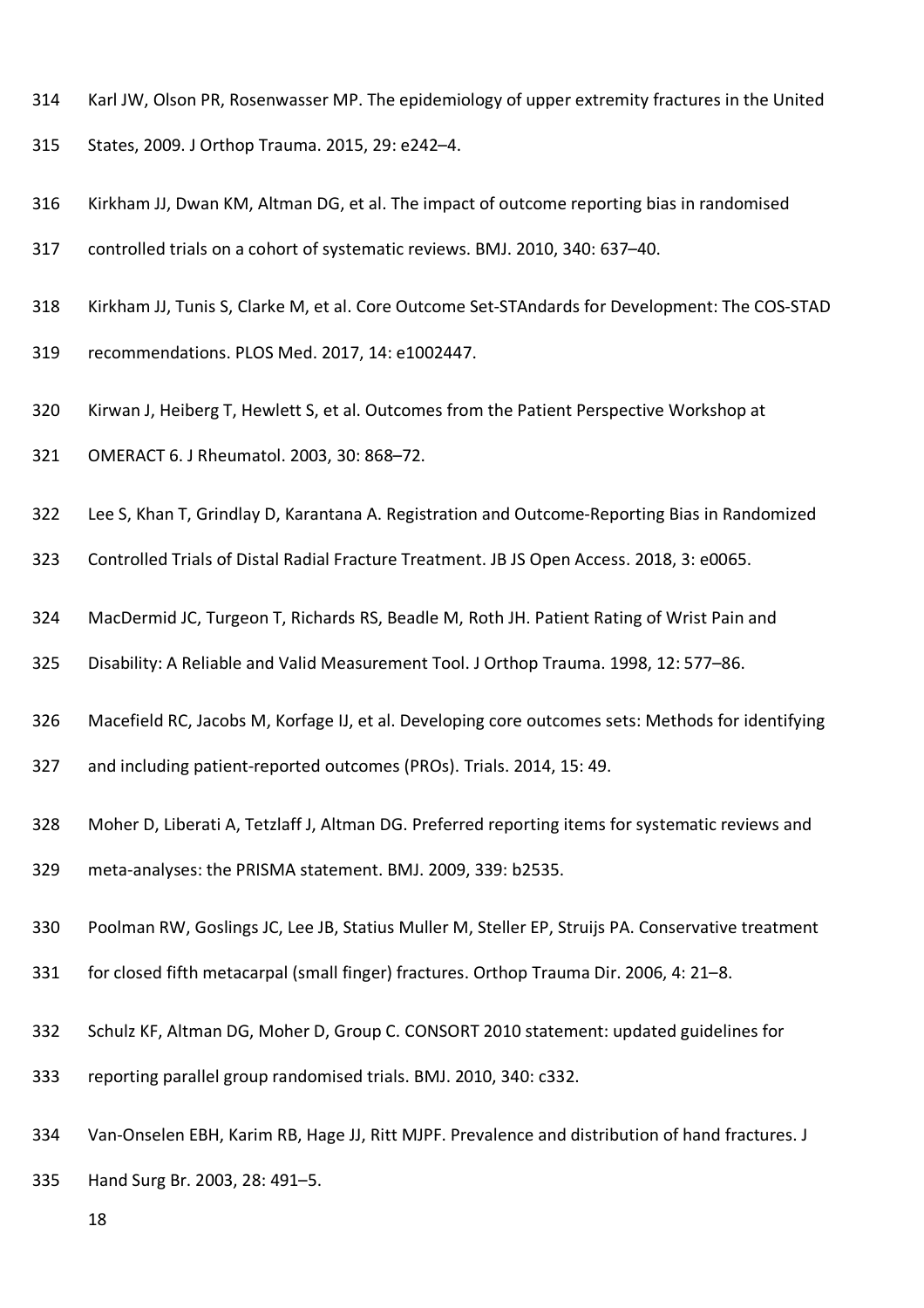- Van-Staa TP, Dennison EM, Leufkens HGM, Cooper C. Epidemiology of fractures in England and
- Wales. Bone. 2001, 29: 517–22.
- Verver D, Timmermans L, Klaassen RA, Van der Vlies CH, Vos DI, Schep NWL. Treatment of extra-
- articular proximal and middle phalangeal fractures of the hand: a systematic review. Strateg
- Trauma Limb Reconstr. 2017, 12: 63–76.
- Weinstock-Zlotnick G, Mehta SP. A structured literature synthesis of wrist outcome measures: An
- evidence-based approach to determine use among common wrist diagnoses. J Hand Ther. 2016,

29: 98–110.

Williamson PR, Altman DG, Bagley H, et al. The COMET Handbook: version 1.0. Trials. 2017, 18:

280.

- World Health Organization. International Classification of Functioning, Disability, and Health. 2001.
- <https://www.who.int/classifications/icf/en/>(accessed July 6, 2019).
- Yordanov Y, Dechartres A, Atal I, et al. Avoidable waste of research related to outcome planning
- and reporting in clinical trials. BMC Med. 2018, 16: 87.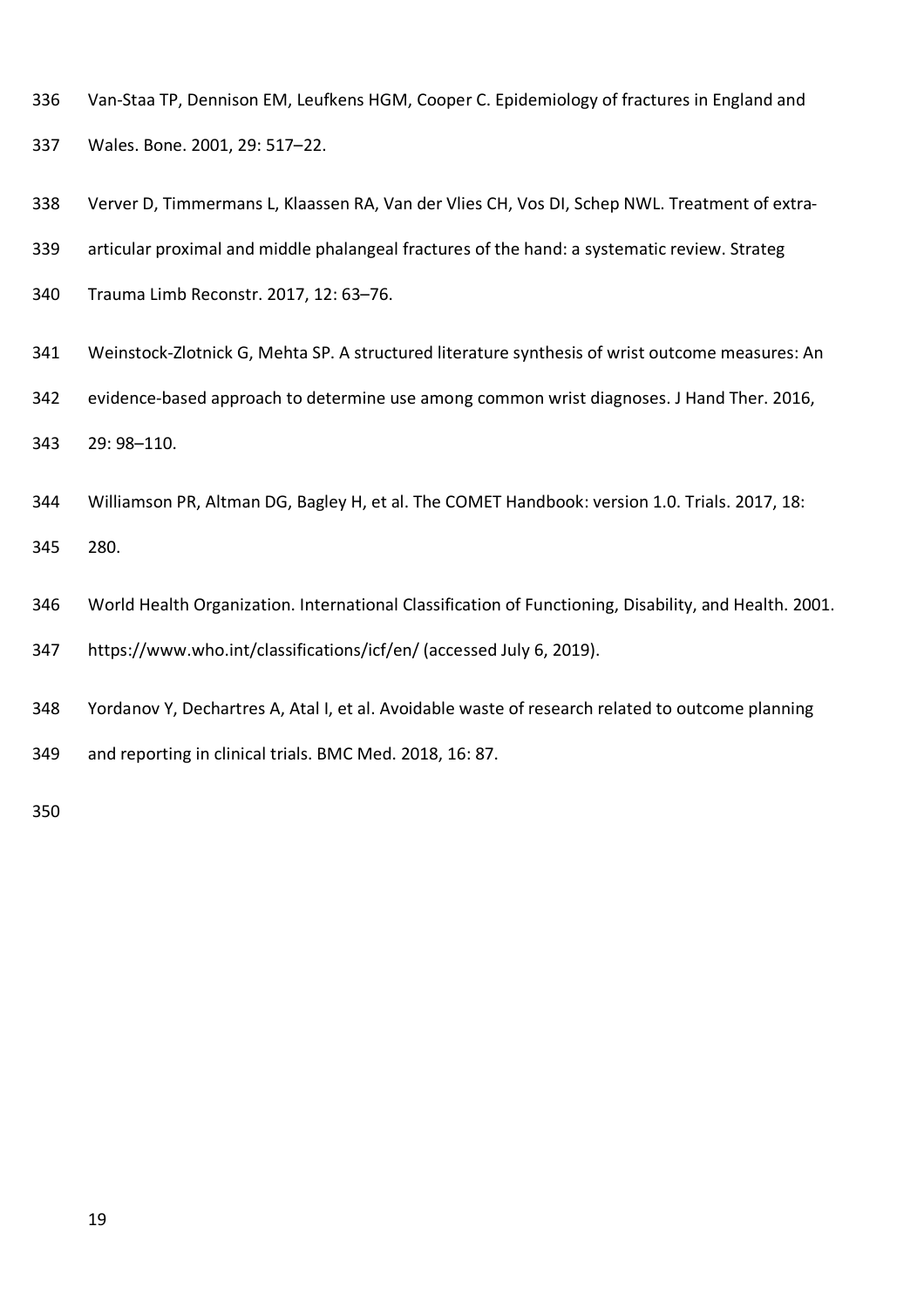| 351 |                 | <b>FIGURE LEGENDS</b>                                                                            |
|-----|-----------------|--------------------------------------------------------------------------------------------------|
| 352 | Figure 1        | PRISMA Flow Diagram                                                                              |
| 353 |                 |                                                                                                  |
| 354 | <b>Figure 2</b> | Pie chart demonstrating number and proportion of outcomes by assessor category                   |
| 355 |                 | PROM - patient-reported outcome measure; PRO - patient-reported outcome;                         |
| 356 |                 | PBOM - performance-based outcome measure                                                         |
| 357 |                 |                                                                                                  |
| 358 | <b>Figure 3</b> | Cumulative bar chart showing percentage and number of outcomes within each                       |
| 359 |                 | reporting bias category across study types                                                       |
| 360 |                 |                                                                                                  |
| 361 |                 | <b>SUPPLEMENTARY MATERIAL</b>                                                                    |
|     |                 |                                                                                                  |
| 362 | Table S1        | Inclusion and exclusion criteria for studies                                                     |
| 363 |                 |                                                                                                  |
| 364 | Table S2        | Modified outcome matrix reporting status categories for risk of selective reporting              |
| 365 |                 | bias                                                                                             |
| 366 |                 |                                                                                                  |
| 367 |                 | Appendix S1 Descriptions of staged search strategy, study selection process and data extraction, |
| 368 |                 | and example of search strategy                                                                   |
| 369 |                 |                                                                                                  |
| 370 |                 | Appendix S2 Included studies                                                                     |
| 371 |                 |                                                                                                  |
| 372 |                 | Appendix S3 All outcome domains across all included studies                                      |
| 373 |                 |                                                                                                  |
|     | 20              |                                                                                                  |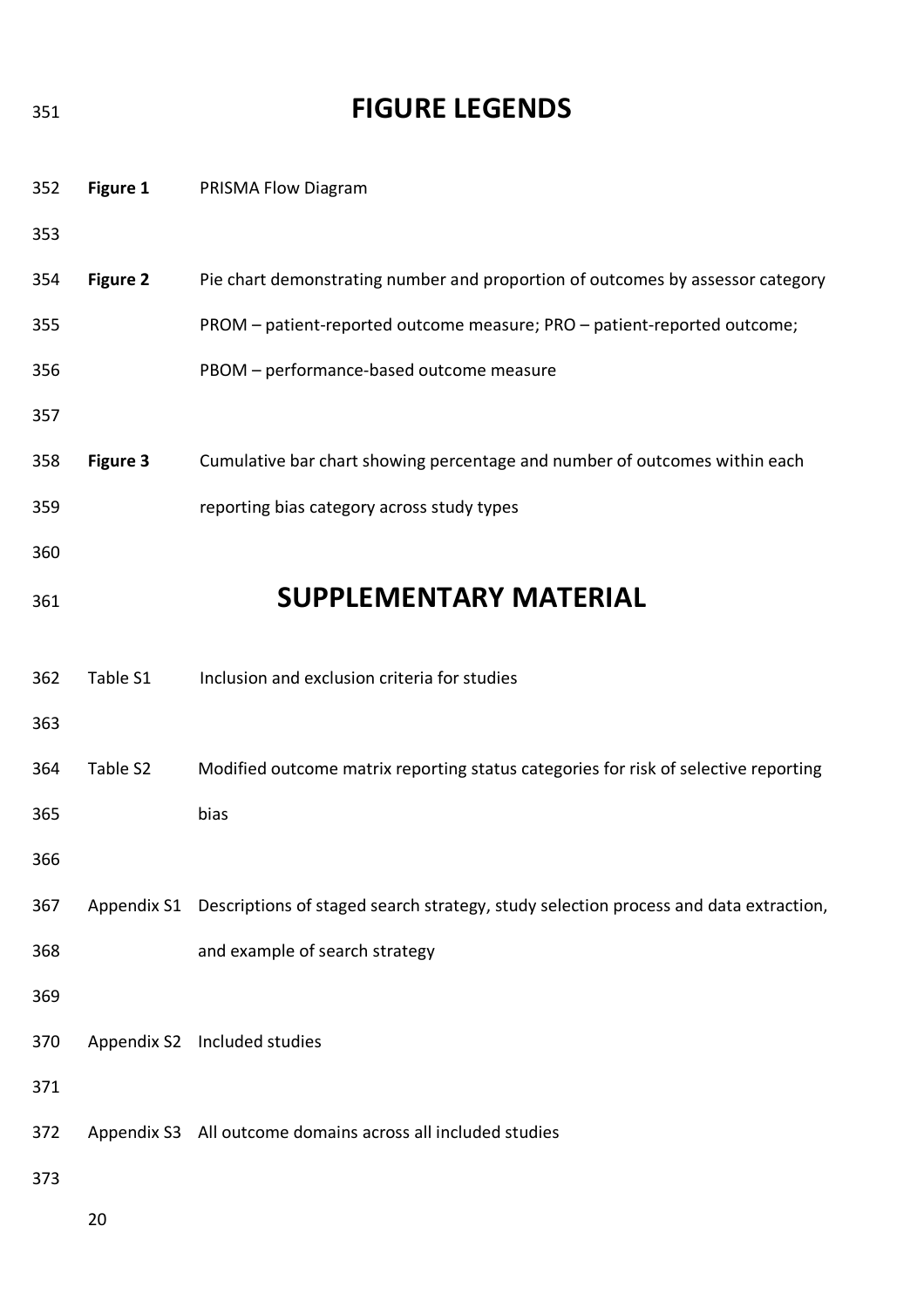## 374 **Table 1.** Study characteristics

| Study characteristic                                             | n/N (%)375                 |
|------------------------------------------------------------------|----------------------------|
| Type of study                                                    | 376                        |
| Randomised controlled trial                                      | 377<br>99/160 (62%)<br>378 |
| Quasi-randomised controlled trial                                | 11/160 (6.9%)              |
| Prospective cohort study                                         | 24/160 (15%)               |
| Prospective case series                                          | 21/160 (13%)               |
| Randomised pilot/feasibility study                               | $5/160(3.1\frac{3}{8})$    |
| Geographic distribution of recruitment                           | 383                        |
| (number of participants recruited by region also provided below) | 384                        |
| Africa - 309 participants<br>$\bullet$                           | 385<br>4/160 (2.5%)<br>386 |
| Asia $-6043$ participants                                        | 56/160 (35%)               |
| Australasia - 2271 participants                                  | 7/160 (4.4%)               |
| Europe - 8192 participants                                       | 65/160 (43%)               |
| North America - 2997 participants<br>$\bullet$                   | 22/160 (14%)               |
| South America - 416 participants                                 | $6/160(3.8\%)$<br>392      |
| Number of sites                                                  | 393                        |
| Single-centre                                                    | 136/160 (85%)              |
| Multi-centre                                                     | 24/160 (15%)               |
| Number of participants in randomised/quasi-randomised studies    | 396                        |
| $\leq 50$<br>$\bullet$                                           | 397<br>49/110 (45%)<br>398 |
| 51-100                                                           | 41/110 (37%)               |
| >100                                                             | 20/110 (1896)              |
|                                                                  |                            |

402 n – number of studies within each category of a characteristic

403 N – total number of studies for which data were available for the characteristic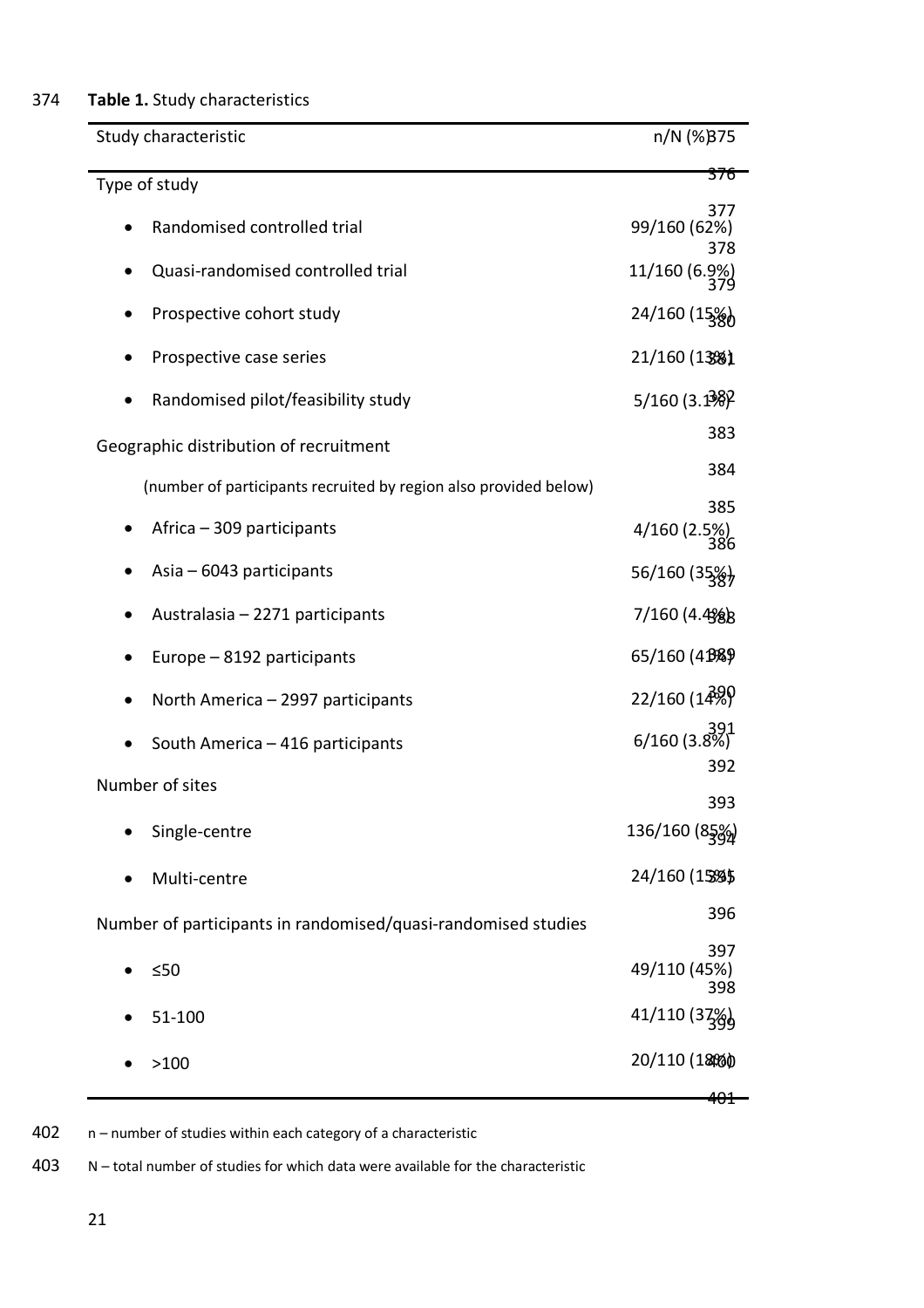## 405 **Table 2.** Time points of verbatim outcomes

| Time point range                         | $n/N$ (%)<br>406 |
|------------------------------------------|------------------|
| Baseline (pre-intervention)              | 326/3936 (8.3%)  |
| Immediately post-intervention to 14 days | 573/3936 (15%)   |
| >14 days to 6 weeks                      | 823/3936 (21%)   |
| >6 weeks to 6 months                     | 1109/3936 (28%)  |
| >6 months to 1 year                      | 742/3936 (19%)   |
| >1 year                                  | 243/3936 (6.2%)  |
| Final discharge/follow-up                | 88/3936 (2.2%)   |
| Not stated                               | 32/3936 (0.8%)   |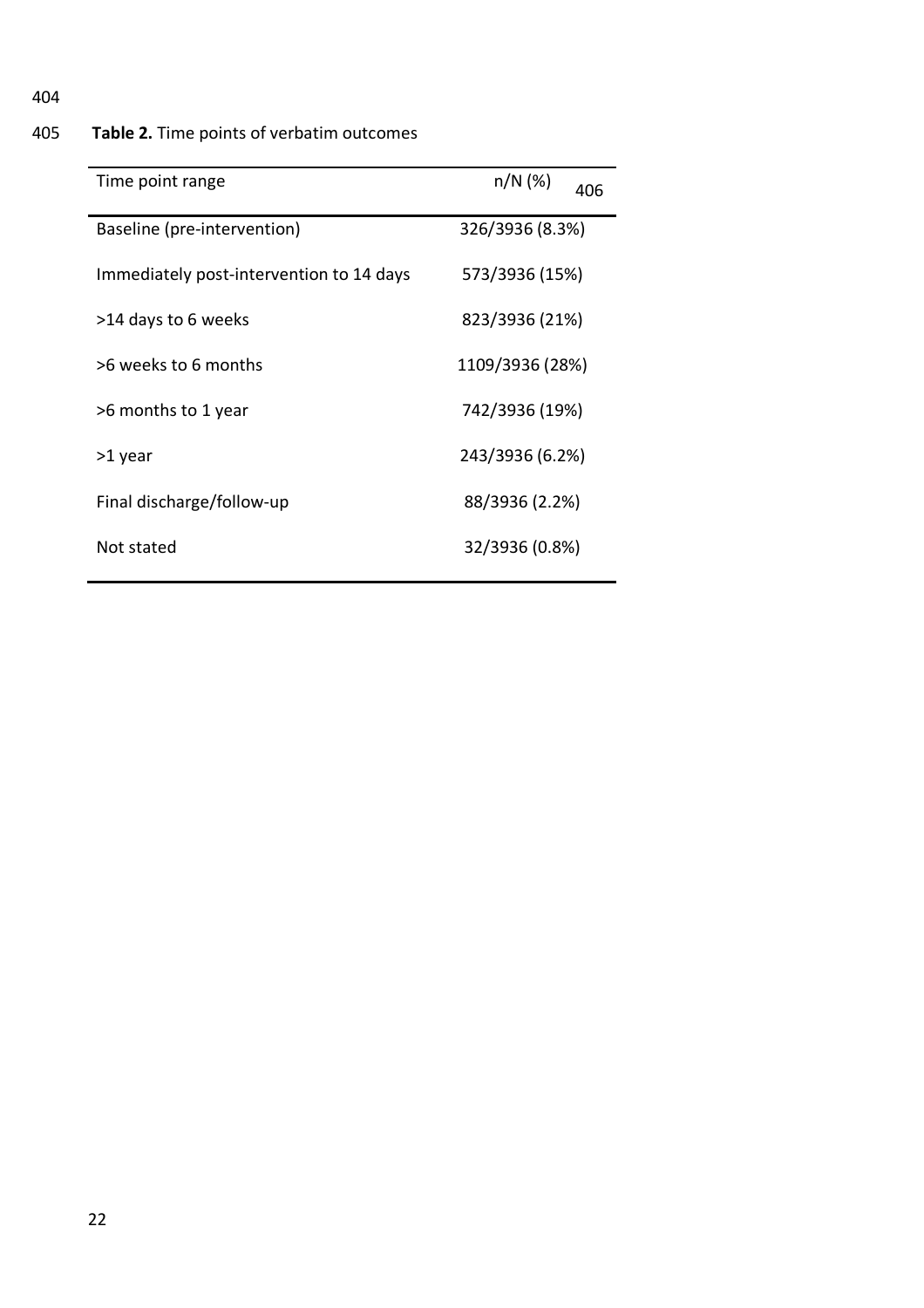|     | Type of    | Number of |                                                 | Age distribution of participants                                |                        |                | Sex distribution of participants |                    |
|-----|------------|-----------|-------------------------------------------------|-----------------------------------------------------------------|------------------------|----------------|----------------------------------|--------------------|
|     | study      | studies   | No. of studies                                  | Range of mean age                                               | Weighted mean age (SD) | No. of studies | Range                            | Weighted mean (SD) |
|     |            |           | reporting data                                  | (years)                                                         | (years)                | reporting data | (% female)                       | (% female)         |
|     | <b>DRF</b> | 121/160   | 113                                             | $32.2 - 77.1$                                                   | 58.2 (SD 10.4)         | 112            | $12.0 - 100.0$                   | 72 (SD 19)         |
|     | Non-DRF    | 39/160    | 33                                              | $26.0 - 50.0$                                                   | 38.5 (SD 6.0)          | 38             | $0.0 - 59.0$                     | 33 (SD 18)         |
| 408 |            |           |                                                 |                                                                 |                        |                |                                  |                    |
| 409 |            |           | Weighted values in this table are mean and (SD) |                                                                 |                        |                |                                  |                    |
| 410 |            |           |                                                 |                                                                 |                        |                |                                  |                    |
| 411 |            |           |                                                 |                                                                 |                        |                |                                  |                    |
| 412 |            |           |                                                 |                                                                 |                        |                |                                  |                    |
| 413 |            |           |                                                 | n - number of verbatim outcomes within a given time point range |                        |                |                                  |                    |

## 407 **Table 3.** Participant age and sex distribution in DRF and non-DRF studies

414 N – total number of different verbatim outcomes when accounting for time point at which outcome was assessed/measured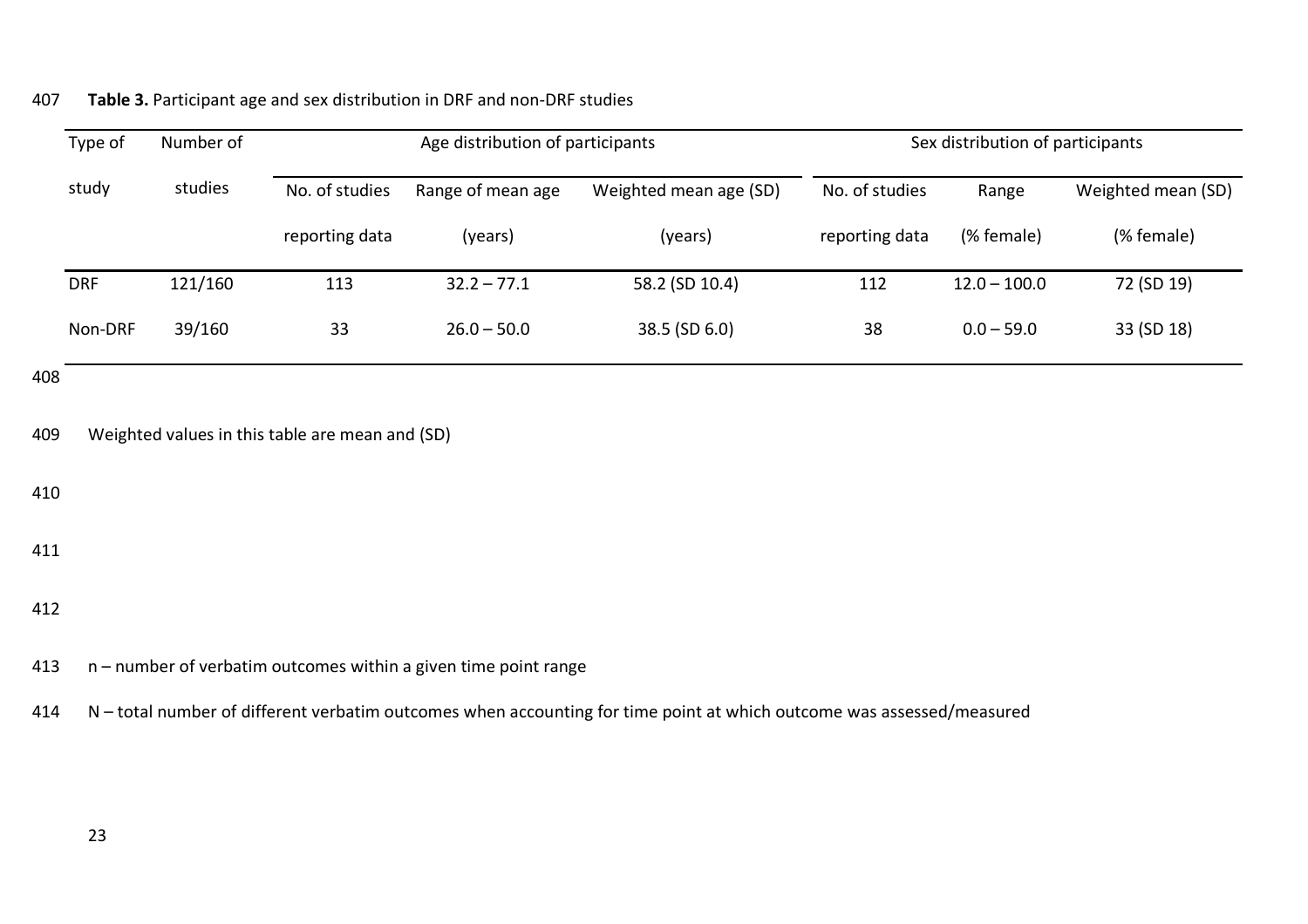415 **Table 4.** Top five PROMs and ten outcome domains most commonly used across all studies and in

## 416 DRF vs non-DRF studies

|                                   |               | Type of study |               |
|-----------------------------------|---------------|---------------|---------------|
|                                   | All studies   | DRF study     | Non-DRF study |
|                                   | (160 studies) | (121 studies) | (39 studies)  |
| <b>PROM</b>                       |               |               |               |
| VAS pain                          | 66/160 (41%)  | 51/121 (42%)  | 15/39(38%)    |
| <b>DASH</b>                       | 57/160 (36%)  | 46/121 (38%)  | 11/39 (28%)   |
| <b>PRWE</b>                       | 30/160 (19%)  | 28/121 (23%)  | $2/39(5.1\%)$ |
| QuickDASH                         | 29/160 (18%)  | 17/121 (14%)  | 12/39 (31%)   |
| <b>EQ-5D-3L</b>                   | 13/160 (8.1%) | 9/121(7.4%)   | 4/39 (10%)    |
| Outcome domain                    |               |               |               |
| b280 Sensation of pain            | 147/160 (92%) | 108/121 (89%) | 39/39 (100%)  |
| b710 Mobility of joint functions  | 137/160 (86%) | 102/121 (84%) | 35/39 (90%)   |
| b730 Muscle power functions       | 123/160 (77%) | 94/121 (78%)  | 29/39 (74%)   |
| d850 Remunerative employment      | 115/160 (72%) | 84/121 (69%)  | 31/39 (79%)   |
| d440 Fine hand use                | 114/160 (71%) | 85/121 (70%)  | 29/39 (74%)   |
| d920 Recreation and leisure       | 113/160 (71%) | 84/121 (69%)  | 29/39 (74%)   |
| d510 Washing oneself              | 111/160 (69%) | 83/121 (69%)  | 28/39 (72%)   |
| d430 Lifting and carrying objects | 111/160 (69%) | 82/121 (68%)  | 29/39 (74%)   |
| d640 Doing housework              | 110/160 (69%) | 82/121 (68%)  | 28/39 (72%)   |
| d445 Hand and arm use             | 107/160 (67%) | 81/121 (67%)  | 26/39 (67%)   |

417 VAS: visual analogue scale; DASH: disability of the arm, shoulder and hand; PRWE: patient-rated wrist evaluation;

418 QuickDASH: abbreviated version of DASH; EQ-5D-3L: EuroQOL-5D-3L tool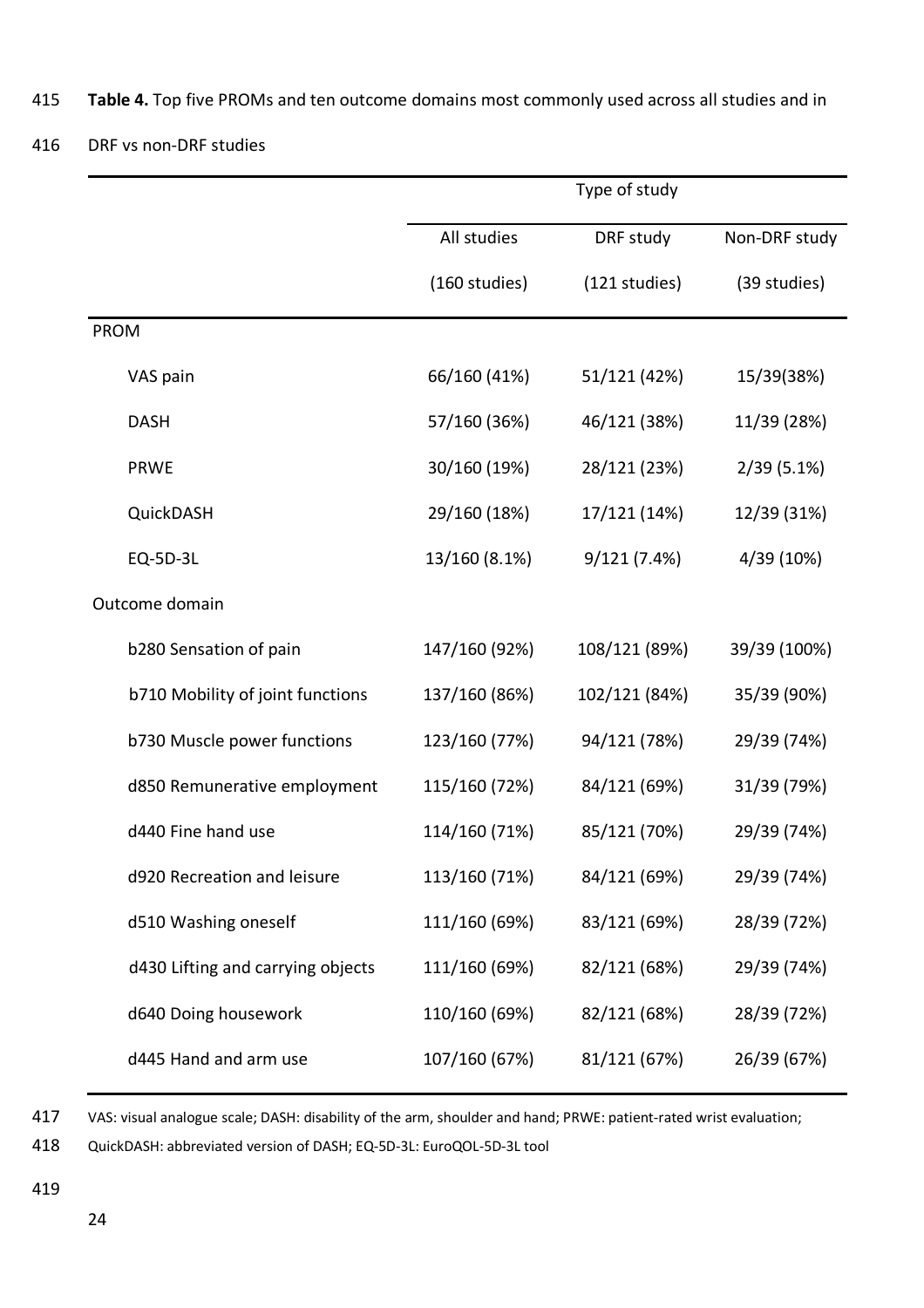#### Figure 1 **PRISMA Flow Diagram**



420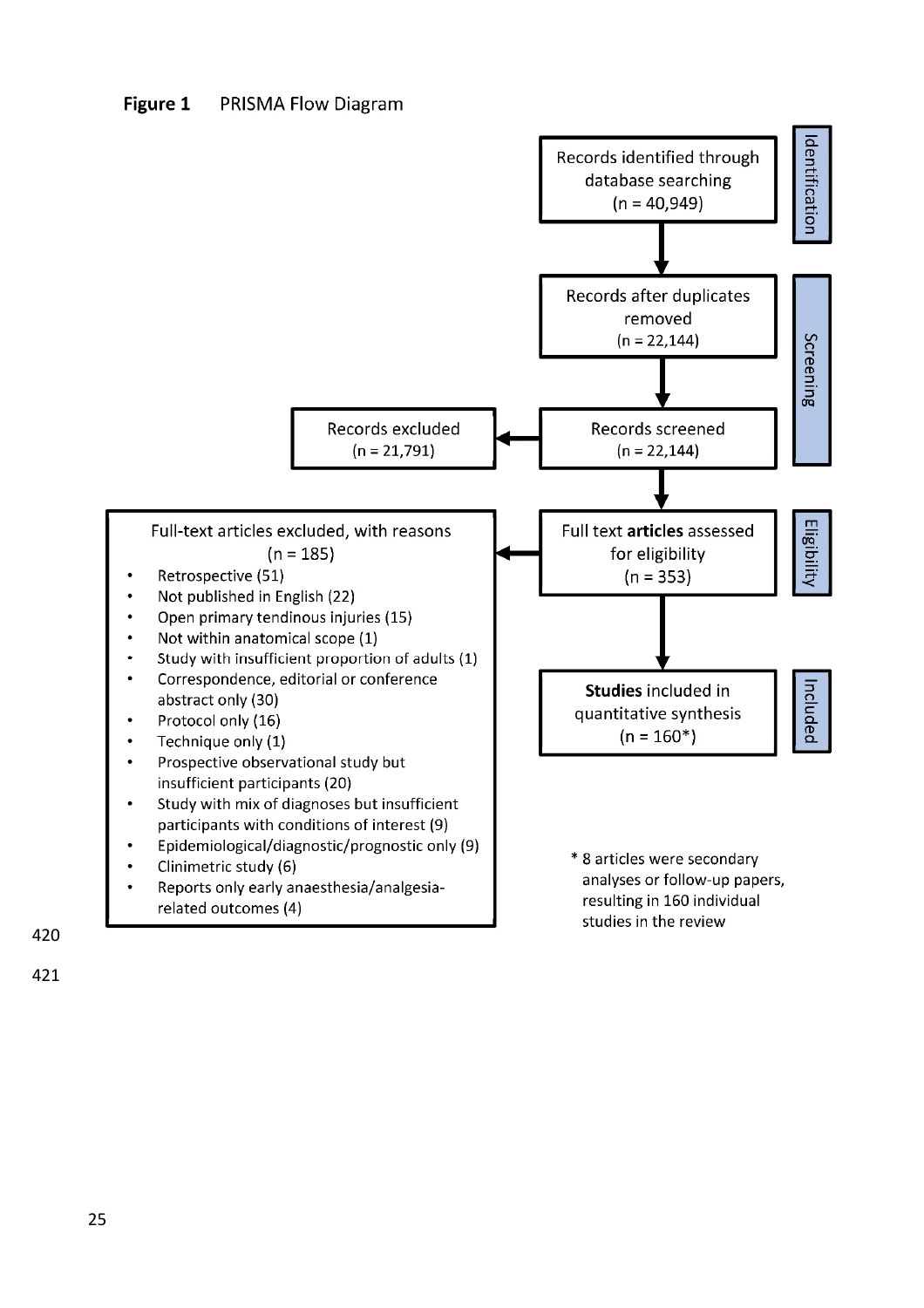422 **Figure 2** Pie chart demonstrating number and proportion of outcomes by assessor category



PROM – patient-reported outcome measure; PRO – patient-reported outcome;

PBOM – performance-based outcome measure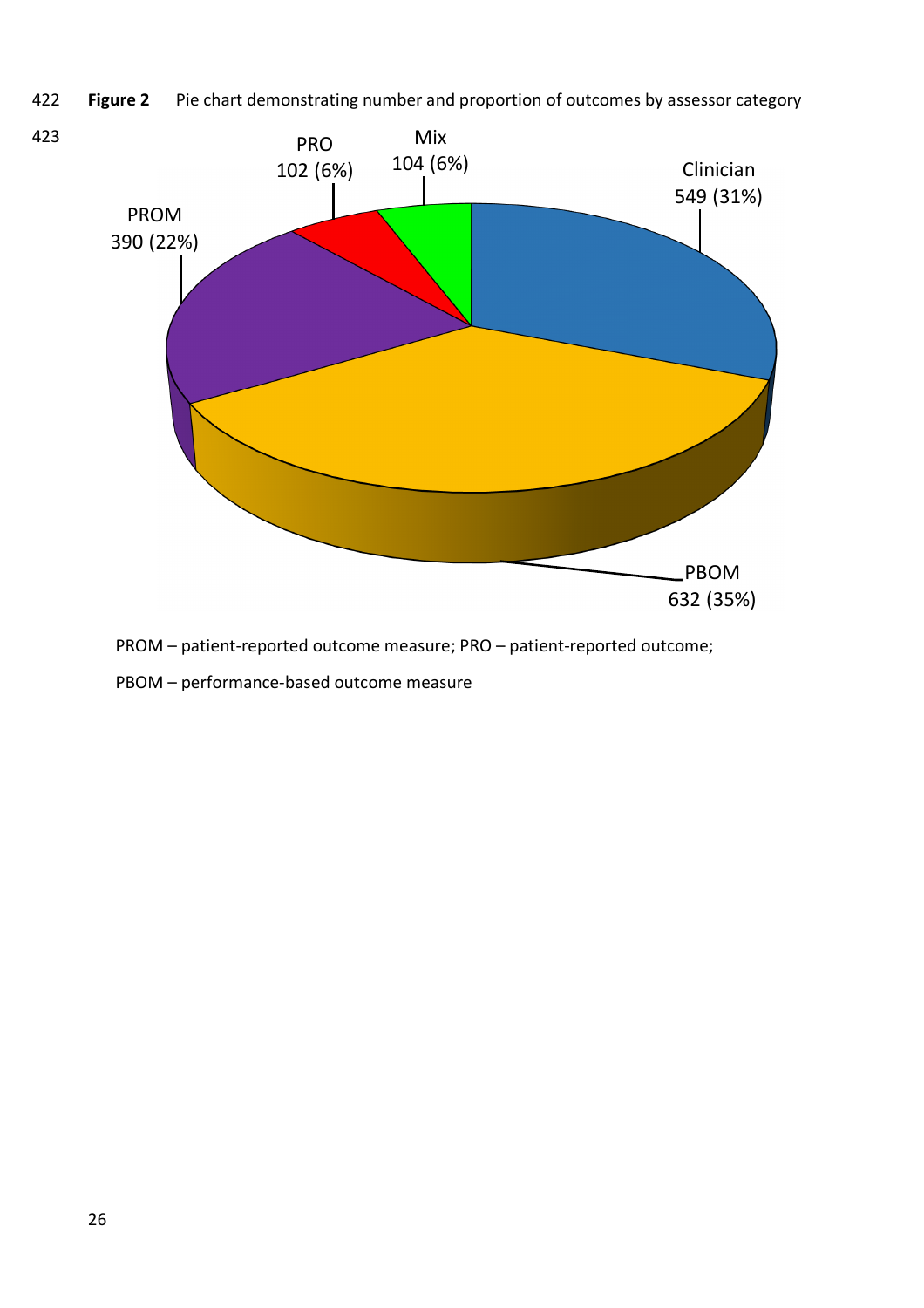424 425 **Figure 3** Cumulative bar chart showing percentage and number of outcomes within each reporting bias category across study types

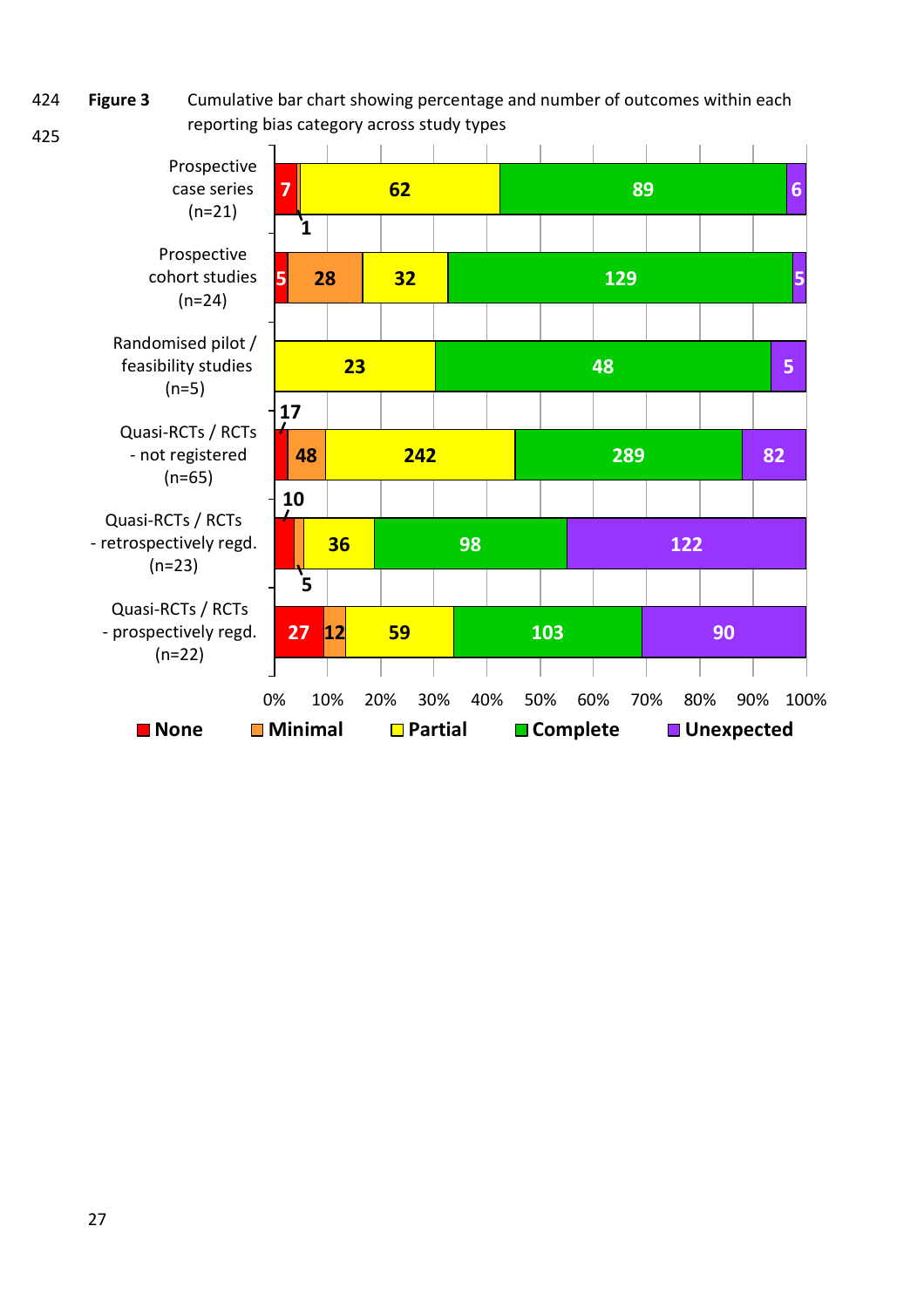### Criteria

### *Inclusion criteria*

Study design

- Randomised/Quasi-randomised controlled trials or pilot studies
- Prospective observational studies (cohort/case series) with ≥100 patients enrolled

## Population

- Adults who sustained an injury within the scope of the review
- Studies of mixed populations (e.g. adults and children) have been included if ≥90% of the population were adults

### Intervention

 Any interventions for the treatment of hand fractures and joint injuries, whether conservative or surgical, but not prophylactic or preventative interventions

## *Exclusion criteria*

- Systematic reviews
- Biomechanical studies
- Cadaveric studies
- Reports where only abstract (rather than full report) available (incl. conference abstracts)
- Unpublished and ongoing studies
- Studies not assessing treatments (e.g. purely diagnostic/epidemiological studies)
- Purely clinimetric studies (studies only evaluating/validating measurement instruments)
- Studies which only reported early anaesthesia/analgesia-related outcomes (i.e. within

## first 24 hours of intervention)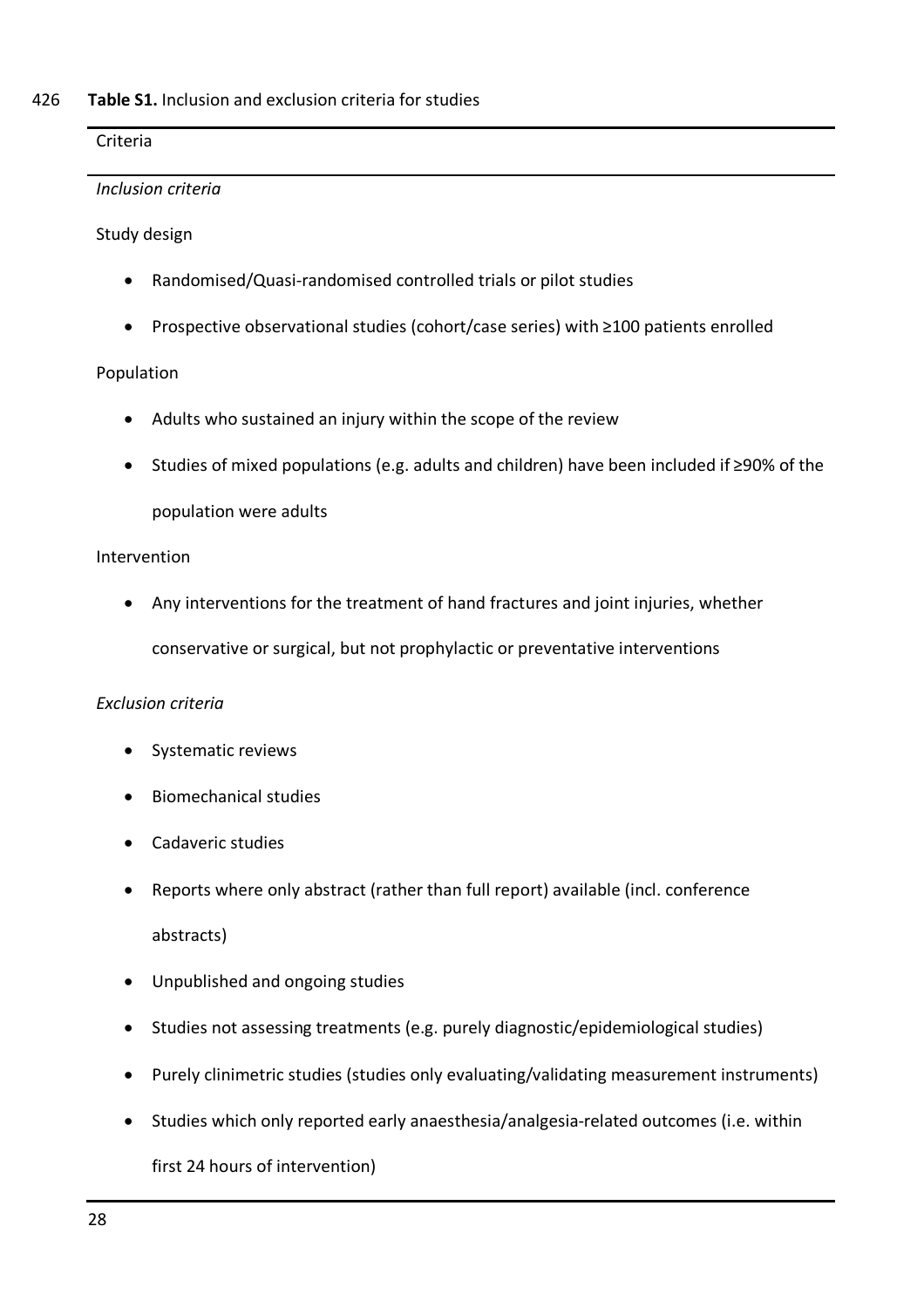427 **Table S2.** Modified outcome matrix reporting status categories for risk of selective reporting bias

| Definition                                                                            |
|---------------------------------------------------------------------------------------|
| No clear reporting of an outcome either through description, a table or figure        |
| Outcome reported merely by a summary comment (e.g. 'there was no                      |
| significant difference between the intervention arms') but with no numerical          |
| values provided, or if there is such deficiency of information that the reporting is  |
| no longer meaningful (e.g. values given but no indication of time point)              |
| Outcome reported but not at all time points specified elsewhere in the                |
| study/registration or lacks sufficient detail to be included in a meta-analysis (e.g. |
| mean value is reported but not variance or p-value for the difference in means        |
| between intervention arms)                                                            |
| Outcome reported at all time points specified elsewhere in the study and with         |
| sufficient detail to allow inclusion in a meta-analysis                               |
| Outcome reported but was not specified in the study registration or prior to the      |
| 'Results' section of the study                                                        |
|                                                                                       |

428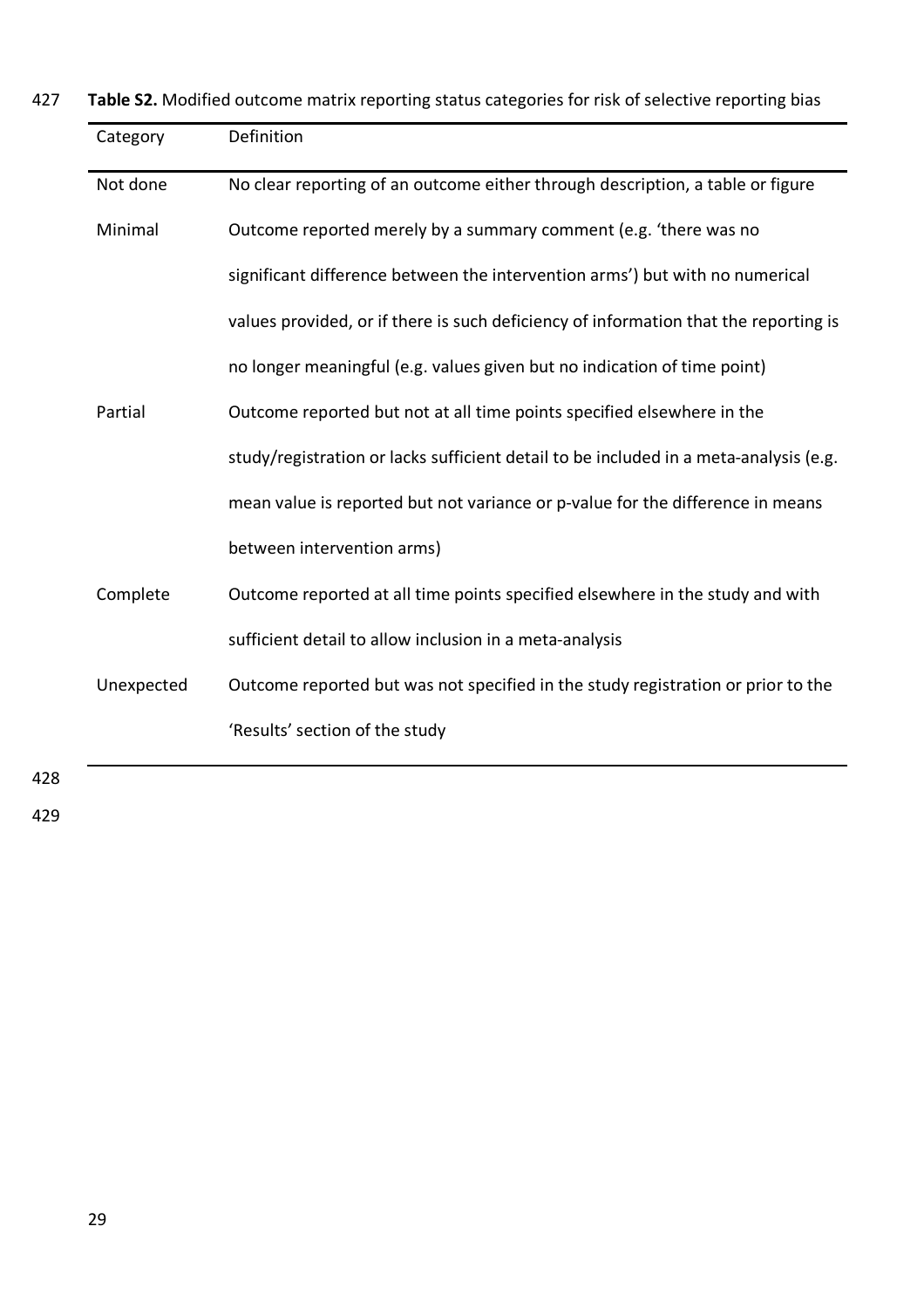**Appendix S1** Descriptions of staged search strategy, study selection process and data

extraction, and example of search strategy

### **Staged search strategy**

The staged search strategy involved an initial search run on 29/03/2019. Data extraction and

analysis were conducted for studies published in the last five years (01/01/2014 to 29/03/2019).

Outcomes extracted from studies published in 2014 were compared to those extracted from

studies published from 2015 onwards. If novel important outcomes were identified from studies

published in 2014, then the search would have been extended back by a further year, i.e. 2013. If

necessary, this process would be repeated until either 'outcome saturation' was reached or the

search was extended to a maximum of ten years.

### **Study selection process**

We checked titles and abstracts of retrieved articles and removed duplicates using a combination

of the deduplication tool and manual checking. Two reviewers (SRD and DG) independently

445 screened deduplicated titles and abstracts for eligibility based on the criteria in Table 1, with any

disagreements resolved by discussion and senior author input (AK). For those that passed this

sifting process, we then screened the full-text articles for inclusion. In the case of an article being a

follow-up or secondary analysis of a study, the original study report or primary analysis was

located and included.

### **Data extraction**

 A single reviewer (SRD) extracted the following data: author details, lead country where study was conducted, single- or multi-centre, publication year and journal, whether time points for outcome collection were from injury/randomisation/intervention, study type and registration status (if RCT/qRCT). If registration was not indicated in the publication, we searched for the study in the World Health Organization International Clinical Trials Registry Platform (World Health Organization, 2020). If no registration was found, we contacted the study's corresponding author. We took non-response to mean that no trial registration was completed.

 We performed independent two-reviewer extraction of all other data (SRD for all studies; second data extraction divided between CM and BM), with disagreement resolved through discussion.

## **Example search strategy**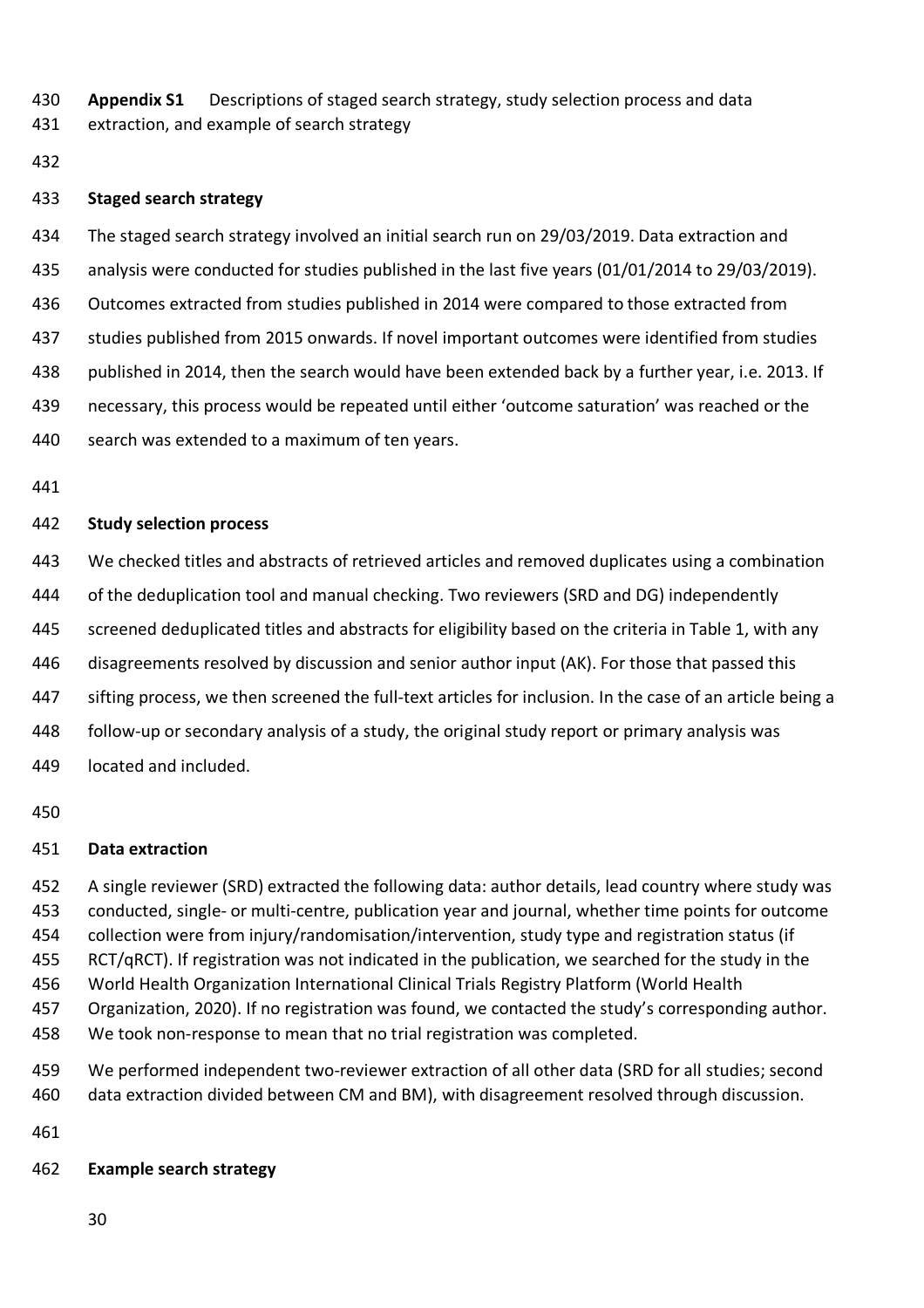- An example search strategy is provided for Ovid MEDLINE. The other databases searched were
- PubMed, Ovid Embase, Cochrane Central Register of Controlled Trials (CENTRAL), CINAHL (EBSCO),
- PEDro and Ovid PsycINFO.

## **OVID MEDLINE**

| 468 | 1.  | exp Hand/                       |
|-----|-----|---------------------------------|
| 469 | 2.  | hand.ti.                        |
| 470 | 3.  | hands.mp.                       |
| 471 | 4.  | exp Hand Bones/                 |
| 472 | 5.  | phalan <sup>*</sup> .mp.        |
| 473 | 6.  | finger.mp.                      |
| 474 | 7.  | fingers.mp.                     |
| 475 | 8.  | thumb.mp.                       |
| 476 | 9.  | thumbs.mp.                      |
| 477 | 10. | metacarp*.mp.                   |
| 478 | 11. | wrist.mp.                       |
| 479 | 12. | wrists.mp.                      |
| 480 | 13. | carpus.mp.                      |
| 481 | 14. | carpi.mp.                       |
| 482 | 15. | carpal.mp.                      |
| 483 | 16. | carpals.mp.                     |
| 484 | 17. | scapho*.mp.                     |
| 485 | 18. | hamate.mp.                      |
| 486 | 19. | hamates.mp.                     |
| 487 | 20. | lunate.mp.                      |
| 488 | 21. | lunates.mp.                     |
| 489 | 22. | triquet*.mp.                    |
| 490 | 23. | trapeziu*.mp.                   |
| 491 | 24. | trapezoi*.mp.                   |
| 492 | 25. | pisiform.mp.                    |
| 493 | 26. | pisiforms.mp.                   |
| 494 | 27. | exp Radius/ and distal.mp       |
| 495 | 28. | distal radio*.mp.               |
| 496 | 29. | distal radius.mp.               |
| 497 | 30. | distal radial.mp.               |
| 498 | 31. | radial styloid*.mp.             |
| 499 | 32. | exp Collateral Ligament, Ulnar/ |
| 500 | 33. | radial collateral.mp.           |
| 501 | 34. | rcl.mp.                         |
| 502 | 35. | ulnar collateral.mp.            |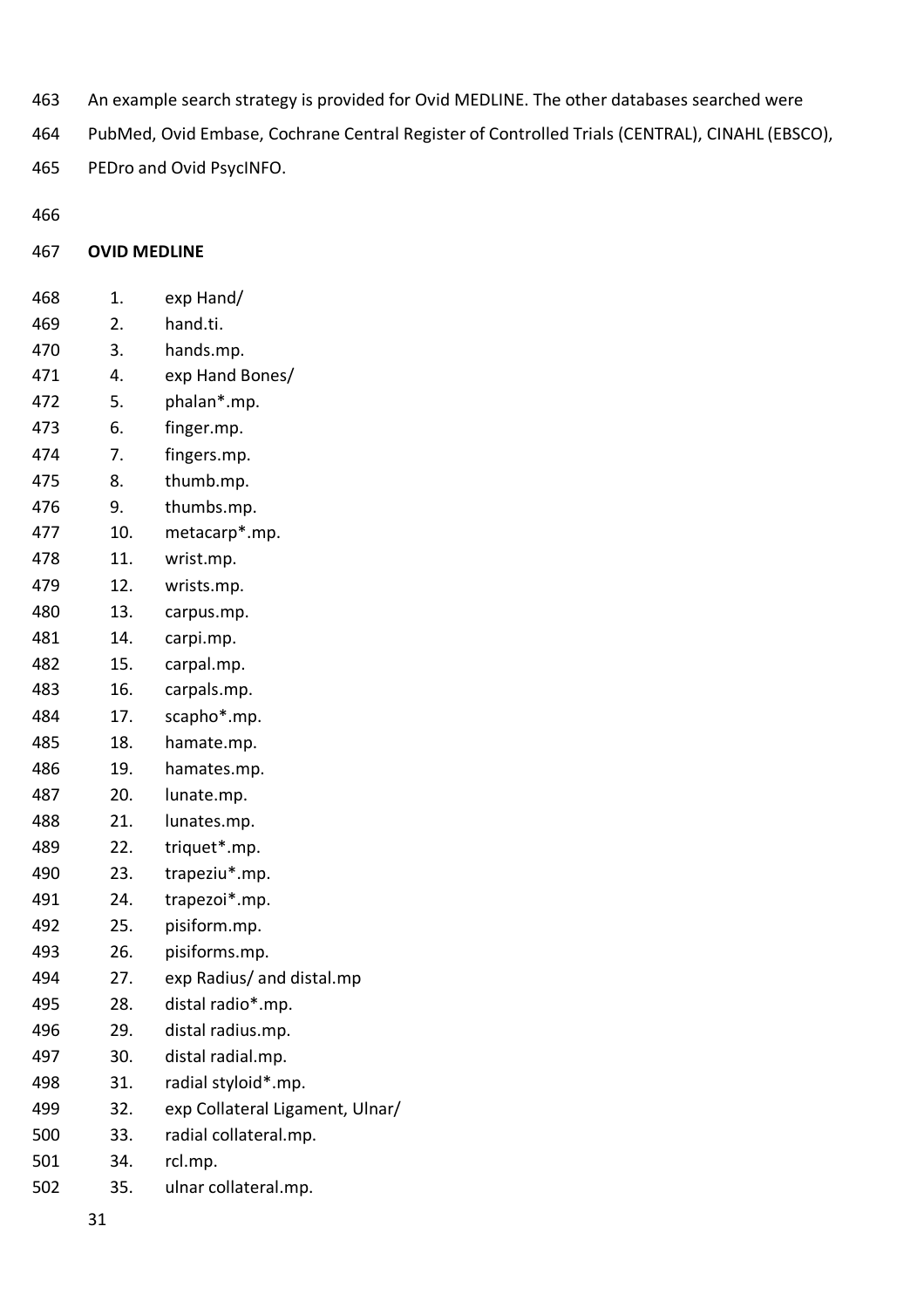| 503 | 36. | ucl.mp.                           |
|-----|-----|-----------------------------------|
| 504 | 37. | sagittal band.mp.                 |
| 505 | 38. | sagittal bands.mp.                |
| 506 | 39. | beak ligament.mp.                 |
| 507 | 40. | beak ligaments.mp.                |
| 508 | 41. | exp Palmar Plate/                 |
| 509 | 42. | volar plate.mp.                   |
| 510 | 43. | volar plates.mp.                  |
| 511 | 44. | exp Triangular Fibrocartilage/    |
| 512 | 45. | triangular fibrocartilage.mp.     |
| 513 | 46. | triangular fibrocartilages.mp.    |
| 514 | 47. | triangular cartilage.mp.          |
| 515 | 48. | triangular cartilages.mp.         |
| 516 | 49. | triangular fibrocartilaginous.mp. |
| 517 | 50. | triangular ligament.mp.           |
| 518 | 51. | triangular ligaments.mp.          |
| 519 | 52. | tfcc.mp.                          |
| 520 | 53. | exp Hand Joints/                  |
| 521 | 54. | interphalangeal.mp.               |
| 522 | 55. | metacarpophalangeal.mp.           |
| 523 | 56. | carpometacarpal.mp.               |
| 524 | 57. | druj.mp.                          |
| 525 | 58. | pericapitate.mp.                  |
| 526 | 59. | transcapitate.mp.                 |
| 527 | 60. | midcarpal.mp.                     |
| 528 | 61. | mesocarpal.mp.                    |
| 529 | 62. | mediocarpal.mp.                   |
| 530 | 63. | carpocarpal.mp.                   |
| 531 | 64. | transcarpal.mp.                   |
| 532 | 65. | intracarpal.mp.                   |
| 533 | 66. | perihamate.mp.                    |
| 534 | 67. | transhamate.mp.                   |
| 535 | 68. | hemihamate.mp.                    |
| 536 | 69. | perilunate.mp.                    |
| 537 | 70. | perilunar.mp.                     |
| 538 | 71. | translunate.mp.                   |
| 539 | 72. | midmetacarpal.mp.                 |
| 540 | 73. | transmetacarpal.mp.               |
| 541 | 74. | midphalangeal.mp.                 |
| 542 | 75. | transphalangeal.mp.               |
| 543 | 76. | peripisiform.mp.                  |
| 544 | 77. | periscaphoid.mp.                  |
|     |     |                                   |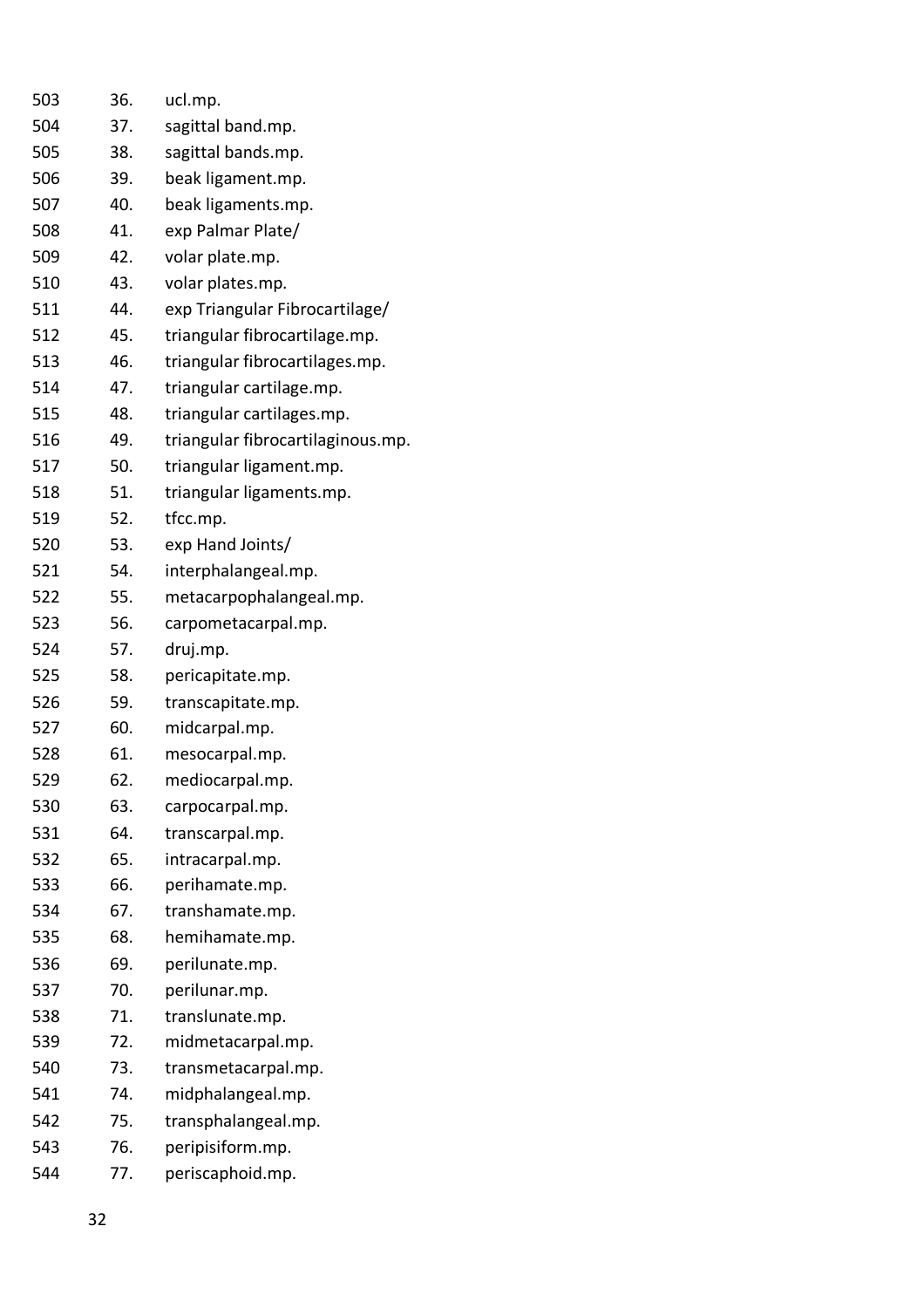| 545 | 78.  | transscaphoid.mp.           |
|-----|------|-----------------------------|
| 546 | 79.  | peritrapezium.mp.           |
| 547 | 80.  | peritrapezial.mp.           |
| 548 | 81.  | transtrapezium.mp.          |
| 549 | 82.  | transtrapezial.mp.          |
| 550 | 83.  | pantrapezial.mp.            |
| 551 | 84.  | peritrapezoid.mp.           |
| 552 | 85.  | peritrapezoidal.mp.         |
| 553 | 86.  | peritriquetral.mp.          |
| 554 | 87.  | transtriquetrum.mp.         |
| 555 | 88.  | transtriquetral.mp.         |
| 556 | 89.  | cleland's ligament.mp.      |
| 557 | 90.  | cleland's ligaments.mp.     |
| 558 | 91.  | grayson's ligament.mp.      |
| 559 | 92.  | grayson's ligaments.mp.     |
| 560 | 93.  | extensor retinaculum.mp.    |
| 561 | 94.  | lateral band.mp.            |
| 562 | 95.  | lateral bands.mp.           |
| 563 | 96.  | lunotriquetral.mp.          |
| 564 | 97.  | natatory ligament.mp.       |
| 565 | 98.  | natatory ligaments.mp.      |
| 566 | 99.  | pisohamate.mp.              |
| 567 | 100. | pisometacarpal.mp.          |
| 568 | 101. | radiocapitate.mp.           |
| 569 | 102. | radiolunotriquetral.mp.     |
| 570 | 103. | radiopalmar.mp.             |
| 571 | 104. | radioscaphocapitate.mp.     |
| 572 | 105. | radioscapholunate.mp.       |
| 573 | 106. | radiotriquetral.mp.         |
| 574 | 107. | retinacular ligament.mp.    |
| 575 | 108. | retinacular ligaments.mp.   |
| 576 | 109. | scaphotrapeziotrapezoid.mp. |
| 577 | 110. | scaphotrapezoid.mp.         |
| 578 | 111. | flexor pulley.mp.           |
| 579 | 112. | flexor pulleys.mp.          |
| 580 | 113. | annular pulley.mp.          |
| 581 | 114. | annular pulleys.mp.         |
| 582 | 115. | oblique pulley.mp.          |
| 583 | 116. | oblique pulleys.mp.         |
| 584 | 117. | trapeziocapitate.mp.        |
| 585 | 118. | trapeziotrapezoid.mp.       |
| 586 | 119. | triquetralcapitate.mp.      |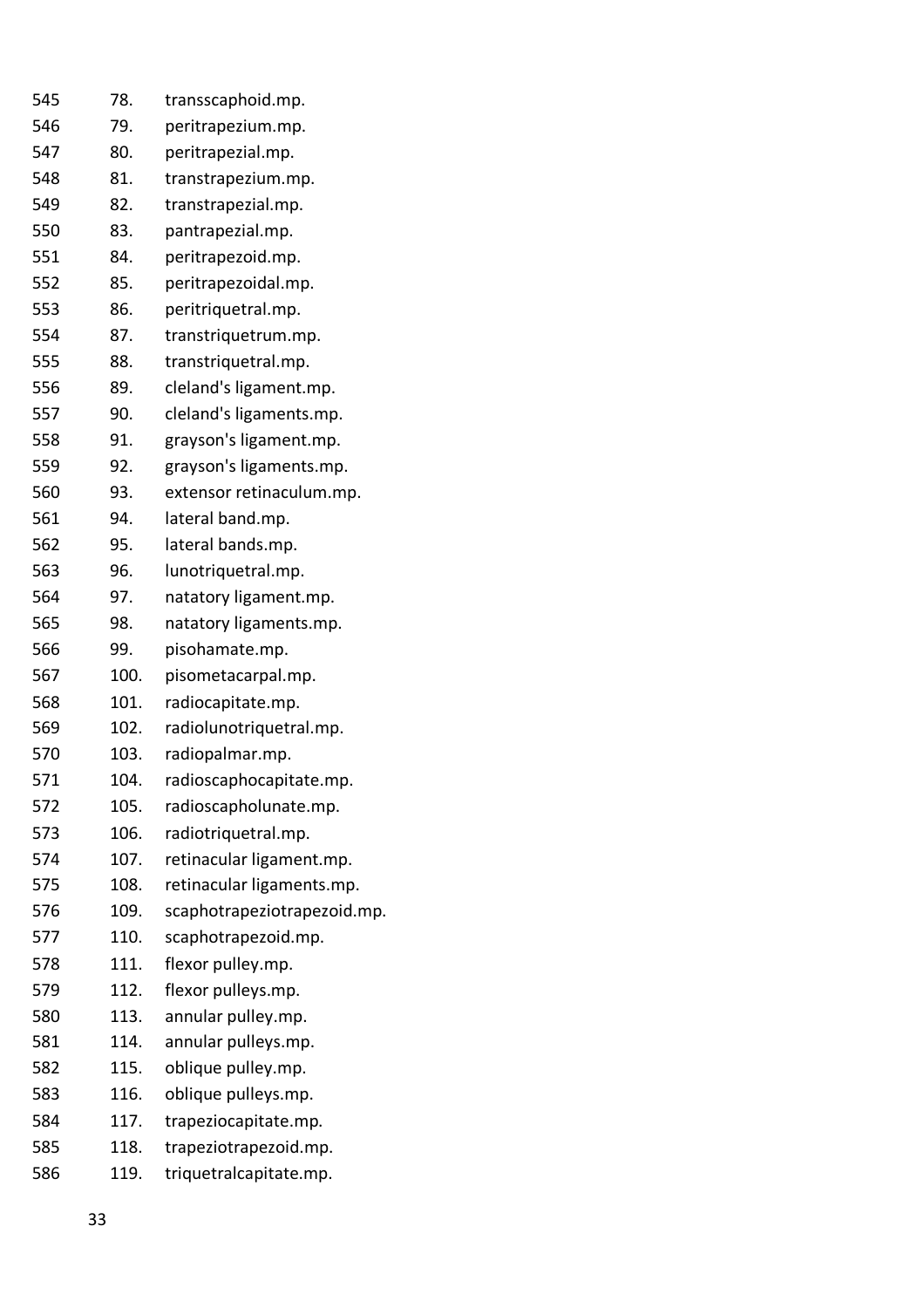- 120. triquetralhamate.mp.
- 121. triquetrocapitate.mp.
- 122. triquetrohamate.mp.
- 123. ulnocapitate.mp.
- 124. ulnolunate.mp.
- 125. ulnotriquetral.mp.
- 126. (abductor digiti or abductor pollicis or adductor pollicis or anconeus or brachialis or brachioradialis or extensor carpi or extensor digiti or extensor digitorum or extensor indicis or extensor pollicis or flexor carpi or flexor digiti minimi or flexor digitorum or flexor pollicis or hypothenar or hypothenars or interosseous or interosseus or interossei or lumbrical or lumbricals or opponens digiti minimi or opponens pollicis or palmaris brevis or palmaris longus or pronator quadratus or pronator teres or supinator or supinators or thenar or thenars or parona or APL or ECRB or ECRL or ECU or ED or EDC or EDM or EIP or EPB or EPL or FCR or FCU or FDP or FDS or FPL or hand or wrist or
- finger or thumb).mp. and ((tendon or tendons).mp. or exp Tendons/)
- 127. central slip.mp.
- 128. central slips.mp.
- 129. extensor expansion.mp.
- 130. extensor expansions.mp.
- 131. extensor hood.mp.
- 132. extensor hoods.mp.
- 133. junctura tendinum.mp.
- 134. juncturae tendinum.mp.
- 135. palmaris brevis.mp.
- 136. palmaris longus.mp.
- 137. fractures, bone/ or exp fracture dislocation/ or exp fractures, avulsion/ or exp fractures, closed/ or exp fractures, comminuted/ or exp fractures, compression/ or exp fractures, malunited/ or exp fractures, multiple/ or exp fractures, open/ or exp fractures,
- spontaneous/ or exp fractures, stress/ or exp intra-articular fractures/ or exp
- osteoporotic fractures/
- 138. Joint Instability/
- 139. Joint Dislocation/
- 140. Sprains and Strains/
- 141. exp Tendon Injuries/
- 142. injuries.fs
- 143. fractur\*.mp.
- 144. trauma.mp.
- 145. non-union.mp.
- 146. nonunion.mp.
- 147. avulsio\*.mp.
- 148. tear\*.mp.
- 149. torn\*.mp.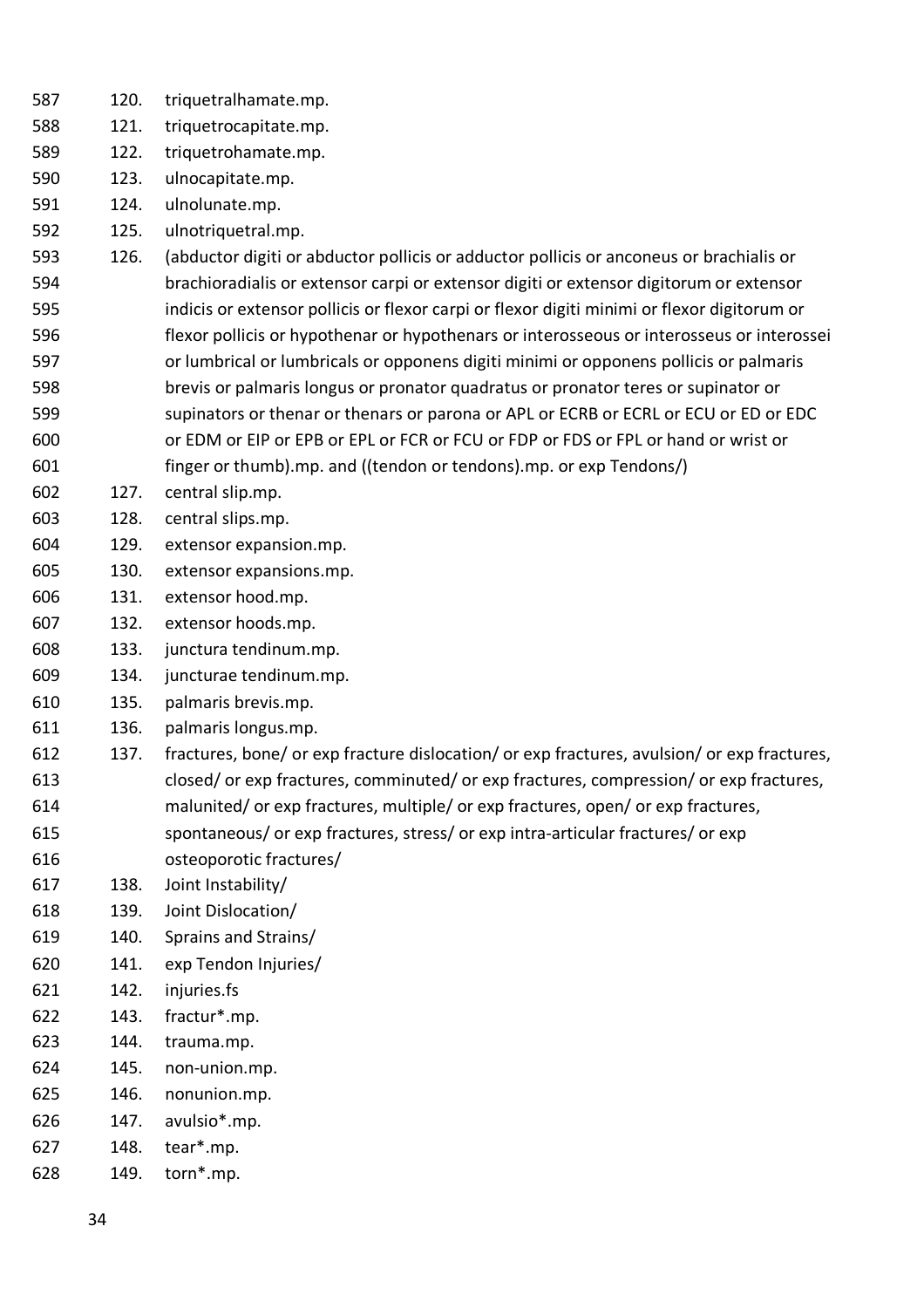| 629 | 150. | rupture*.mp.                                                                        |
|-----|------|-------------------------------------------------------------------------------------|
| 630 | 151. | sprain*.mp.                                                                         |
| 631 | 152. | instability*.mp.                                                                    |
| 632 | 153. | dislocation*.mp.                                                                    |
| 633 | 154. | dislocated.mp.                                                                      |
| 634 | 155. | subluxation*.mp.                                                                    |
| 635 | 156. | subluxed.mp.                                                                        |
| 636 | 157. | mallet*.mp.                                                                         |
| 637 | 158. | exp Hand Injuries/                                                                  |
| 638 | 159. | Forearm Injuries/ or exp Radius Fractures/                                          |
| 639 | 160. | exp Wrist Injuries/                                                                 |
| 640 | 161. | boutonnier*.mp.                                                                     |
| 641 | 162. | colles*.ti,ab,kw and fracture*.mp.                                                  |
| 642 | 163. | smith*.ti,ab, kw and fracture*.mp.                                                  |
| 643 | 164. | bennett*.ti,ab, kw and fracture*.mp.                                                |
| 644 | 165. | rolando*.ti,ab, kw and fracture*.mp.                                                |
| 645 | 166. | barton*.ti, ab, kw and fracture*.mp.                                                |
| 646 | 167. | ((jersey or rugby or sweater) and (finger* or fracture* or avulsion* or rupture* or |
| 647 |      | $tear*)$ ).mp.                                                                      |
| 648 | 168. | (boxer* and (fracture* or finger or fingers or knuckle*)).mp.                       |
| 649 | 169. | (gamekeeper* and (fracture* or avulsion* or rupture* or tear* or thumb or           |
| 650 |      | thumbs)).mp.                                                                        |
| 651 | 170. | (skier* and (fracture* or avulsion* or rupture* or tear* or thumb or thumbs)).mp    |
| 652 | 171. | stener.mp.                                                                          |
| 653 | 172. | die-punch.mp.                                                                       |
| 654 | 173. | $or/1-136$                                                                          |
| 655 | 174. | or/137-157                                                                          |
| 656 | 175. | or/158-172                                                                          |
| 657 | 176. | 173 and 174                                                                         |
| 658 | 177. | 175 or 176                                                                          |
| 659 | 178. | 177 not ((Infant/ or Preschool/ or exp Child/ or Adolescent/) not exp Adult/)       |
| 660 | 179. | 178 not review.pt                                                                   |
| 661 | 180. | limit 181 to yr="2014 -Current"                                                     |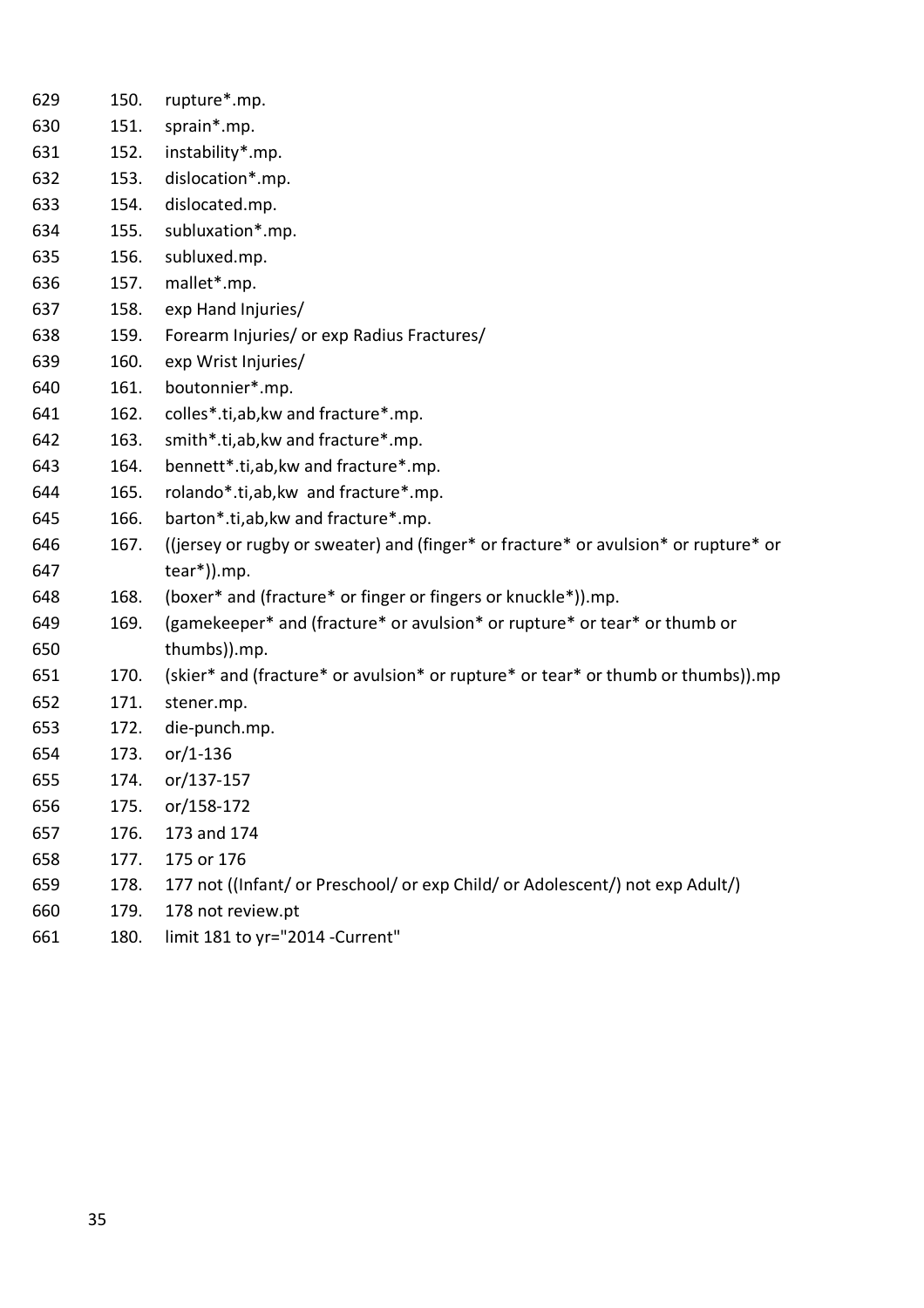| First author       | Study title                                                                           | Year of     | Diagnosis under study   |
|--------------------|---------------------------------------------------------------------------------------|-------------|-------------------------|
|                    |                                                                                       | publication |                         |
| Abe, Y.            | Management of Intra-Articular Distal Radius Fractures: Volar or Dorsal Locking Plate- | 2017        | Distal radius fracture  |
|                    | <b>Which Has Fewer Complications?</b>                                                 |             |                         |
| Abimanyi-Ochom, J. | Changes in quality of life associated with fragility fractures: Australian arm of the | 2015        | Mix of wrist fracture - |
|                    | International Cost and Utility Related to Osteoporotic Fractures Study (AusICUROS)    |             | mainly distal radius    |
| Abubeih, H. M. A.  | Extensor tendon splitting versus extensor tendon sparing approach for miniplate       | 2016        | Proximal phalanx        |
|                    | fixation of extraarticular proximal phalangeal fractures                              |             | fracture                |
| Acosta-Olivo, C.   | Laser Treatment on Acupuncture Points Improves Pain and Wrist Functionality in        | 2017        | Distal radius fracture  |
|                    | Patients Undergoing Rehabilitation Therapy after Wrist Bone Fracture. A Randomized,   |             |                         |
|                    | Controlled, Blinded Study                                                             |             |                         |
| Aita, M. A.        | Randomized clinical trial on percutaneous minimally invasive osteosynthesis of        | 2014        | Distal radius fracture  |
|                    | fractures of the distal extremity of the radius                                       |             |                         |
| Alkner, B. A.      | Effect of postoperative pneumatic compression after volar plate fixation of distal    | 2018        | Distal radius fracture  |
|                    | radial fractures: a randomized controlled trial                                       |             |                         |

662 **Appendix S2** Included studies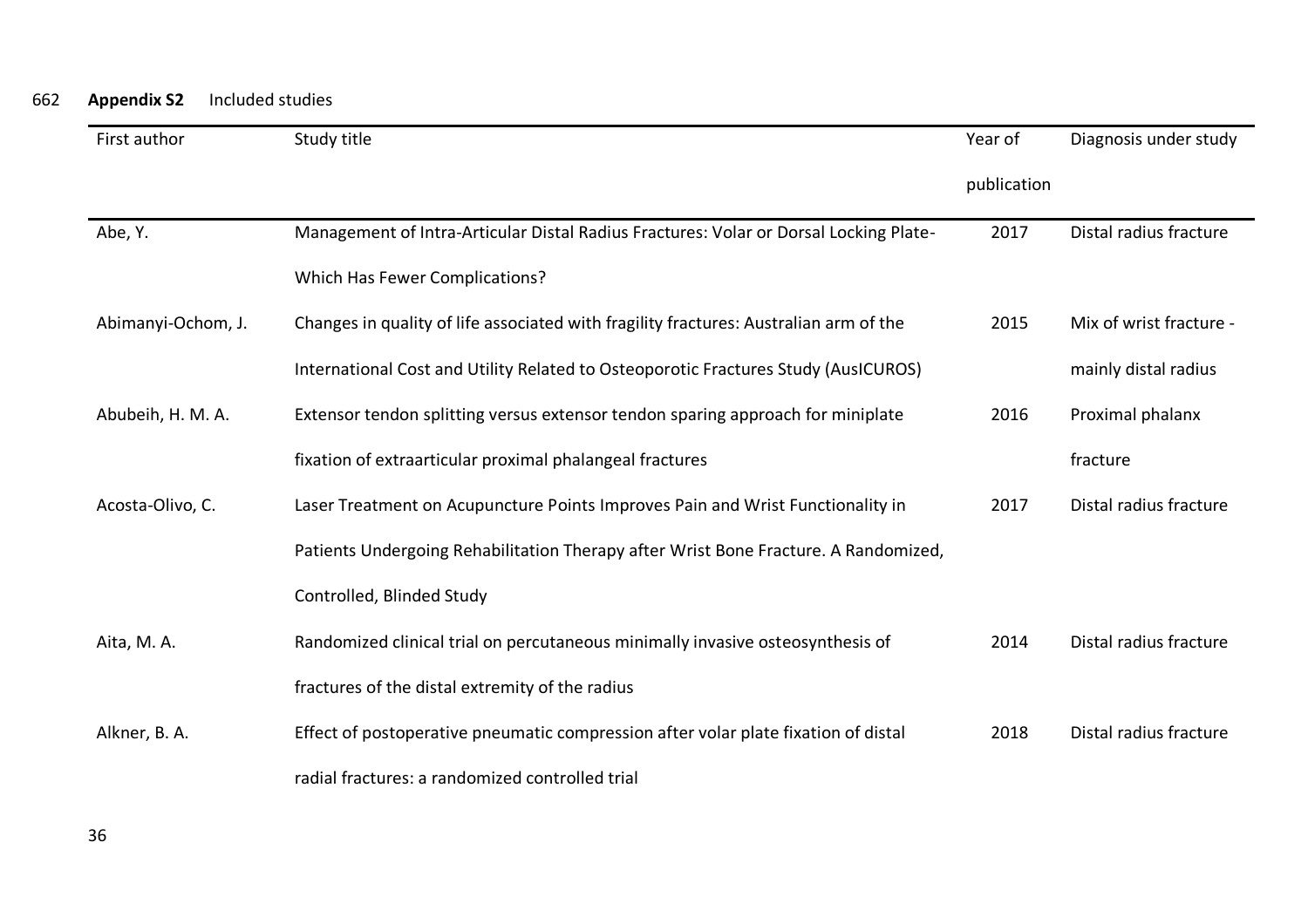| Alsubheen, S.A.      | The effect of diabetes on functional outcomes among individuals with distal radial     | 2018 | Distal radius fracture |
|----------------------|----------------------------------------------------------------------------------------|------|------------------------|
|                      | fractures                                                                              |      |                        |
| Alter, T. H.         | A Prospective Randomized Study Comparing Bupivacaine Hydrochloride Versus              | 2017 | Distal radius fracture |
|                      | Bupivacaine Liposome for Pain Management After Distal Radius Fracture Repair           |      |                        |
|                      | Surgery                                                                                |      |                        |
| Andrade-Silva, F. B. | Influence of postoperative immobilization on pain control of patients with distal      | 2019 | Distal radius fracture |
|                      | radius fracture treated with volar locked plating: A prospective, randomized clinical  |      |                        |
|                      | trial                                                                                  |      |                        |
| Athar, S. M.         | Is external fixation a better way than plaster to supplement K-wires in non-           | 2018 | Distal radius fracture |
|                      | comminuted distal radius fractures?                                                    |      |                        |
| Bartl, C.            | The treatment of displaced intra-articular distal radius fractures in elderly patients | 2014 | Distal radius fracture |
| Batibay, S. G.       | Conservative management equally effective to new suture anchor technique for acute     | 2018 | Mallet finger          |
|                      | mallet finger deformity: A prospective randomized clinical trial                       |      |                        |
| Bayon-Calatayud, M.  | Mirror therapy for distal radial fractures: A pilot randomized controlled study        | 2016 | Distal radius fracture |
| Bentohami, A.        | Non- or Minimally Displaced Distal Radial Fractures in Adult Patients: Three Weeks     | 2019 | Distal radius fracture |
|                      | versus Five Weeks of Cast Immobilization-A Randomized Controlled Trial                 |      |                        |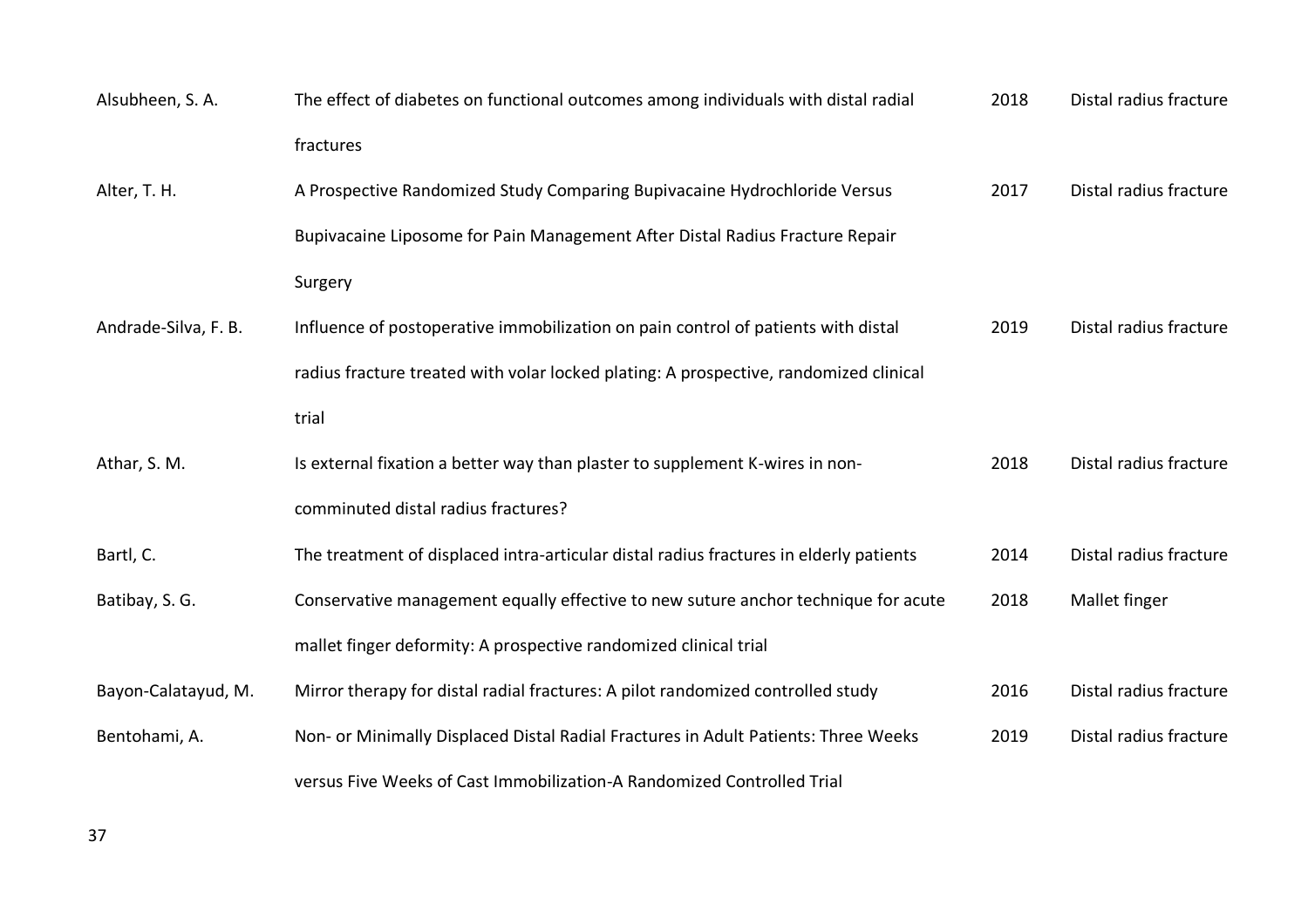| Brehmer, J. L. | Accelerated rehabilitation compared with a standard protocol after distal radial      | 2014 | Distal radius fracture |
|----------------|---------------------------------------------------------------------------------------|------|------------------------|
|                | fractures treated with volar open reduction and internal fixation: a prospective,     |      |                        |
|                | randomized, controlled study                                                          |      |                        |
| Brogren, E.    | Cast-treated distal radius fractures: a prospective cohort study of radiological      | 2015 | Distal radius fracture |
|                | outcomes and their association with impaired calcaneal bone mineral density           |      |                        |
| Bruder, A. M.  | A progressive exercise and structured advice program does not improve activity more   | 2016 | Distal radius fracture |
|                | than structured advice alone following a distal radial fracture: a multi-centre,      |      |                        |
|                | randomised trial                                                                      |      |                        |
| Buijze, G. A.  | Cast immobilization with and without immobilization of the thumb for nondisplaced     | 2014 | Scaphoid fracture      |
|                | and minimally displaced scaphoid waist fractures: a multicenter, randomized,          |      |                        |
|                | controlled trial                                                                      |      |                        |
| Cacchio, A.    | Effectiveness and safety of a mixture of diosmin, coumarin and arbutin (Linfadren) in | 2019 | Mix of diagnoses. Over |
|                | addition to conventional treatment in the management of patients with post-           |      | 80% distal radius/ulna |
|                | trauma/surgery persistent hand edema: a randomized controlled trial                   |      | fracture/scaphoid      |
|                |                                                                                       |      | fracture               |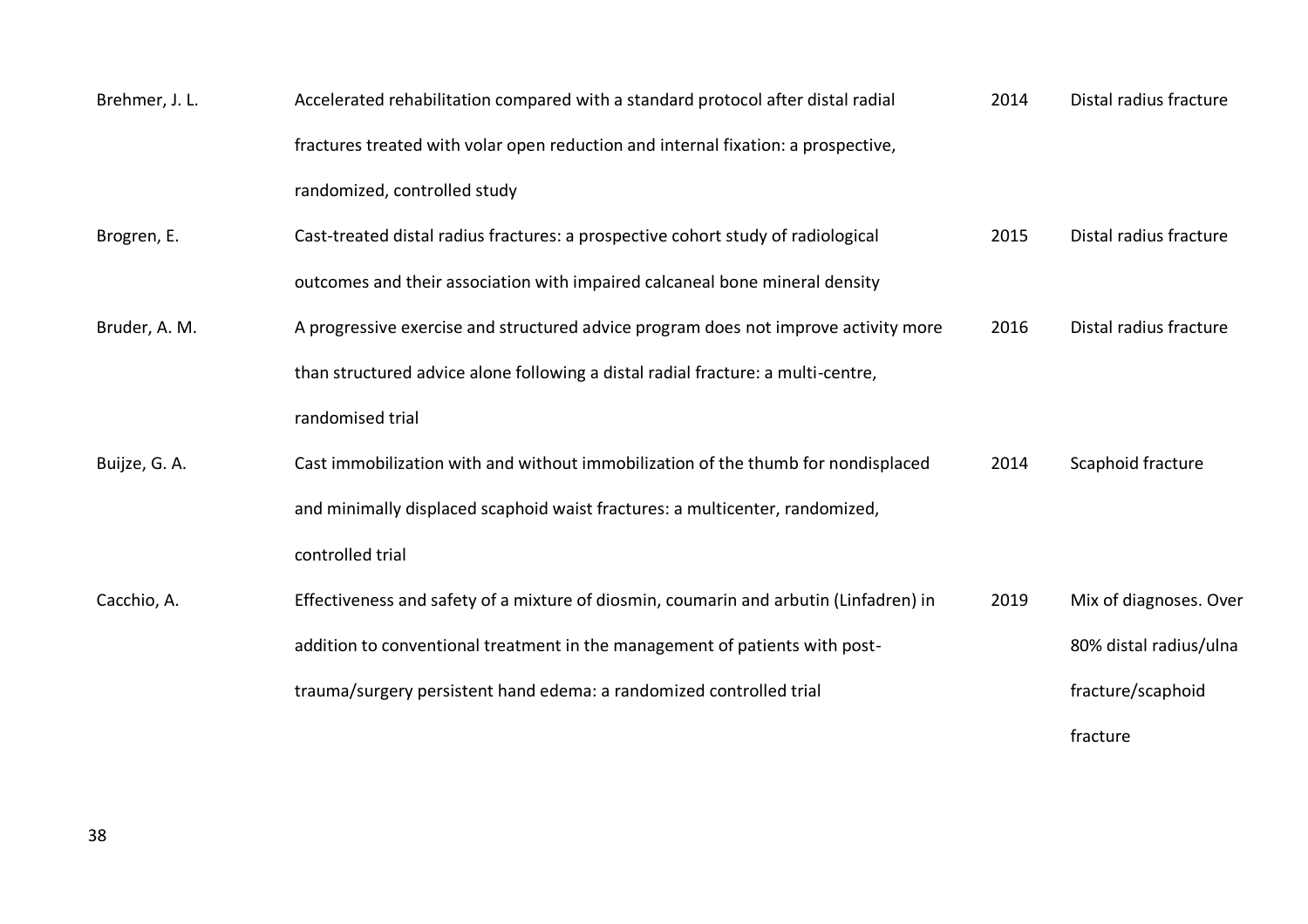| Cantero-Tellez, R.  | Treatment of proximal interphalangeal joint flexion contracture: combined static and | 2015 | PIPJ contracture       |
|---------------------|--------------------------------------------------------------------------------------|------|------------------------|
|                     | dynamic orthotic intervention compared with other therapy intervention: a            |      |                        |
|                     | randomized controlled trial                                                          |      |                        |
| Cantlon, Matthew B. | Does malunion in multiple planes predict worse functional outcomes in distal radial  | 2016 | Distal radius fracture |
|                     | fractures?                                                                           |      |                        |
| Caporrino, F. A.    | Dorsal vascularized grafting for scaphoid nonunion: a comparison of two surgical     | 2014 | Scaphoid nonunion      |
|                     | techniques                                                                           |      |                        |
| Cepni, S. K.        | A minimally invasive fixation technique for selected patients with fifth metacarpal  | 2016 | Little finger          |
|                     | neck fracture                                                                        |      | metacarpal neck        |
|                     |                                                                                      |      | fracture               |
| Chang, W.D.         | Therapeutic outcomes of low-level laser therapy for closed bone fracture in the      | 2014 | Mix                    |
|                     | human wrist and hand                                                                 |      |                        |
| Che Daud, A. Z.     | Integration of occupation based intervention in hand injury rehabilitation: A        | 2016 | Mix                    |
|                     | <b>Randomized Controlled Trial</b>                                                   |      |                        |
| Chen, C.            | The efficacy of using 3D printing models in the treatment of fractures: a randomised | 2019 | Distal radius fracture |
|                     | clinical trial                                                                       |      |                        |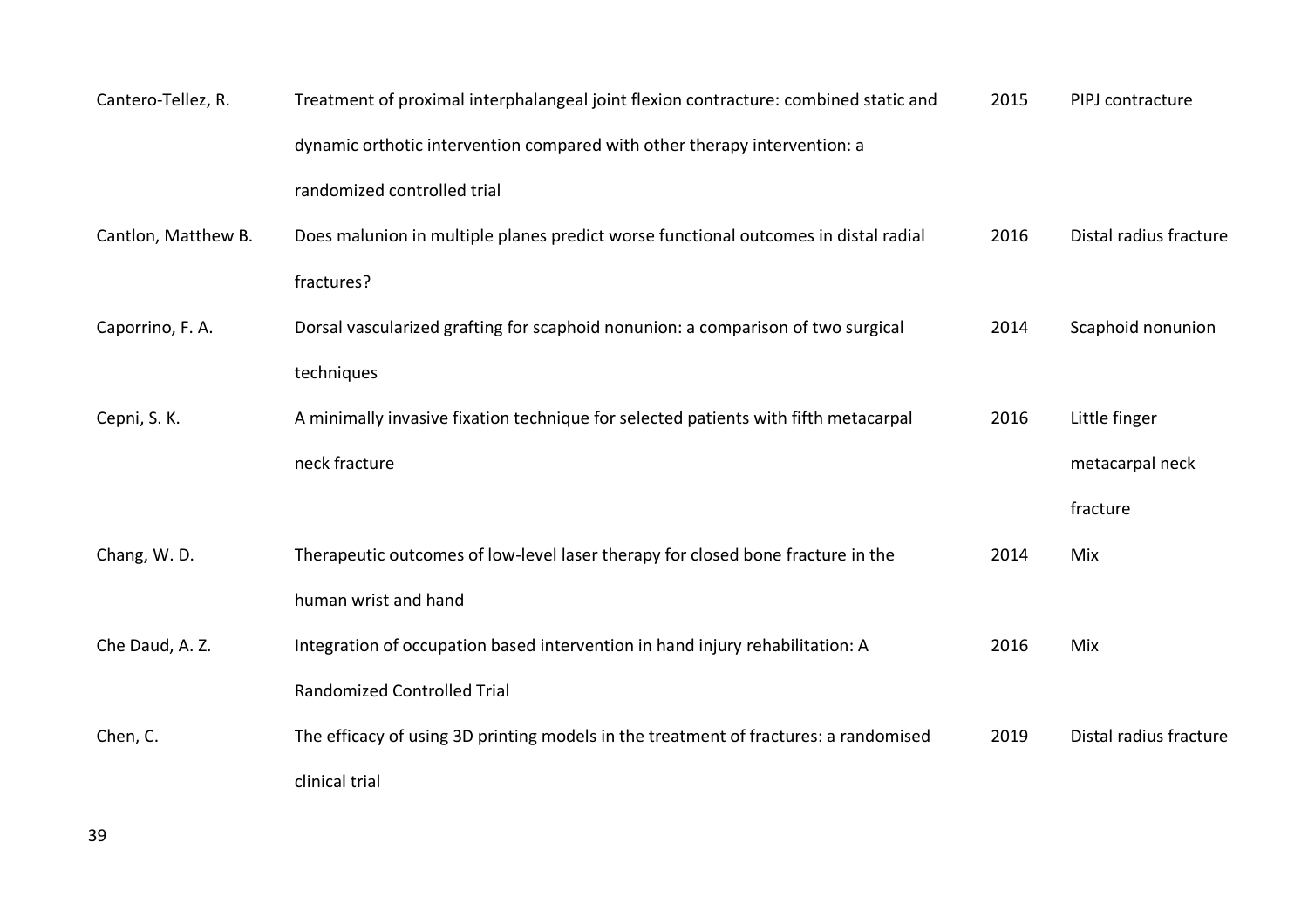| Christersson, A.   | Prospective randomized feasibility trial to assess the use of rhPDGF-BB in treatment of | 2015 | Distal radius fracture |
|--------------------|-----------------------------------------------------------------------------------------|------|------------------------|
|                    | distal radius fractures                                                                 |      |                        |
| Christersson, A.*  | Radiographic results after plaster cast fixation for 10 days versus 1 month in reduced  | 2016 | Distal radius fracture |
|                    | distal radius fractures: a prospective randomised study                                 |      |                        |
| Chung, K. C.**     | Assessment of Distal Radius Fracture Complications Among Adults 60 Years or Older:      | 2019 | Distal radius fracture |
|                    | A Secondary Analysis of the WRIST Randomized Clinical Trial                             |      |                        |
| Clementson, M.*    | Conservative Treatment Versus Arthroscopic-Assisted Screw Fixation of Scaphoid          | 2015 | Scaphoid fracture      |
|                    | Waist Fractures - A Randomized Trial With Minimum 4-Year Follow-Up                      |      |                        |
| Constand, M. K.    | Patient-centered care and distal radius fracture outcomes: a prospective cohort study   | 2014 | Distal radius fracture |
|                    | analysis                                                                                |      |                        |
| Costa, M.L.*       | UK DRAFFT: a randomised controlled trial of percutaneous fixation with Kirschner        | 2015 | Distal radius fracture |
|                    | wires versus volar locking-plate fixation in the treatment of adult patients with a     |      |                        |
|                    | dorsally displaced fracture of the distal radius                                        |      |                        |
| Daddamani, Ravi M. | A Study of Unstable Distal Radius Fractures Treated by Percutaneous Techniques          | 2014 | Distal radius fracture |
| Dailey, S. K.      | The Effectiveness of Mini-C-Arm Fluoroscopy for the Closed Reduction of Distal Radius   | 2018 | Distal radius fracture |
|                    | Fractures in Adults: A Randomized Controlled Trial                                      |      |                        |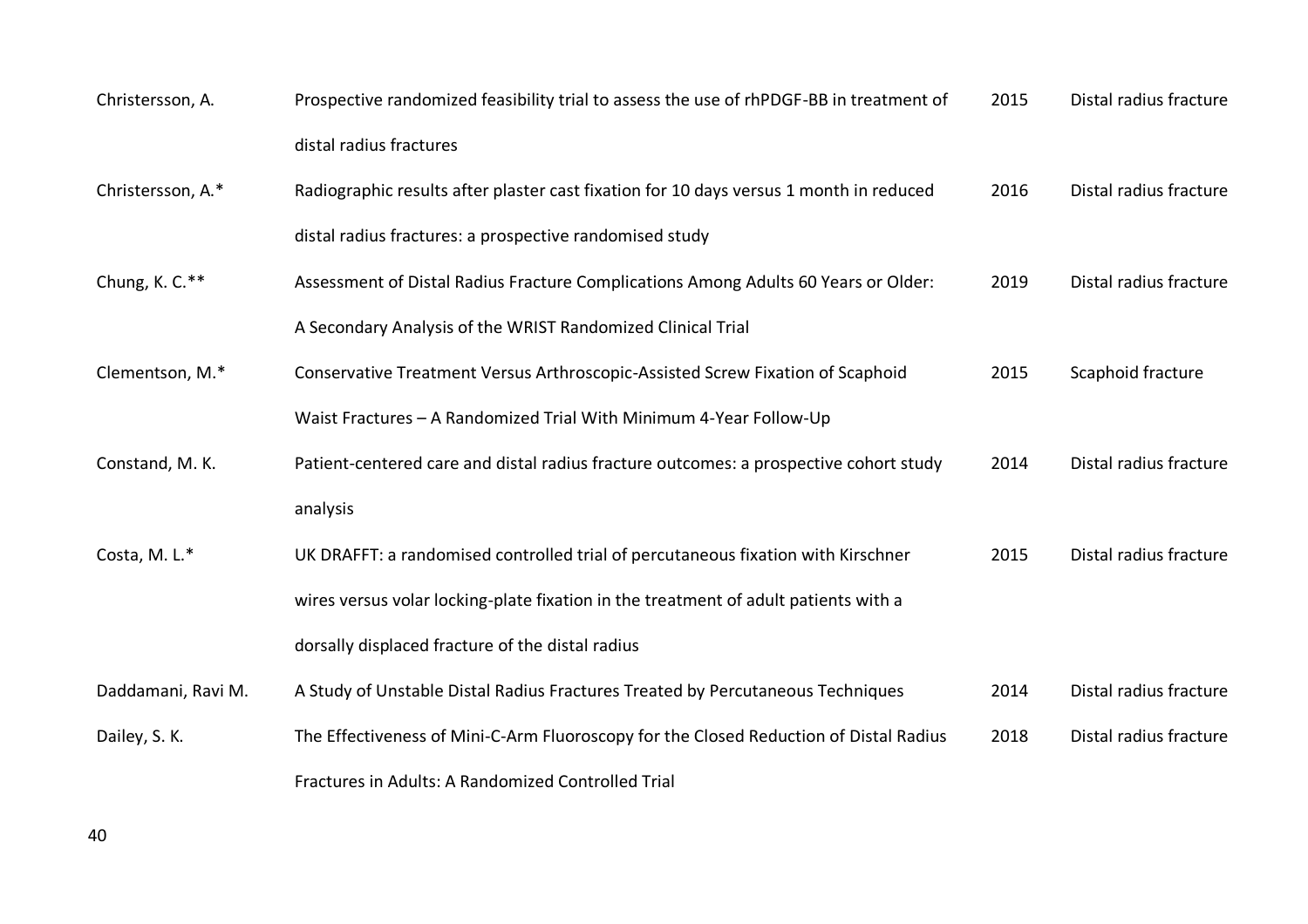| Daniel, R.       | The effect of local bone mineral density on the rate of mechanical failure after surgical | 2015 | Distal radius fracture |
|------------------|-------------------------------------------------------------------------------------------|------|------------------------|
|                  | treatment of distal radius fractures: a prospective multicentre cohort study including    |      |                        |
|                  | 249 patients                                                                              |      |                        |
| Dennison, D. G.  | Early Versus Late Motion Following Volar Plating of Distal Radius Fractures               | 2018 | Distal radius fracture |
| Dilek, B.        | Effectiveness of the graded motor imagery to improve hand function in patients with       | 2018 | Distal radius fracture |
|                  | distal radius fracture: A randomized controlled trial                                     |      |                        |
| Drac, P.         | Comparison of the results and complications of palmar and dorsal mini-invasive            | 2014 | Scaphoid fracture      |
|                  | approaches in the surgery of scaphoid fractures. A prospective randomized study           |      |                        |
| Drobetz, H.      | Volar locking distal radius plates show better short-term results than other treatment    | 2016 | Distal radius fracture |
|                  | options: A prospective randomised controlled trial                                        |      |                        |
| Duckworth, A. D. | Effect of Alendronic Acid on Fracture Healing: A Multicenter Randomized Placebo-          | 2019 | Distal radius fracture |
|                  | <b>Controlled Trial</b>                                                                   |      |                        |
| Ekrol, I.        | The influence of vitamin C on the outcome of distal radial fractures: a double-blind,     | 2014 | Distal radius fracture |
|                  | randomized controlled trial                                                               |      |                        |
| El-Hadidy, S. S. | Occupational and non occupational metacarpal bone fractures at the Mansoura               | 2019 | Metacarpal fracture    |
|                  | University Emergency Hospital: A comparative study                                        |      |                        |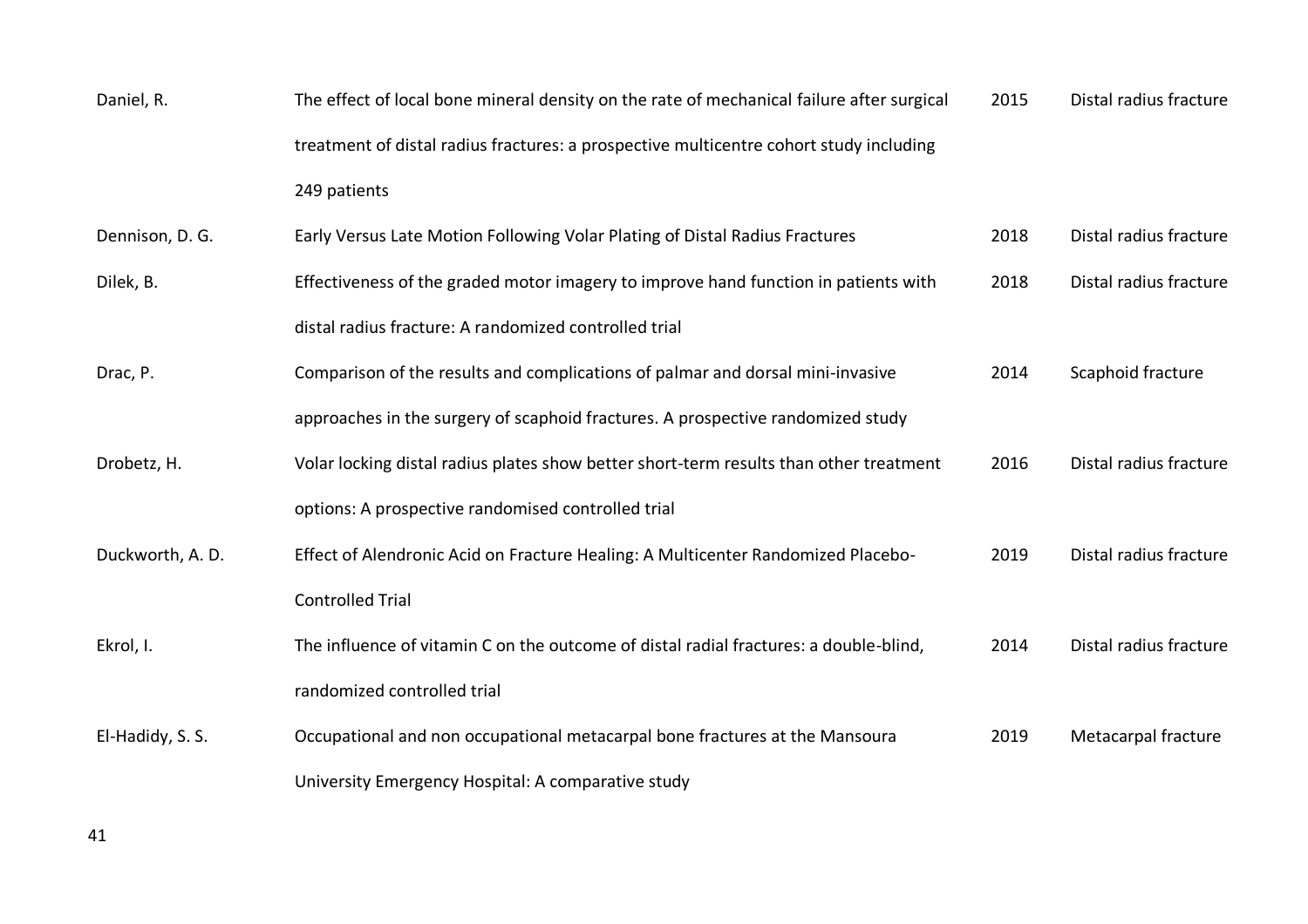| El-Saeed, M. | Kirschner Wires Versus Titanium Plates and Screws in Management of Unstable            | 2019 | Proximal and middle    |
|--------------|----------------------------------------------------------------------------------------|------|------------------------|
|              | Phalangeal Fractures: A Randomized, Controlled Clinical Trial                          |      | phalanx fractures      |
| Fakoor, M.   | Displaced Intra-Articular Fractures of the Distal Radius: Open Reduction With Internal | 2015 | Distal radius fracture |
|              | <b>Fixation Versus Bridging External Fixation</b>                                      |      |                        |
| Filipova, V. | Efficacy of combined physical and occupational therapy in patients with                | 2015 | Distal radius fracture |
|              | conservatively treated distal radius fracture: randomized controlled trial             |      |                        |
| Finger, A.   | Do patients prefer optional follow-up for simple upper extremity fractures: A pilot    | 2016 | Mix                    |
|              | study                                                                                  |      |                        |
| Galal, S.    | Transverse pinning versus intramedullary pinning in fifth metacarpal's neck fractures: | 2017 | Little finger          |
|              | A randomized controlled study with patient-reported outcome                            |      | metacarpal neck        |
|              |                                                                                        |      | fracture               |
| Galos, D. K. | Does Brachial Plexus Blockade Result in Improved Pain Scores After Distal Radius       | 2016 | Distal radius fracture |
|              | Fracture Fixation? A Randomized Trial                                                  |      |                        |
| Gamba, C.    | Which immobilization is better for distal radius fracture? A prospective randomized    | 2017 | Distal radius fracture |
|              | trial                                                                                  |      |                        |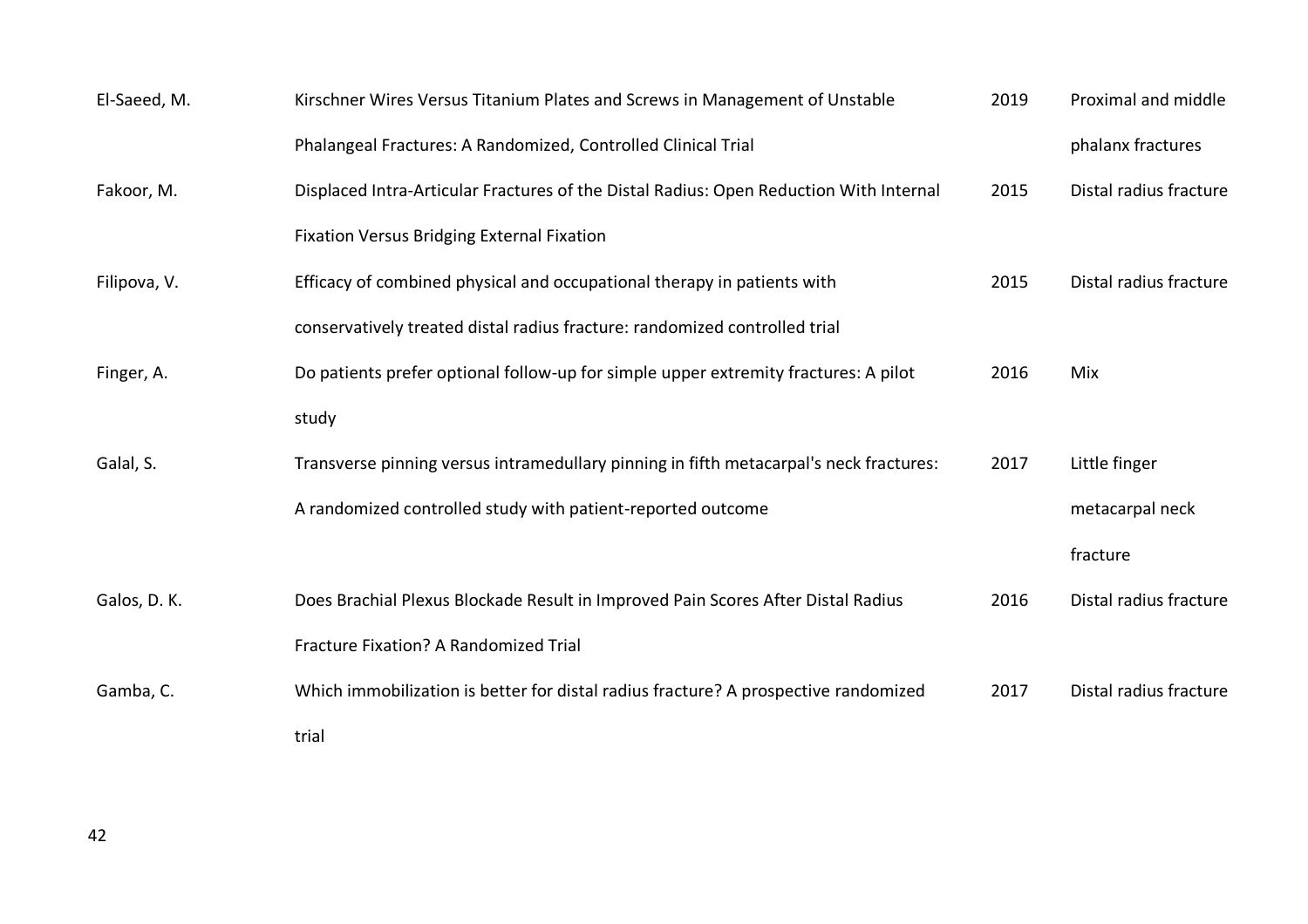| Gao, Y.       | Timing for Surgical Stabilization with K-wires after Open Fractures of Proximal and         | 2017 | Open fracture          |
|---------------|---------------------------------------------------------------------------------------------|------|------------------------|
|               | Middle Phalangeal Shaft                                                                     |      | proximal or middle     |
|               |                                                                                             |      | phalanx shaft          |
| Goehre, F.    | Comparison of palmar fixed-angle plate fixation with K-wire fixation of distal radius       | 2014 | Distal radius fracture |
|               | fractures (AO A2, A3, C1) in elderly patients                                               |      |                        |
| Goudie, S.    | Is Use of a Psychological Workbook Associated With Improved Disabilities of the Arm,        | 2018 | Distal radius fracture |
|               | Shoulder and Hand Scores in Patients With Distal Radius Fracture?                           |      |                        |
| Gradl, G.     | Intramedullary nail versus volar plate fixation of extra-articular distal radius fractures. | 2014 | Distal radius fracture |
|               | Two year results of a prospective randomized trial                                          |      |                        |
| Gradl, G.     | Fixation of intra-articular fractures of the distal radius using intramedullary nailing: a  | 2016 | Distal radius fracture |
|               | randomized trial versus palmar locking plates                                               |      |                        |
| Grle, M.      | Early results of the conservative treatment of distal radius fractures-immobilization of    | 2017 | Distal radius fracture |
|               | the wrist in dorsal versus palmar flexion                                                   |      |                        |
| Gruber, J. S. | A prospective randomized controlled trial comparing night splinting with no splinting       | 2014 | Mallet finger          |
|               | after treatment of mallet finger                                                            |      |                        |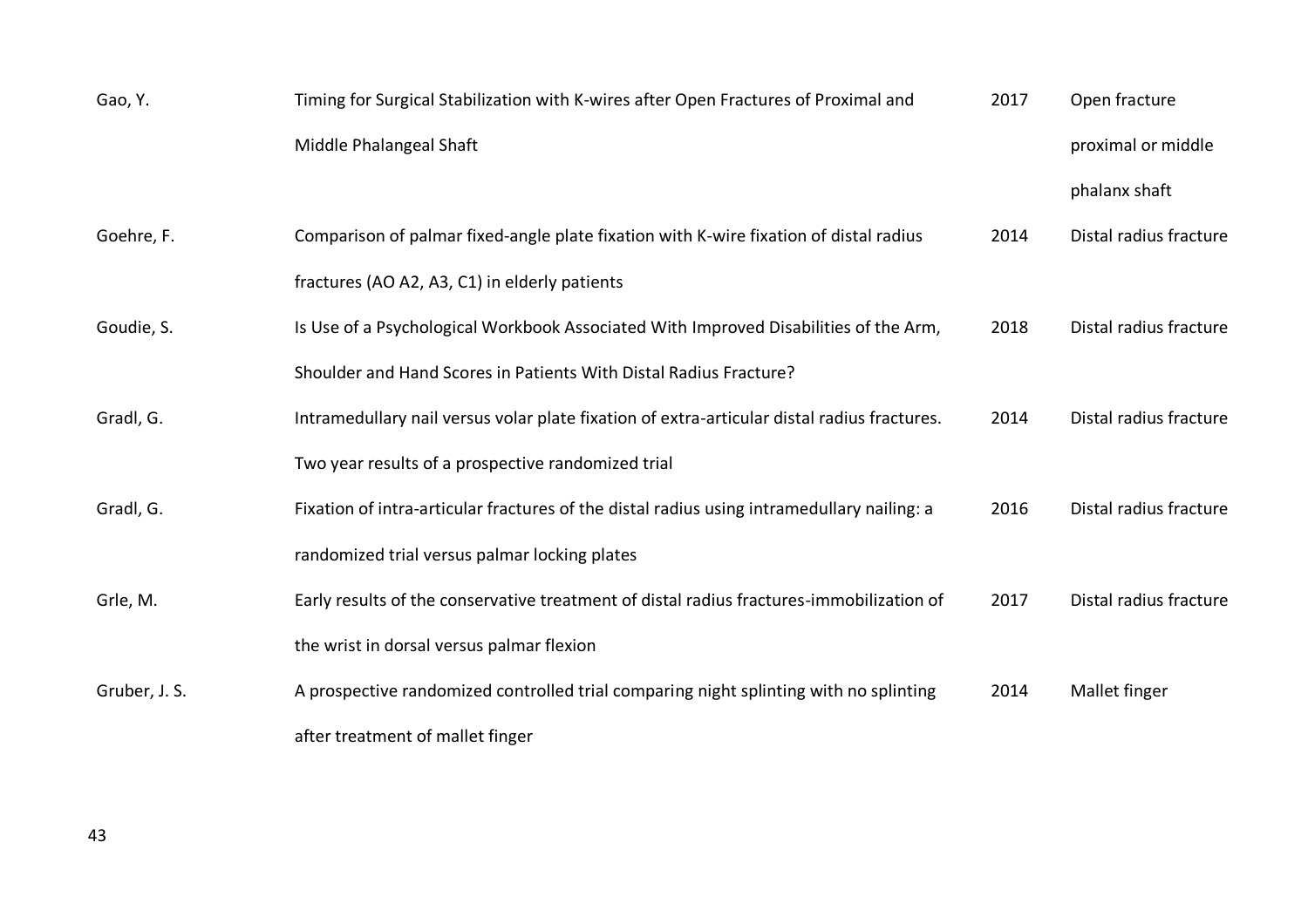| Gulke, J.              | Postoperative treatment of metacarpal fractures-Classical physical therapy compared      | 2018 | Metacarpal fracture    |
|------------------------|------------------------------------------------------------------------------------------|------|------------------------|
|                        | with a home exercise program                                                             |      |                        |
| Gutierrez-Espinoza, H. | Supervised physical therapy vs home exercise program for patients with distal radius     | 2017 | Distal radius fracture |
|                        | fracture: A single-blind randomized clinical study                                       |      |                        |
| Gutierrez-Monclus, R.  | Correlation Between Radiological Parameters and Functional Outcomes in Patients          | 2018 | Distal radius fracture |
|                        | Older Than 60 Years of Age With Distal Radius Fracture                                   |      |                        |
| Haberle, S.            | Pronator quadratus repair after volar plating of distal radius fractures or not? Results | 2015 | Distal radius fracture |
|                        | of a prospective randomized trial                                                        |      |                        |
| Hammer, O.L.           | Volar Locking Plates Versus Augmented External Fixation of Intra-Articular Distal        | 2019 | Distal radius fracture |
|                        | Radial Fractures: Functional Results from a Randomized Controlled Trial                  |      |                        |
| Hannemann, P. F.*      | CT scan-evaluated outcome of pulsed electromagnetic fields in the treatment of acute     | 2014 | Scaphoid fracture      |
|                        | scaphoid fractures: a randomised, multicentre, double-blind, placebo-controlled trial    |      |                        |
| Hill, J. R.            | Immobilization following Distal Radius Fractures: A Randomized Clinical Trial            | 2018 | Distal radius fracture |
| Hohendorff, B.         | Pronator quadratus repair with a part of the brachioradialis muscle insertion in volar   | 2018 | Distal radius fracture |
|                        | plate fixation of distal radius fractures: a prospective randomised trial                |      |                        |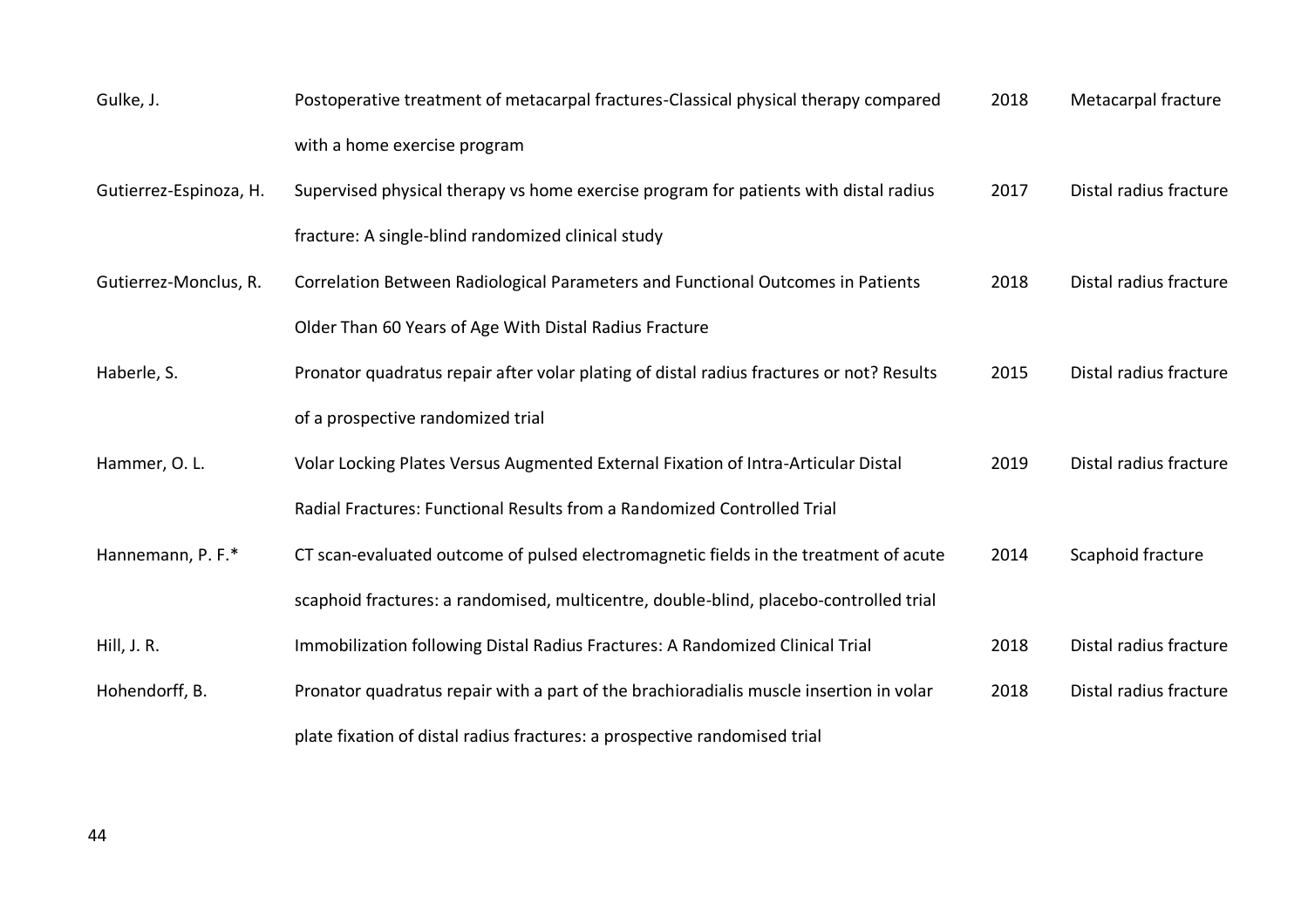| Holmberg, A.     | Pre-operative brachial plexus block compared with an identical block performed at           | 2017 | Distal radius fracture |
|------------------|---------------------------------------------------------------------------------------------|------|------------------------|
|                  | the end of surgery: a prospective, double-blind, randomised clinical trial                  |      |                        |
| Imai, R.         | Influence of illusory kinesthesia by vibratory tendon stimulation on acute pain after       | 2016 | Distal radius fracture |
|                  | surgery for distal radius fractures: a quasi-randomized controlled study                    |      |                        |
| Imai, R.         | Effect of illusory kinesthesia on hand function in patients with distal radius fractures: a | 2017 | Distal radius fracture |
|                  | quasi-randomized controlled study                                                           |      |                        |
| Jesswani, M. L.  | The Complex regional pain syndrome after fractures of distal radius                         | 2014 | Distal radius fracture |
| Kamal, Y.        | Functional outcome of distal radius fractures managed by barzullah working                  | 2015 | Distal radius fracture |
|                  | classification                                                                              |      |                        |
| Kappos, E. A.    | Implantation of a denaturated cellulose adhesion barrier after plate osteosynthesis of      | 2016 | Proximal phalanx       |
|                  | finger proximal phalangeal fractures: results of a randomized controlled trial              |      | fracture               |
| Karantana, A.*** | Cost-effectiveness of volar locking plate versus percutaneous fixation for distal radial    | 2015 | Distal radius fracture |
|                  | fractures: Economic evaluation alongside a randomised clinical trial                        |      |                        |
| Karponis, A.     | Analgesic effect of nasal salmon calcitonin during the early post-fracture period of the    | 2015 | Distal radius fracture |
|                  | distal radius fracture                                                                      |      |                        |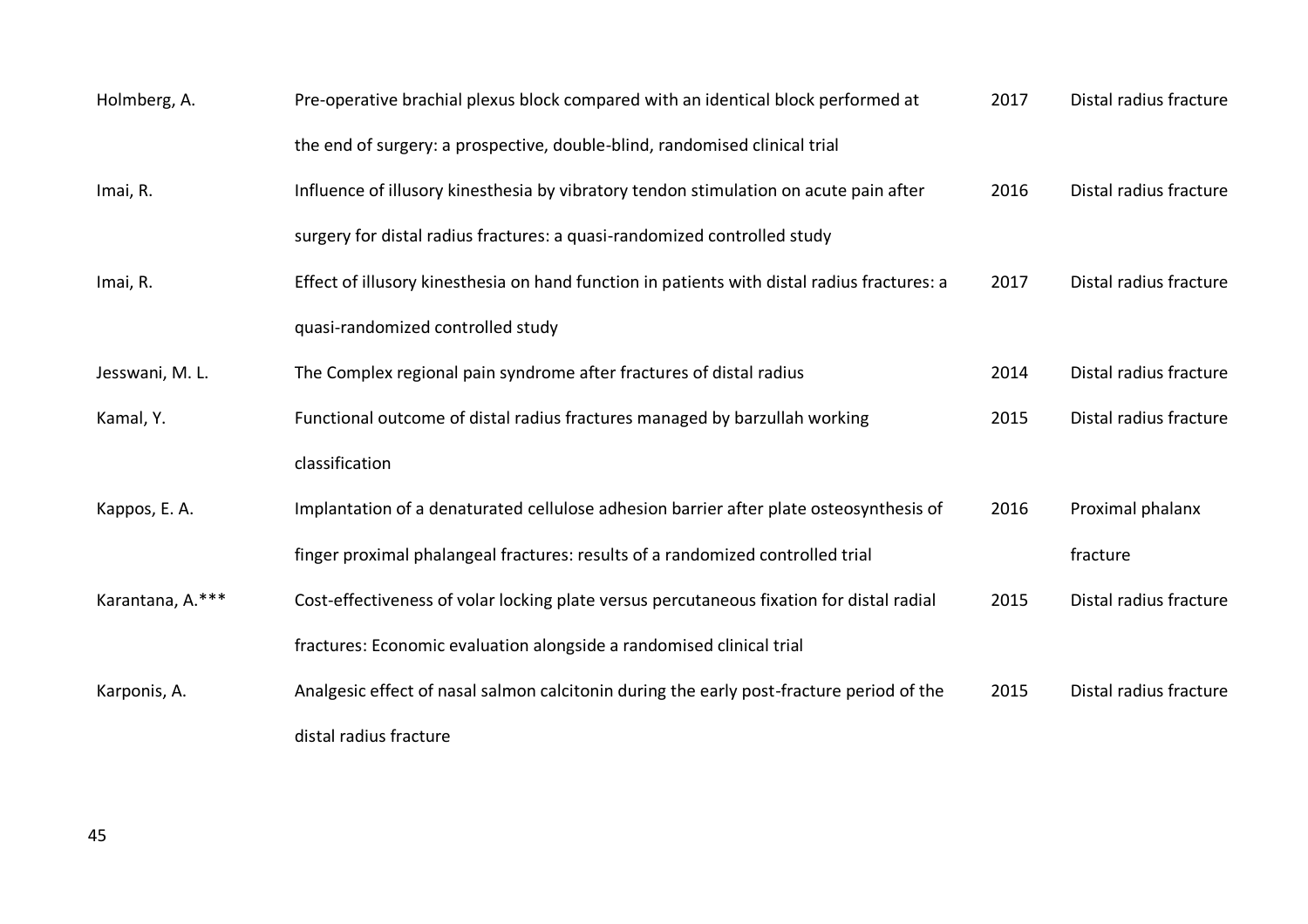| Kato, S.      | The results of volar locking plate fixation for the fragility fracture population with   | 2014 | Distal radius fracture |
|---------------|------------------------------------------------------------------------------------------|------|------------------------|
|               | distal radius fracture in Japanese women                                                 |      |                        |
| Khan, J. I.   | A comparative study of functional outcome of treatment of intra articular fractures of   | 2017 | Distal radius fracture |
|               | distal radius fixed with percutaneous Kirschner's wires vs T-plate                       |      |                        |
| Kim, J. K.    | Antegrade intramedullary pinning versus retrograde intramedullary pinning for            | 2015 | Little finger          |
|               | displaced fifth metacarpal neck fractures                                                |      | metacarpal neck        |
|               |                                                                                          |      | fracture               |
| Kim, J. K.    | Natural history and factors associated with ulnar-sided wrist pain in distal radial      | 2016 | Distal radius fracture |
|               | fractures treated by plate fixation                                                      |      |                        |
| Kumar, K.     | Fracture of distal radius treated by orthofix v/s plaster cast                           | 2014 | Distal radius fracture |
| Kumar, S.     | Comparison of treatment of unstable intra articular fractures of distal radius with      | 2014 | Distal radius fracture |
|               | locking plate versus non-locking plate fixation                                          |      |                        |
| Kumaravel, S. | Clinical and radiological comparison of displaced extra articular distal radius fracture | 2015 | Distal radius fracture |
|               | treated with plaster or external fixator                                                 |      |                        |
| Lalone, E. A. | A cohort study of one-year functional and radiographic outcomes following intra-         | 2014 | Distal radius fracture |
|               | articular distal radius fractures                                                        |      |                        |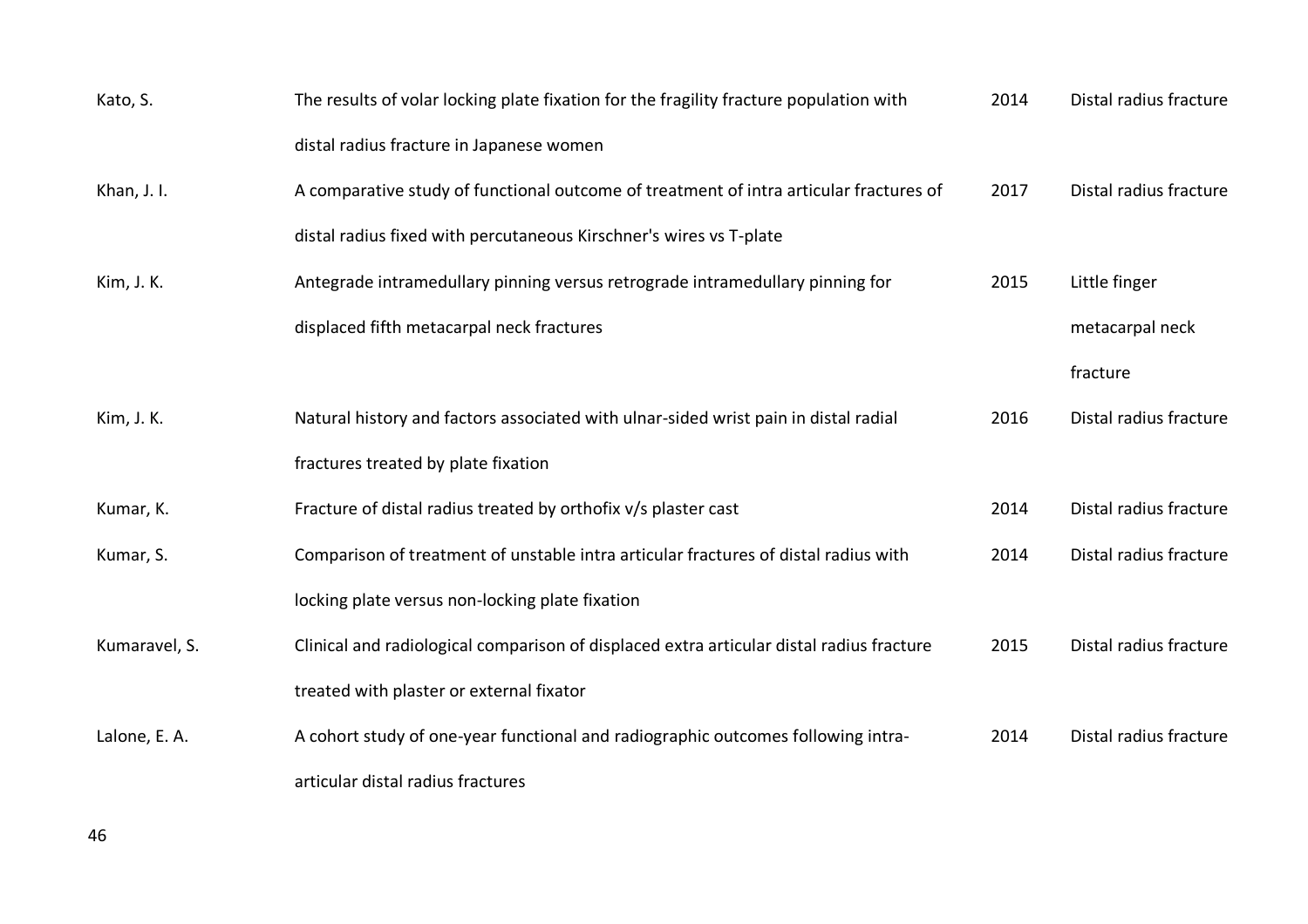| Landgren, M. | Fragment-Specific Fixation Versus Volar Locking Plates in Primarily Nonreducible or     | 2017 | Distal radius fracture        |
|--------------|-----------------------------------------------------------------------------------------|------|-------------------------------|
|              | Secondarily Redisplaced Distal Radius Fractures: A Randomized Controlled Study          |      |                               |
| Landgren, M. | Intermediate-Term Outcome After Distal Radius Fracture in Patients With Poor            | 2019 | Distal radius fracture        |
|              | Outcome at 1 Year: A Register Study With a 2- to 12-Year Follow-Up                      |      |                               |
| Larouche, J. | Determinants of Functional Outcome in Distal Radius Fractures in High-Functioning       | 2016 | Distal radius fracture        |
|              | Patients Older Than 55 Years                                                            |      |                               |
| Lee, C. H.   | Single-Blinded, Randomized Preliminary Study Evaluating the Effect of Transcutaneous    | 2015 | Distal radius fracture        |
|              | Electrical Nerve Stimulation on Postoperative Pain in Patients with Colles' Fracture    |      |                               |
| Lee, S. K.   | Conservative Treatment Is Sufficient for Acute Distal Radioulnar Joint Instability With | 2016 | <b>Acute DRUJ instability</b> |
|              | <b>Distal Radius Fracture</b>                                                           |      | with distal radius            |
|              |                                                                                         |      | fracture. All had volar       |
|              |                                                                                         |      | plate for the radius          |
|              |                                                                                         |      | fracture                      |
| Lei, M.      | The effect of probiotic treatment on elderly patients with distal radius fracture: a    | 2016 | Distal radius fracture        |
|              | prospective double-blind, placebo-controlled randomised clinical trial                  |      |                               |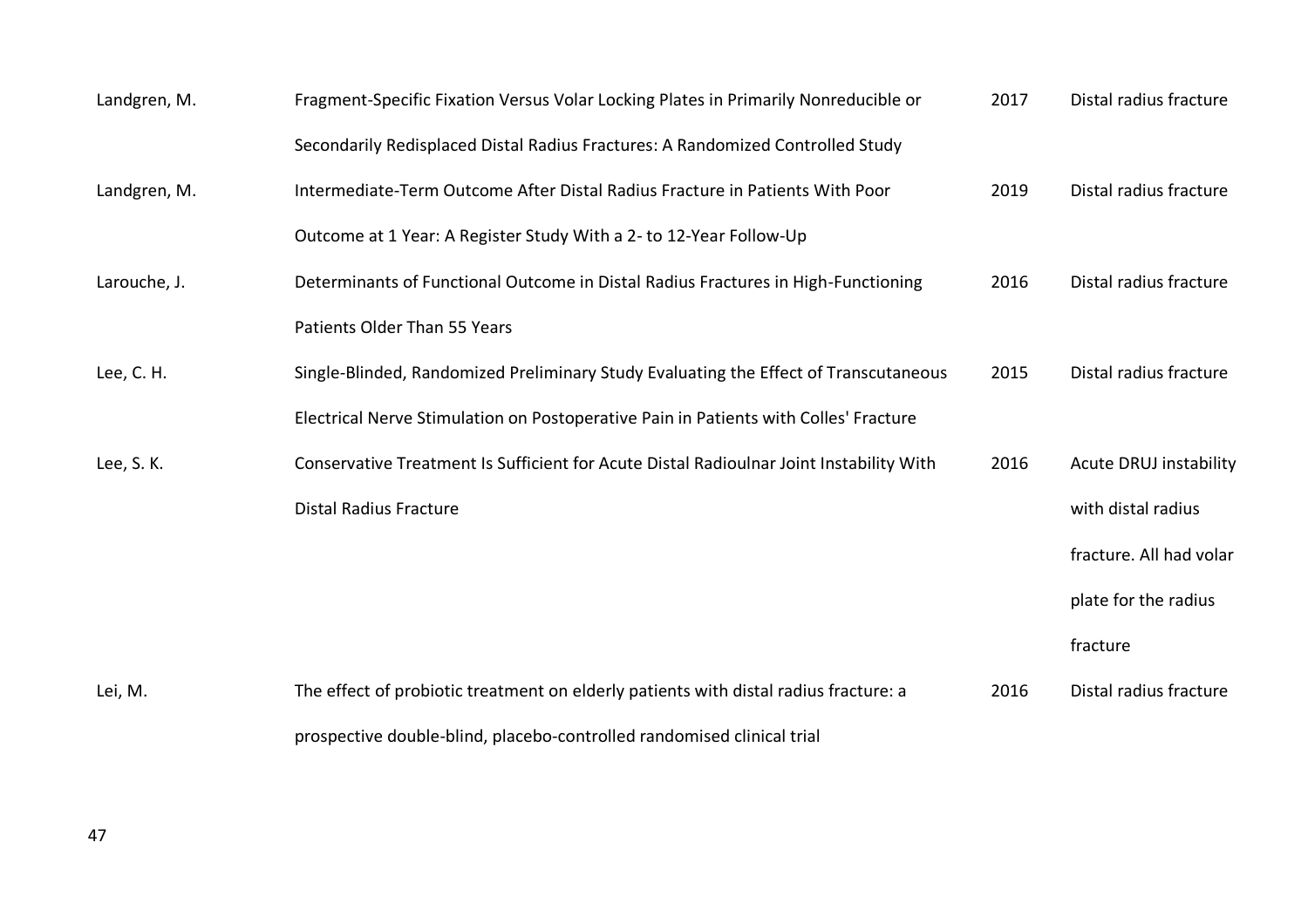| Li, Z.              | Treatment of the distal fracture in radioulna based on the volar wrist dual channel      | 2015 | Distal radius and ulna |
|---------------------|------------------------------------------------------------------------------------------|------|------------------------|
|                     | approach and postoperative X-ray diagnosis                                               |      | fracture               |
| Liu, Y.             | Ultrasound treatment for accelerating fracture healing of the distal radius. A control   | 2014 | Distal radius fracture |
|                     | study                                                                                    |      |                        |
| Luo, P.             | Pain Management during Rehabilitation after Distal Radius Fracture Stabilized with       | 2018 | Distal radius fracture |
|                     | Volar Locking Plate: A Prospective Cohort Study                                          |      |                        |
| Ma, C.              | External fixation is more suitable for intra-articular fractures of the distal radius in | 2016 | Distal radius fracture |
|                     | elderly patients                                                                         |      |                        |
| Ma, T.              | The role of brachioradialis release during AO type C distal radius fracture fixation     | 2017 | Distal radius fracture |
| Malizos, K. N.      | Management of scaphoid nonunions with vascularized bone grafts from the distal           | 2017 | Scaphoid nonunion      |
|                     | radius: mid- to long-term follow-up                                                      |      |                        |
| Mardani-Kivi, M.    | Comparison of hematoma block and wrist block in the treatment of fracture of neck of     | 2019 | Little finger          |
|                     | fifth metacarpus                                                                         |      | metacarpal neck        |
|                     |                                                                                          |      | fracture               |
| Martinez-Mendez, D. | Intra-articular distal radius fractures in elderly patients: a randomized prospective    | 2018 | Distal radius fracture |
|                     | study of casting versus volar plating                                                    |      |                        |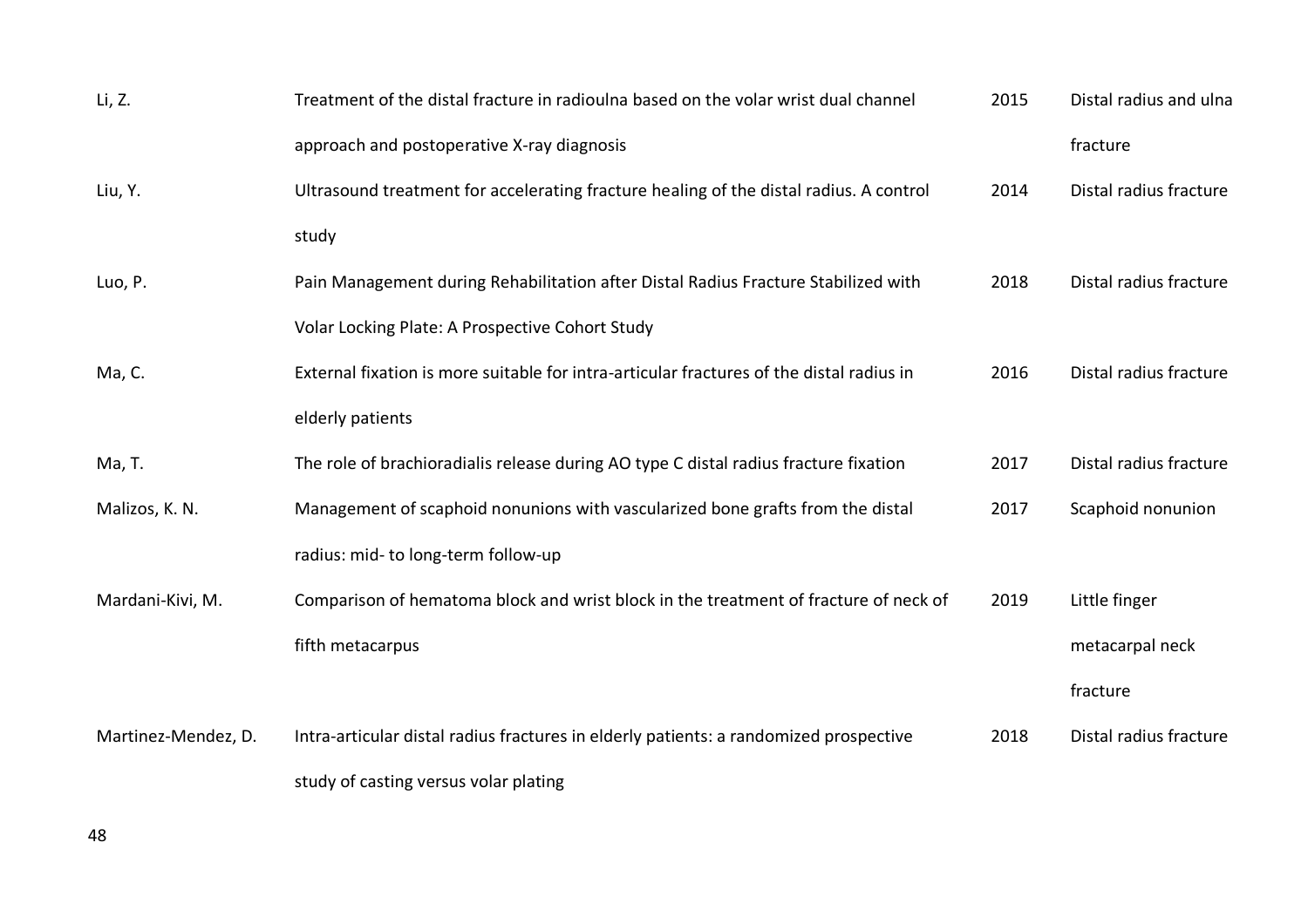| Mehmood, A.             | A Randomized Study of Dynamic vs Static External Fixation of Distal Radial Fractures      | 2018 | Distal radius fracture  |
|-------------------------|-------------------------------------------------------------------------------------------|------|-------------------------|
| Mellstrand Navarro, C.* | Volar Locking Plate or External Fixation With Optional Addition of K-Wires for Dorsally   | 2016 | Distal radius fracture  |
|                         | Displaced Distal Radius Fractures: A Randomized Controlled Study                          |      |                         |
| Miller, L.              | No difference between two types of exercise after proximal phalangeal fracture            | 2016 | Proximal phalanx        |
|                         | fixation: a randomised trial                                                              |      | fracture                |
| Miller-Shahabar, I.     | Efficacy of Compression Gloves in the Rehabilitation of Distal Radius Fractures:          | 2018 | Distal radius fracture  |
|                         | <b>Randomized Controlled Study</b>                                                        |      |                         |
| Moens, K.               | Pronator sparing plate osteosynthesis in distal radius fractures: early functional        | 2018 | Distal radius fracture  |
|                         | outcome                                                                                   |      |                         |
| Moineau, B.             | Superimposed electrical stimulation improves mobility of pre-stiff thumbs after ulnar     | 2014 | Stiffness after surgery |
|                         | collateral ligament injury of the metacarpophalangeal joint: a randomized study           |      | for thumb UCL rupture   |
| Moseley, G. L.          | Intense pain soon after wrist fracture strongly predicts who will develop complex         | 2014 | Wrist fracture          |
|                         | regional pain syndrome: prospective cohort study                                          |      |                         |
| Namazi, H.              | Investigating the Effect of Intra-articular Platelet-Rich Plasma Injection on Union: Pain | 2016 | Scaphoid fracture       |
|                         | and Function Improvement in Patients with Scaphoid Fracture                               |      |                         |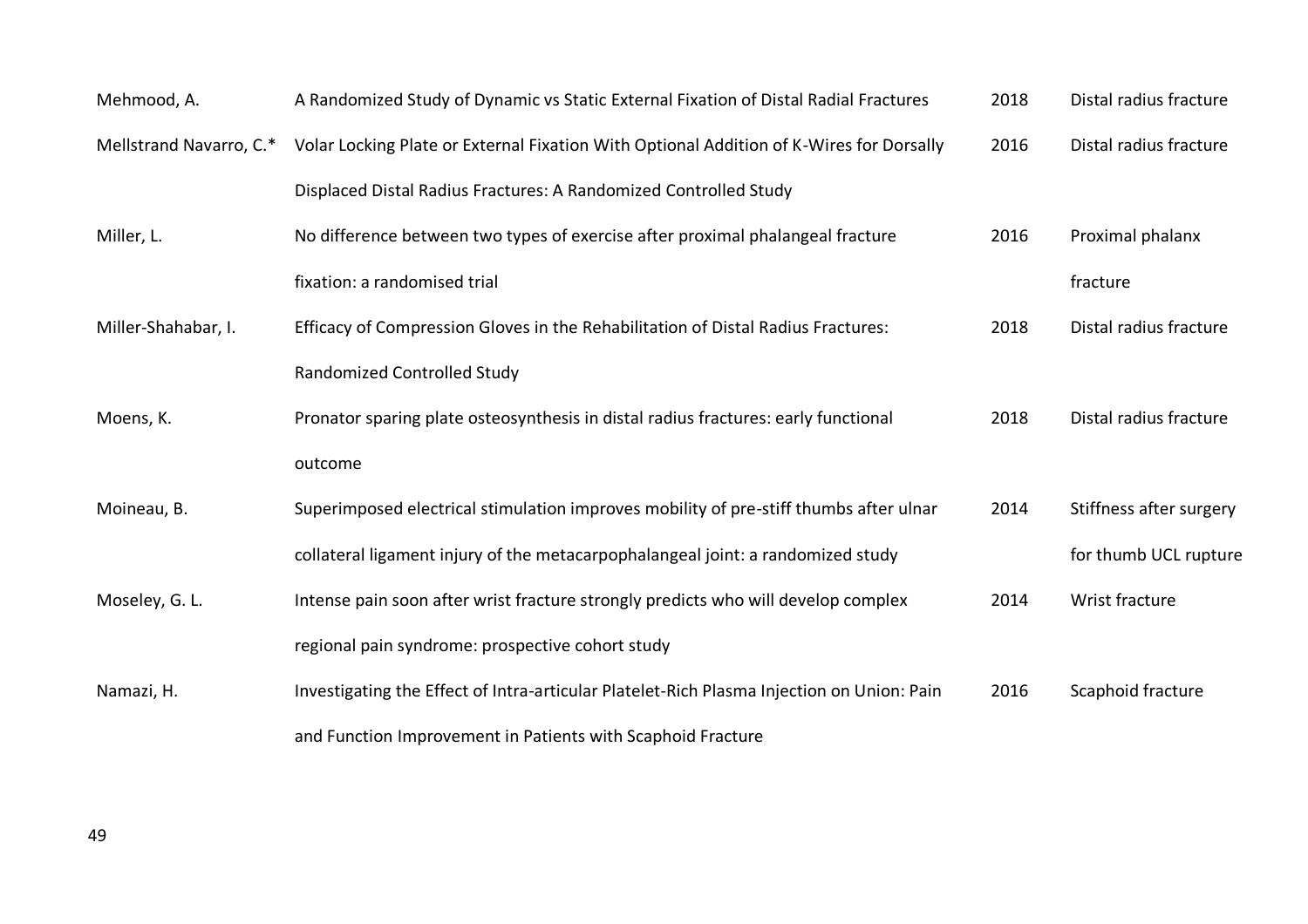| Namazi, H.       | Investigating the effect of intra-articular PRP injection on pain and function            | 2016 | Distal radius fracture |
|------------------|-------------------------------------------------------------------------------------------|------|------------------------|
|                  | improvement in patients with distal radius fracture                                       |      |                        |
| Neutel, N.       | Prognostic factors for return to work and resumption of other daily activities after      | 2019 | Mix of injuries        |
|                  | traumatic hand injury                                                                     |      |                        |
| Pandey, R.       | Hand function outcome in closed small bone fractures treated by open reduction and        | 2019 | Metacarpal /           |
|                  | internal fixation by mini plate or closed crossed pinning: a randomized controlled trail  |      | phalangeal / thumb     |
|                  |                                                                                           |      | shaft fracture         |
| Park, M. J.      | Is a short arm cast appropriate for stable distal radius fractures in patients older than | 2017 | Distal radius fracture |
|                  | 55 years? A randomized prospective multicentre study                                      |      |                        |
| Patwardhan, T.Y. | Efficacy of Superficial Heat Therapy as an Adjunct to Therapeutic Exercise Program in     | 2015 | Distal radius fracture |
|                  | Rehabilitation of Patients with Conservatively Managed Distal End Radius Fractures        |      |                        |
| Pellatt, R.      | Is Buddy Taping as Effective as Plaster Immobilization for Adults With an                 | 2019 | Little finger          |
|                  | Uncomplicated Neck of Fifth Metacarpal Fracture? A Randomized Controlled Trial            |      | metacarpal neck        |
|                  |                                                                                           |      | fracture               |
| Perugia, D.      | Comparison between Carbon-Peek volar locking plates and titanium volar locking            | 2017 | Distal radius fracture |
|                  | plates in the treatment of distal radius fractures                                        |      |                        |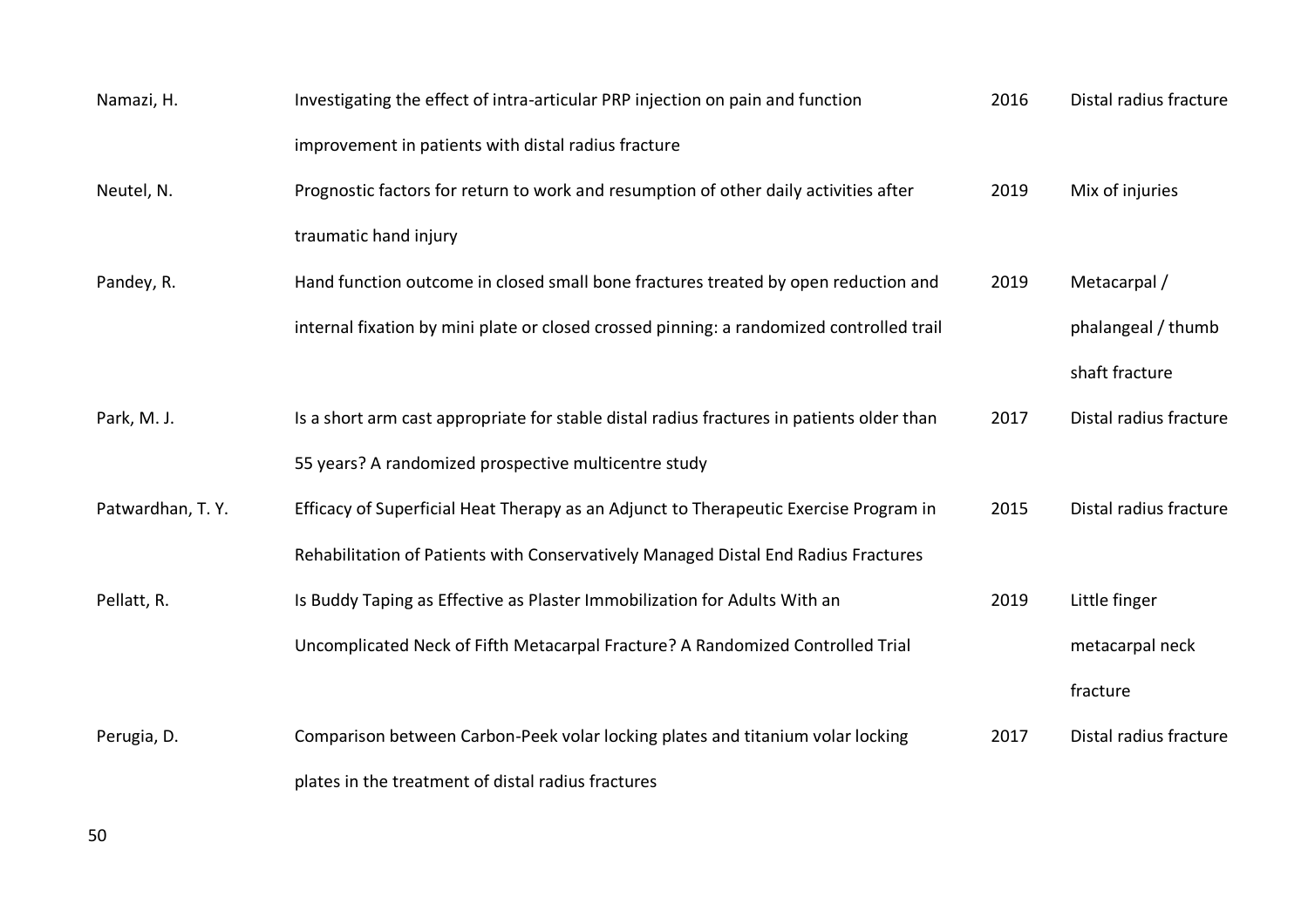| Plate, J. F.   | Randomized comparison of volar locking plates and intramedullary nails for unstable  | 2015 | Distal radius fracture |
|----------------|--------------------------------------------------------------------------------------|------|------------------------|
|                | distal radius fractures                                                              |      |                        |
| Quadlbauer, S. | Early Rehabilitation of Distal Radius Fractures Stabilized by Volar Locking Plate: A | 2017 | Distal radius fracture |
|                | Prospective Randomized Pilot Study                                                   |      |                        |
| Ratajczak, K.  | The Effect of Isometric Massage on Global Grip Strength after Conservative Treatment | 2015 | Distal radius fracture |
|                | of Distal Radial Fractures. Pilot Study                                              |      |                        |
| Rocchi, L.     | A modified spica-splint in postoperative early-motion management of skier's thumb    | 2014 | UCL thumb rupture      |
|                | lesion: a randomized clinical trial                                                  |      |                        |
| Rocchi, L.     | Antegrade Percutaneous Intramedullary Fixation Technique for Metacarpal Fractures:   | 2018 | Metacarpal fracture    |
|                | Prospective Study on 150 Cases                                                       |      |                        |
| Roh, Y. H.     | Factors associated with complex regional pain syndrome type I in patients with       | 2014 | Distal radius fracture |
|                | surgically treated distal radius fracture                                            |      |                        |
| Roh, Y. H.     | Effect of anxiety and catastrophic pain ideation on early recovery after surgery for | 2014 | Distal radius fracture |
|                | distal radius fractures                                                              |      |                        |
| Roh, Y. H.     | Factors delaying recovery after volar plate fixation of distal radius fractures      | 2014 | Distal radius fracture |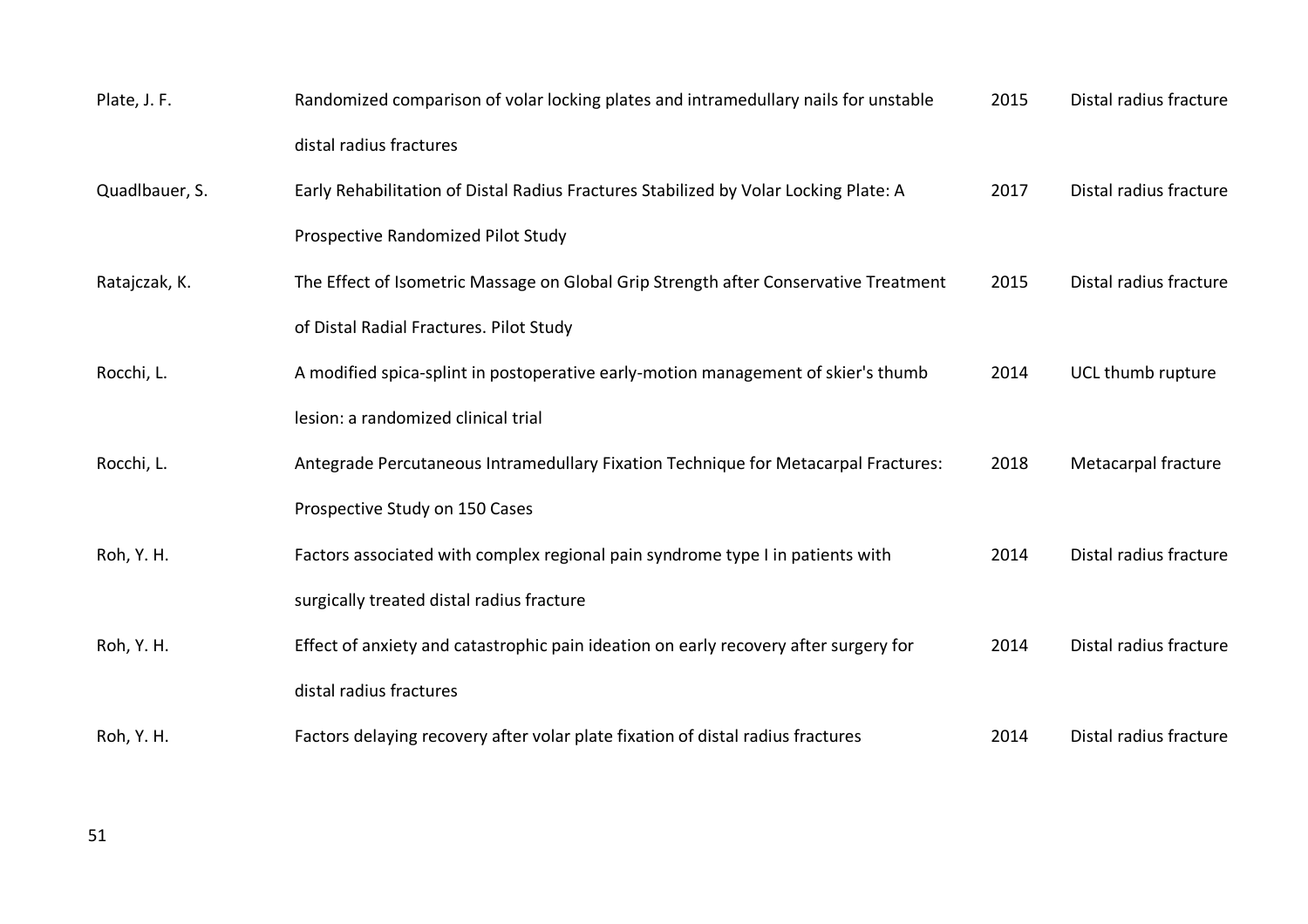| Roh, Y. H.      | A randomized comparison of volar plate and external fixation for intra-articular distal | 2015 | Distal radius fracture |
|-----------------|-----------------------------------------------------------------------------------------|------|------------------------|
|                 | radius fractures                                                                        |      |                        |
| Sabzghabaei, A. | Ultrasound-Guided Reduction of Distal Radius Fractures                                  | 2016 | Distal radius fracture |
| Safdari, M.     | Comparing the effect of volar plate fixators and external fixators on outcome of        | 2015 | Distal radius fracture |
|                 | patients with intra-articular distal radius fractures: A clinical trial                 |      |                        |
| Saied, A.       | Prophylactic corticosteroid injection in ulnar wrist pain in distal radius fracture     | 2015 | Distal radius fracture |
| Saito, K.       | A randomized controlled trial of the effect of 2-step orthosis treatment for a mallet   | 2016 | Mallet finger          |
|                 | finger of tendinous origin                                                              |      |                        |
| Sarmiento, A.   | Colles' fractures: functional treatment in supination                                   | 2014 | Distal radius fracture |
| Scaglione, M.   | Strontium ranelate as an adjuvant for fracture healing: clinical, radiological, and     | 2016 | Distal radius fracture |
|                 | ultrasound findings in a randomized controlled study on wrist fractures                 |      |                        |
| Sen, R          | Home-based Exercise Program(HEP) Vs. Institution-based Occupational Therapy(IOT)        | 2014 | Distal radius fracture |
|                 | in improving hand skills in post Collies' fractures: A comparative study                |      |                        |
| Shakir, S.      | Titanium versus Stainless-Steel Plating in the Surgical Treatment of Distal Radius      | 2016 | Distal radius fracture |
|                 | <b>Fractures: A Randomized Trial</b>                                                    |      |                        |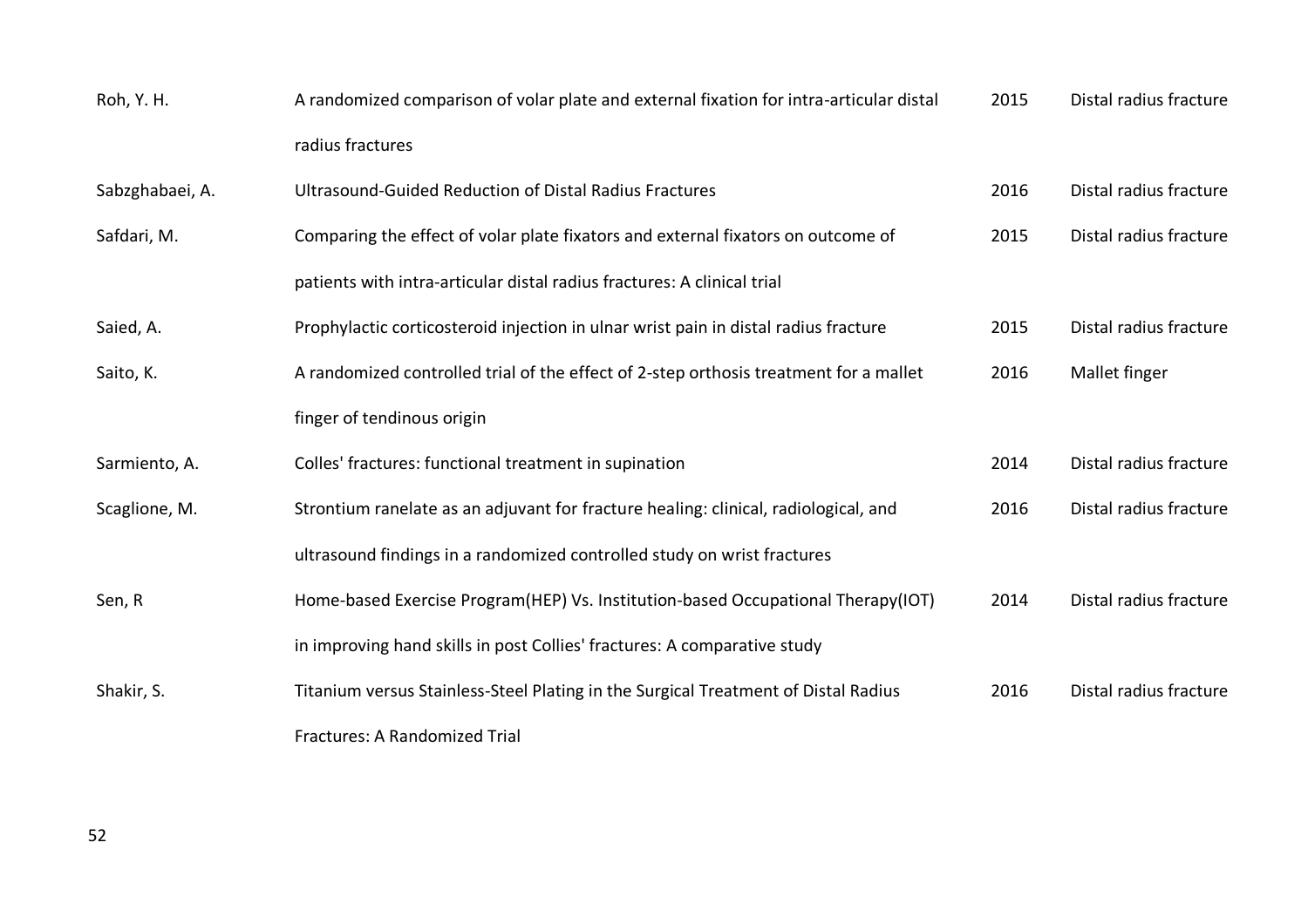| Sharma, H.        | Outcomes and complications of fractures of distal radius (AO type B and C): volar        | 2014 | Distal radius fracture |
|-------------------|------------------------------------------------------------------------------------------|------|------------------------|
|                   | plating versus nonoperative treatment                                                    |      |                        |
| Shewring, D. J.   | Fractures at the junction of diaphysis and metaphysis of the proximal phalanges in       | 2018 | Proximal phalanx       |
|                   | adults                                                                                   |      | fracture               |
| Shukla, R.        | External fixation versus volar locking plate for displaced intra-articular distal radius | 2014 | Distal radius fracture |
|                   | fractures: a prospective randomized comparative study of the functional outcomes         |      |                        |
| Shukla, R.        | A Long-Term Study of Application of Joshi's External Stabilizing System in Displaced     | 2019 | Distal radius fracture |
|                   | Intra-articular Distal End Radius Fractures                                              |      |                        |
| Sirnio, K.        | Early palmar plate fixation of distal radius fractures may benefit patients aged 50      | 2019 | Distal radius fracture |
|                   | years or older: a randomized trial comparing 2 different treatment protocols             |      |                        |
| Sletten, I. N.    | Conservative treatment has comparable outcome with bouquet pinning of little finger      | 2015 | Little finger          |
|                   | metacarpal neck fractures: a multicentre randomized controlled study of 85 patients      |      | metacarpal neck        |
|                   |                                                                                          |      | fracture               |
| Socransky, S.     | Ultrasound-Assisted Distal Radius Fracture Reduction                                     | 2016 | Distal radius fracture |
| Strassmair, M. K. | Distal Radial Fracture Management With an Intramedullary Cage and Fragment               | 2016 | Distal radius fracture |
|                   | Fixation                                                                                 |      |                        |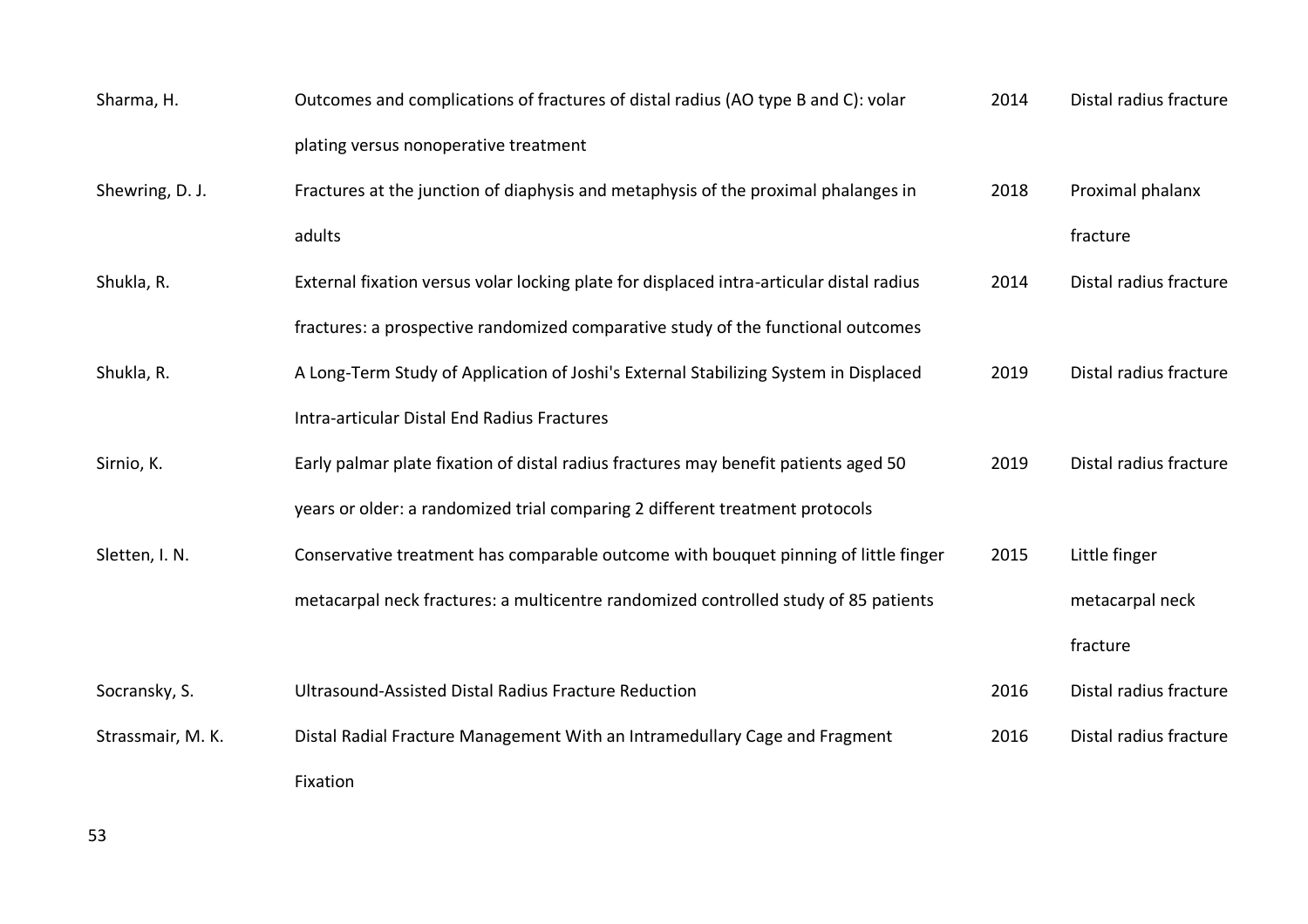| Stuby, F. M.     | Early functional postoperative therapy of distal radius fracture with a dynamic        | 2015 | Distal radius fracture |
|------------------|----------------------------------------------------------------------------------------|------|------------------------|
|                  | orthosis: results of a prospective randomized cross-over comparative study             |      |                        |
| Szekeres, M.*    | The Effect of Therapeutic Whirlpool and Hot Packs on Hand Volume During                | 2017 | Distal radius fracture |
|                  | Rehabilitation After Distal Radius Fracture: A Blinded Randomized Controlled Trial     |      |                        |
| Tahririan, M. A. | Results of pronator quadratus repair in distal radius fractures to prevent tendon      | 2014 | Distal radius fracture |
|                  | ruptures                                                                               |      |                        |
| Tanaka, H.       | Comparative study of treatment for distal radius fractures with two different palmar   | 2016 | Distal radius fracture |
|                  | locking plates                                                                         |      |                        |
| Teunis, T.       | Catastrophic Thinking Is Associated With Finger Stiffness After Distal Radius Fracture | 2015 | Distal radius fracture |
|                  | Surgery                                                                                |      |                        |
| Valdes, K.       | Therapist-supervised hand therapy versus home therapy with therapist instruction       | 2015 | Distal radius fracture |
|                  | following distal radius fracture                                                       |      |                        |
| van Aaken, J.    | Fifth metacarpal neck fractures treated with soft wrap/buddy taping compared to        | 2016 | Little finger          |
|                  | reduction and casting: results of a prospective, multicenter, randomized trial         |      | metacarpal neck        |
|                  |                                                                                        |      | fracture               |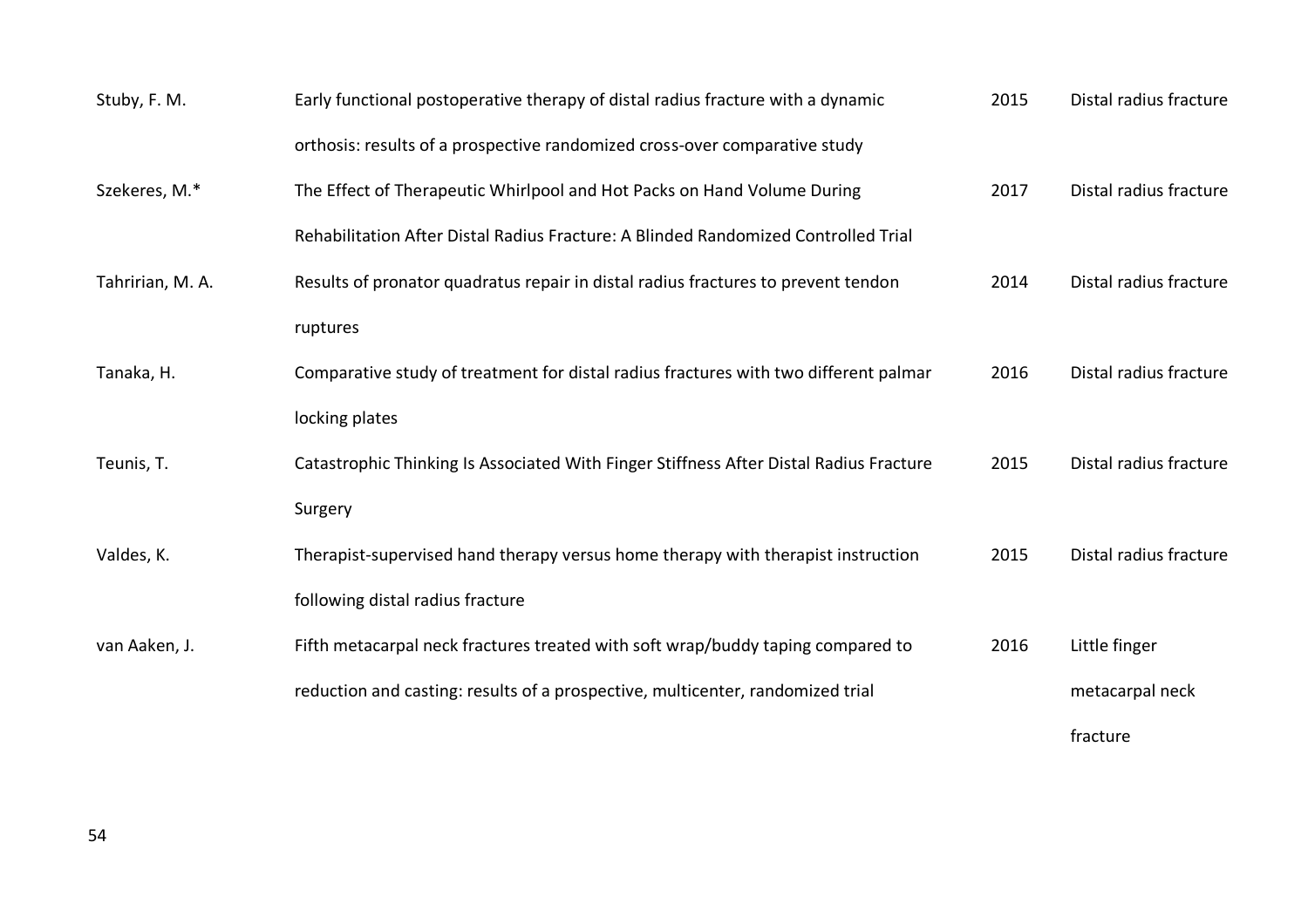| Venkatesh, R. B.    | A Comparative Study between Closed Reduction and Cast Application Versus                | 2016 | Distal radius fracture |
|---------------------|-----------------------------------------------------------------------------------------|------|------------------------|
|                     | Percutaneous K- Wire Fixation for Extra-Articular Fracture Distal end of Radius         |      |                        |
| Vergara, I.         | Wrist fractures and their impact in daily living functionality on elderly people: a     | 2016 | Distal radius fracture |
|                     | prospective cohort study                                                                |      |                        |
| Vernet, P.          | Treatment of tendinous mallet fingers using a Stack splint versus a dorsal glued splint | 2019 | Mallet finger          |
| Wadsten, M. A.*     | Influence of Cortical Comminution and Intra-articular Involvement in Distal Radius      | 2014 | Distal radius fracture |
|                     | Fractures on Clinical Outcome: A Prospective Multicenter Study                          |      |                        |
| Wadsten, M. A.      | Cortical comminution in distal radial fractures can predict the radiological outcome: a | 2018 | Distal radius fracture |
|                     | cohort multicentre study                                                                |      |                        |
| Wang, Y.            | Effect and nursing study of traditional Chinese medicine preparation huayu zhitong      | 2015 | Distal radius fracture |
|                     | powder in the treatment of distal radius fracture                                       |      |                        |
| Watson, N.          | A Comparison of the Effect of One, Three, or Six Weeks of Immobilization on Function    | 2018 | Distal radius fracture |
|                     | and Pain After Open Reduction and Internal Fixation of Distal Radial Fractures in       |      |                        |
|                     | <b>Adults: A Randomized Controlled Trial</b>                                            |      |                        |
| Williksen, J. H.*** | External Fixation and Adjuvant Pins Versus Volar Locking Plate Fixation in Unstable     | 2015 | Distal radius fracture |
|                     | Distal Radius Fractures: A Randomized, Controlled Study With a 5-Year Follow-Up         |      |                        |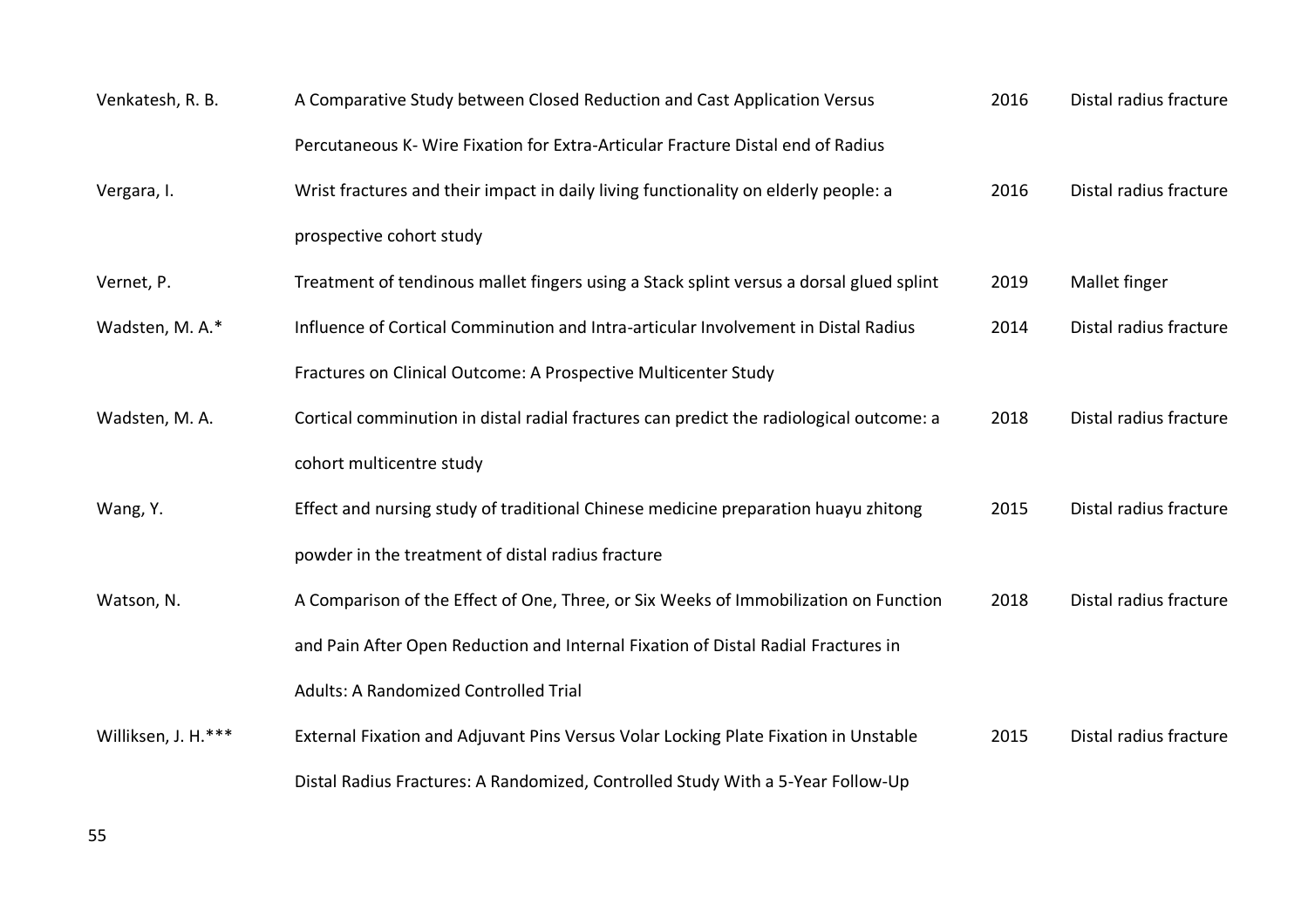| Wollstein, R. | Postoperative Treatment of Distal Radius Fractures Using Sensorimotor Rehabilitation   | 2019 | Distal radius fracture |
|---------------|----------------------------------------------------------------------------------------|------|------------------------|
| Yamazaki, H.  | Arthroscopic assistance does not improve the functional or radiographic outcome of     | 2015 | Distal radius fracture |
|               | unstable intra-articular distal radial fractures treated with a volar locking plate: a |      |                        |
|               | randomised controlled trial                                                            |      |                        |
| Ydreborg, K.  | Hand function, experienced pain, and disability after distal radius fracture           | 2015 | Distal radius fracture |
| Yeoh, J. C.   | Role of Depression in Outcomes of Low-Energy Distal Radius Fractures in Patients       | 2016 | Distal radius fracture |
|               | Older Than 55 Years                                                                    |      |                        |
| Zehir, S.     | Intramedullary repair device against volar plating in the reconstruction of extra-     | 2014 | Distal radius fracture |
|               | articular and simple articular distal radius fractures; a randomized pilot study       |      |                        |
| Zhang, B.     | Comparison of AO Titanium Locking Plate and Screw Fixation versus Anterograde          | 2016 | Mix                    |
|               | Intramedullary Fixation for Isolated Unstable Metacarpal and Phalangeal Fractures      |      |                        |
| Zhang, X.     | A comparison of minimally invasive approach vs conventional approach for volar         | 2017 | Distal radius fracture |
|               | plating of distal radial fractures                                                     |      |                        |
| Zhang, X.     | A randomized comparison of bone-cement K-wire fixation vs. plate fixation of shaft     | 2018 | Proximal phalanx       |
|               | fractures of proximal phalanges                                                        |      | fracture               |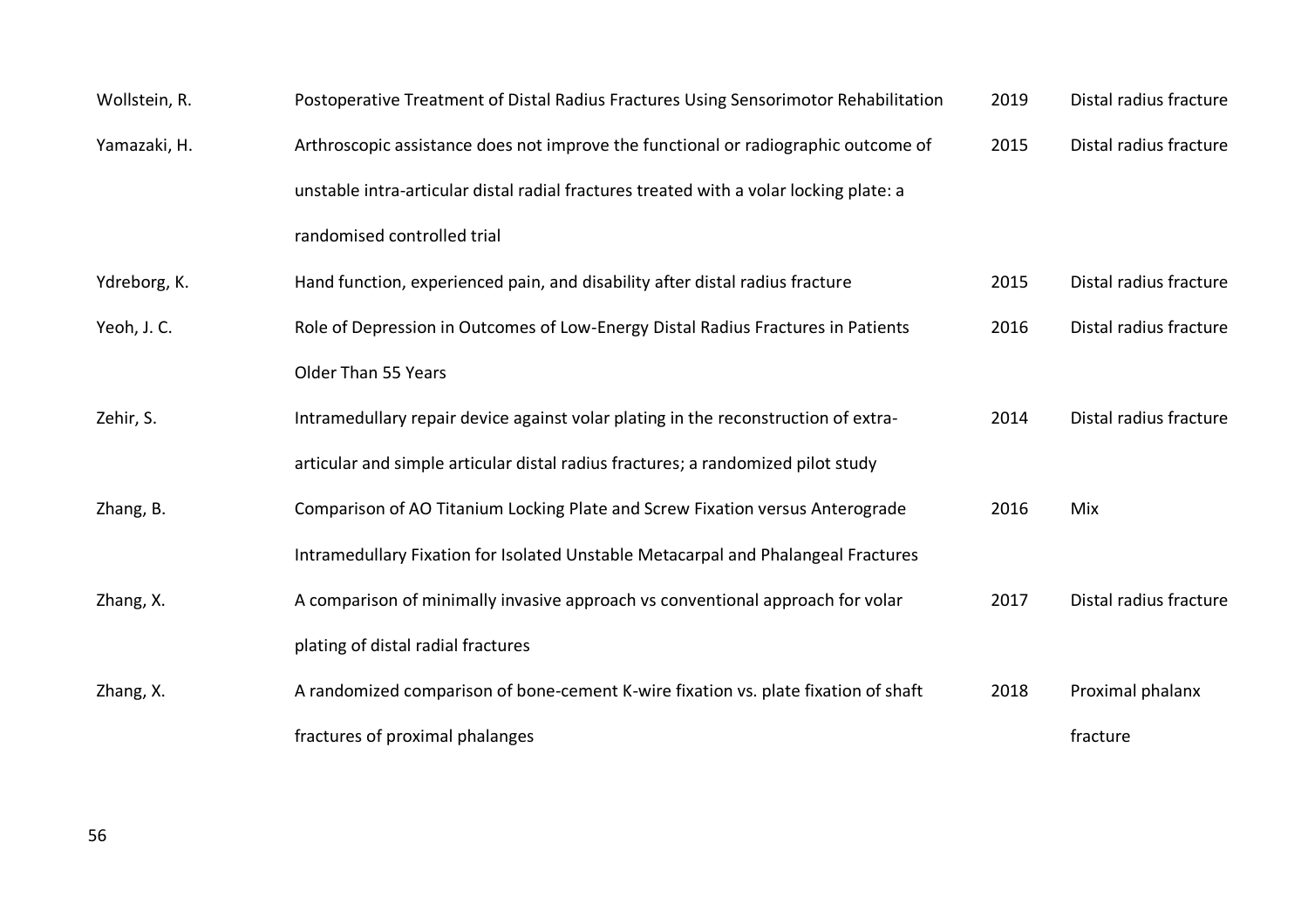| Zhu, H.   | Three-screw versus two-screw fixation of distal fragment in fifth metacarpal neck     | 2017 | Little finger          |
|-----------|---------------------------------------------------------------------------------------|------|------------------------|
|           | fractures stabilized with locking plate                                               |      | metacarpal neck        |
|           |                                                                                       |      | fracture               |
| Zyluk, A. | Percutaneous K-wires vs palmar locking plate fixation for different types of distal   | 2018 | Distal radius fracture |
|           | radial fractures: a comparison of the outcomes of two methods to control our          |      |                        |
|           | guidelines                                                                            |      |                        |
| Zyluk, A. | A comparison of outcomes of K-wire vs plate fixation for distal radial fractures with | 2018 | Distal radius fracture |
|           | regard to patients' quality of life                                                   |      |                        |

664 \*\* A secondary analysis published before the primary. Primary analysis published after completion of review, but all outcomes extracted from trial

665 registration and from secondary analysis

666 \*\*\* Also includes data from a primary study published prior to search window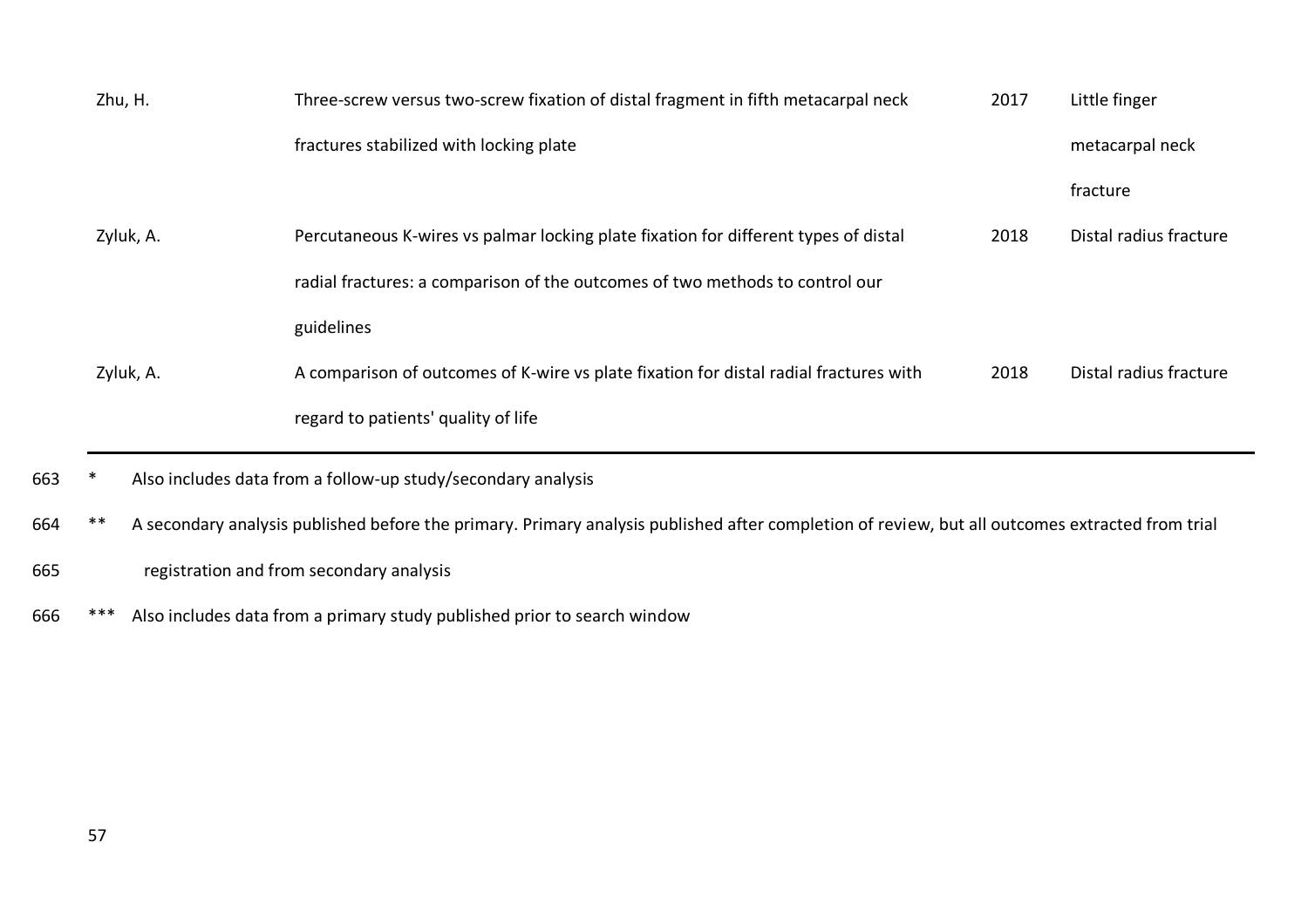| Outcome domain                                | Type of study |                  |             |
|-----------------------------------------------|---------------|------------------|-------------|
|                                               | DRF study     | Non-DRF          | All studies |
|                                               | $(n=121)$     | study ( $n=39$ ) | $(n=160)$   |
| b280 Sensation of pain                        | 108 (89%)     | 39 (100%)        | 147 (92%)   |
| b710 Mobility of joint functions              | 102 (84%)     | 35 (90%)         | 137 (86%)   |
| b730 Muscle power functions                   | 94 (78%)      | 29 (74%)         | 123 (77%)   |
| b265 Touch function                           | 78 (64%)      | 25 (64%)         | 103 (64%)   |
| b134 Sleep functions                          | 69 (57%)      | 25 (64%)         | 94 (59%)    |
| b126 Temperament and personality functions    | 59 (49%)      | 14 (36%)         | 73 (46%)    |
| <b>b640 Sexual functions</b>                  | 46 (38%)      | 11 (28%)         | 57 (36%)    |
| <b>b152 Emotional functions</b>               | 33 (27%)      | 5 (13%)          | 38 (24%)    |
| b180 Experience of self and time functions    | 15 (12%)      | 5(13%)           | 20 (13%)    |
| b130 Energy and drive functions               | 17 (14%)      | 1(2.6%)          | 18 (11%)    |
| b820 Repair functions of the skin             | 12 (9.9%)     | 1(2.6%)          | 13 (8.1%)   |
| b455 Exercise tolerance functions             | 10 (8.3%)     | 1(2.6%)          | 11 (6.9%)   |
| b289 Sensation of pain, other specified and   | 8(6.6%)       | 1(2.6%)          | 9(5.6%)     |
| unspecified                                   |               |                  |             |
| b270 Sensory functions related to temperature | 7(5.8%)       | 1(2.6%)          | $8(5.0\%)$  |
| and other stimuli                             |               |                  |             |
| b830 Other functions of the skin              | 7(5.8%)       | 1(2.6%)          | $8(5.0\%)$  |
| b164 Higher-level cognitive functions         | 7(5.8%)       | $0(0\%)$         | 7(4.4%)     |
| b760 Control of voluntary movement functions  | $5(4.1\%)$    | 1(2.6%)          | 6(3.8%)     |
| <b>b140 Attention functions</b>               | 3(2.5%)       | $0(0\%)$         | 3(1.9%)     |
| b160 Thought functions                        | 3(2.5%)       | $0(0\%)$         | 3(1.9%)     |
| b715 Stability of joint functions             | 2(1.7%)       | 1(2.6%)          | 3(1.9%)     |
| b144 Memory functions                         | 2(1.7%)       | $0(0\%)$         | 2(1.3%)     |
| b117 Intellectual functions                   | $1(0.8\%)$    | $0(0\%)$         | $1(0.6\%)$  |
| b122 Global psychosocial functions            | $1(0.8\%)$    | $0(0\%)$         | $1(0.6\%)$  |
| b156 Perceptual functions                     | $1(0.8\%)$    | $0(0\%)$         | $1(0.6\%)$  |
| b260 Proprioceptive function                  | $1(0.8\%)$    | $0(0\%)$         | $1(0.6\%)$  |

## 667 **Appendix S3** All outcome domains across all included studies

668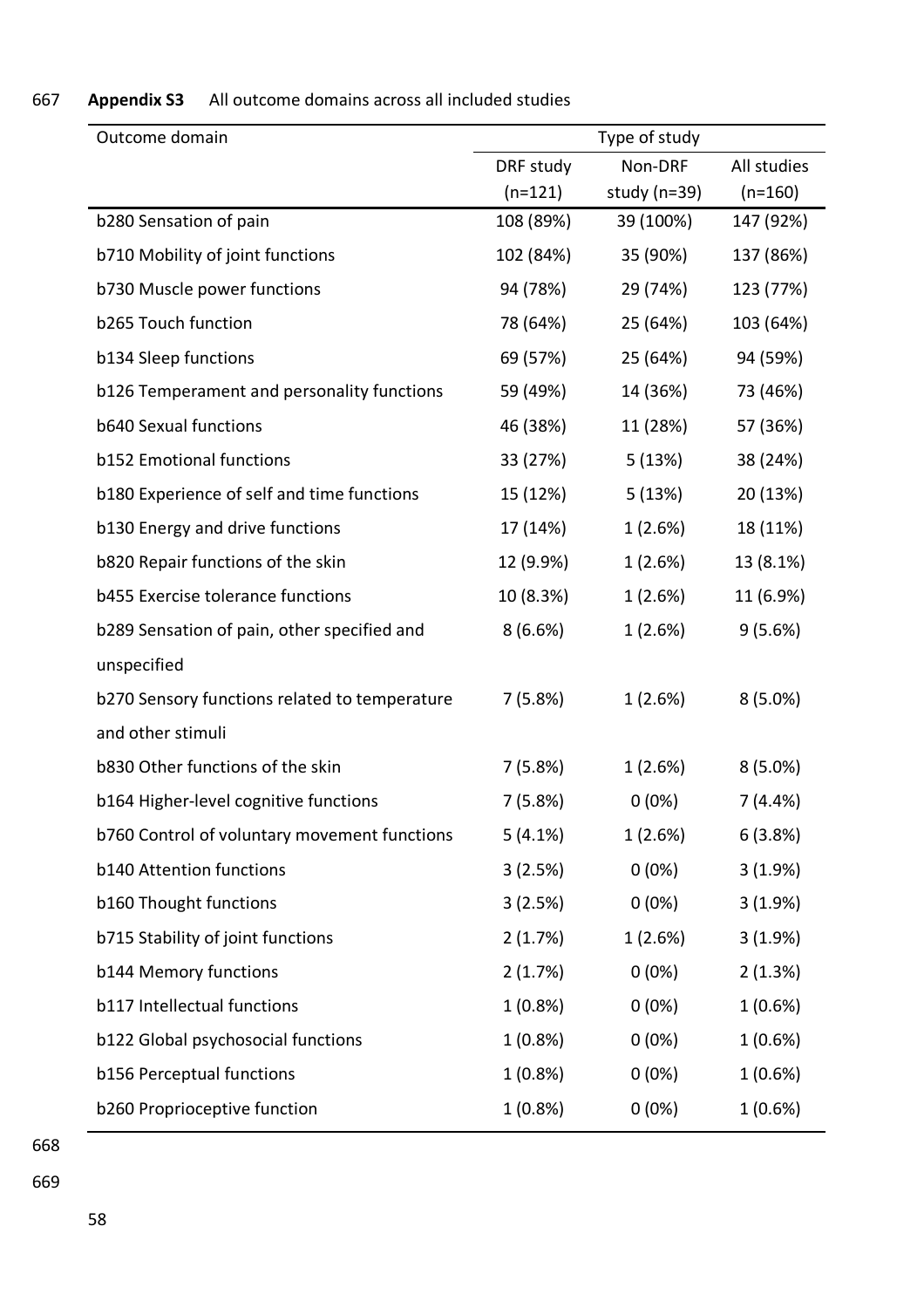| Outcome domain                                | Type of study |              |             |
|-----------------------------------------------|---------------|--------------|-------------|
|                                               | DRF study     | Non-DRF      | All studies |
|                                               | $(n=121)$     | study (n=39) | $(n=160)$   |
| d850 Remunerative employment                  | 84 (69%)      | 31 (80%)     | 115 (72%)   |
| d440 Fine hand use                            | 85 (70%)      | 29 (74%)     | 114 (71%)   |
| d920 Recreation and leisure                   | 84 (69%)      | 29 (74%)     | 113 (71%)   |
| d510 Washing oneself                          | 83 (69%)      | 28 (72%)     | 111 (69%)   |
| d430 Lifting and carrying objects             | 82 (68%)      | 29 (74%)     | 111 (69%)   |
| d640 Doing housework                          | 82 (68%)      | 28 (72%)     | 110 (69%)   |
| d445 Hand and arm use                         | 81 (67%)      | 26 (67%)     | 107 (67%)   |
| d550 Eating                                   | 79 (65%)      | 26 (67%)     | 105 (66%)   |
| d230 Carrying out daily routine               | 73 (60%)      | 26 (67%)     | 99 (62%)    |
| d540 Dressing                                 | 77 (64%)      | 18 (46%)     | 95 (59%)    |
| d750 Informal social relationships            | 63 (52%)      | 21 (54%)     | 84 (53%)    |
| d760 Family relationships                     | 62 (51%)      | 21 (54%)     | 83 (52%)    |
| d470 Using transportation                     | 48 (40%)      | 11 (28%)     | 59 (37%)    |
| d650 Caring for household objects             | 46 (38%)      | 11 (28%)     | 57 (36%)    |
| d410 Changing basic body position             | 40 (33%)      | 4 (10%)      | 44 (28%)    |
| d530 Toileting                                | 35 (29%)      | 5(13%)       | 40 (25%)    |
| d450 Walking                                  | 21 (17%)      | 2(5.1%)      | 23 (14%)    |
| d455 Moving around                            | 12 (9.9%)     | 1(2.6%)      | 13 (8.1%)   |
| d839 Education unspecified                    | 7(5.8%)       | $2(5.1\%)$   | 9(5.6%)     |
| d520 Caring for body parts                    | 7 (5.8%)      | 1(2.6%)      | $8(5.0\%)$  |
| d630 Preparing meals                          | $5(4.1\%)$    | 3(7.7%)      | $8(5.0\%)$  |
| d560 Drinking                                 | 4(3.3%)       | 1(2.6%)      | $5(3.1\%)$  |
| d620 Acquisition of goods and services        | 4(3.3%)       | 1(2.6%)      | $5(3.1\%)$  |
| d570 Looking after one's health               | 3(2.5%)       | $0(0\%)$     | 3(1.9%)     |
| d420 Transferring oneself                     | 2(1.7%)       | 1(2.6%)      | 3(1.9%)     |
| d460 Moving around in different locations     | 2(1.7%)       | 1(2.6%)      | 3(1.9%)     |
| d855 Non-remunerative employment              | 2(1.7%)       | 1(2.6%)      | 3(1.9%)     |
| d870 Economic self-sufficiency                | 2(1.7%)       | 1(2.6%)      | 3(1.9%)     |
| d845 Acquiring, keeping and terminating a job | $1(0.8\%)$    | 2(5.1%)      | 3(1.9%)     |